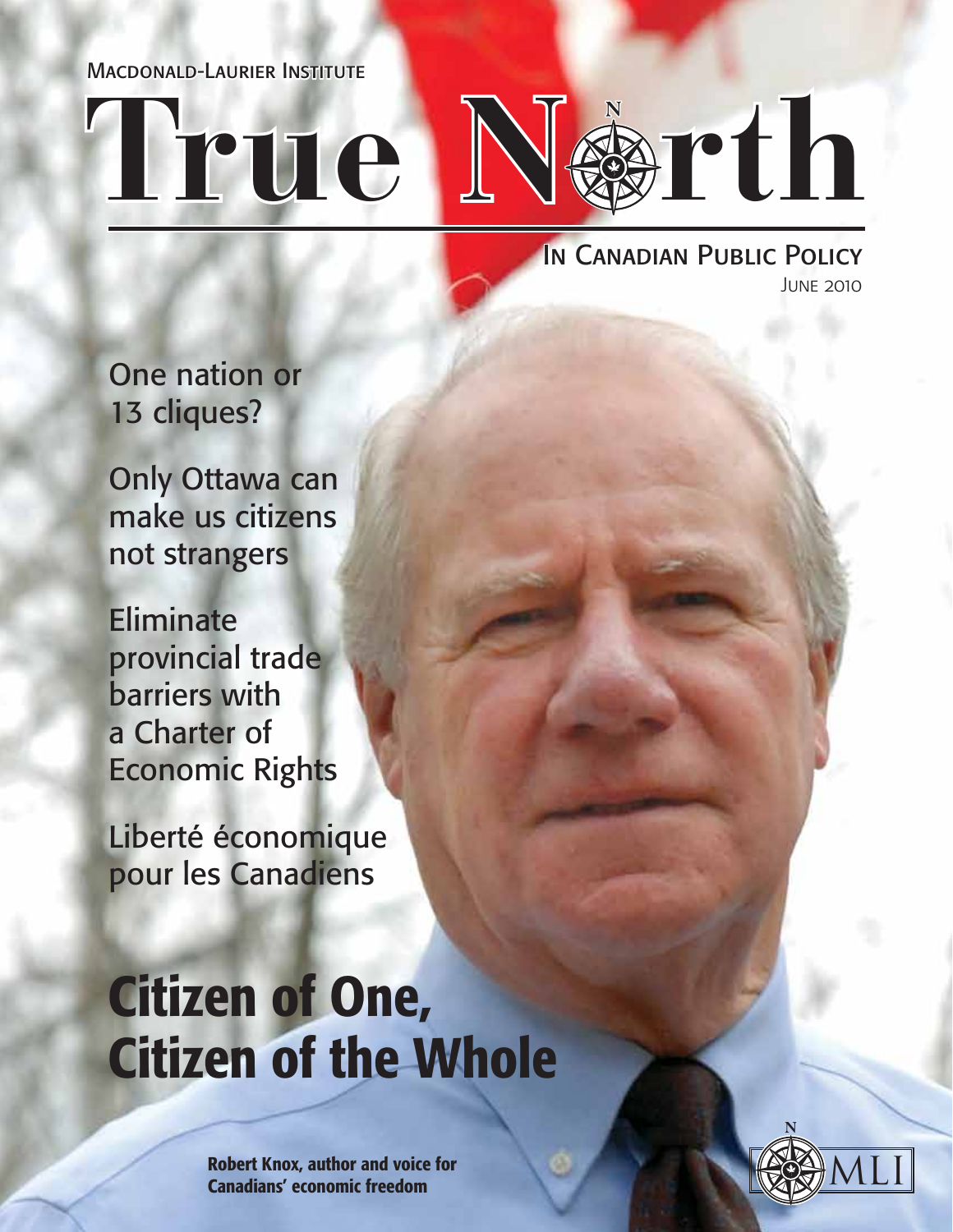

# The Macdonald-Laurier Institute for Public Policy



### *"True North in Canadian Public Policy"*

### Board of Directors

*Chair:* **Rob Wildeboer**, Chairman, Martinrea International Inc., Toronto

*Managing Director:* **Brian Lee Crowley**, former Clifford Clark Visiting Economist at Finance Canada

*Secretary:* **Lincoln Caylor,** Partner, Bennett Jones, Toronto

*Treasurer:* **Les Kom**, BMO Nesbitt Burns, Ottawa

*Directors:* **John Beck**, Chairman and CEO, Aecon Construction Ltd., Toronto; **Erin Chutter**, President and CEO, Puget Ventures Inc., Vancouver; **Navjeet (Bob) Dhillon**, CEO, Mainstreet Equity Corp., Calgary; **Keith Gillam**, former CEO of VanBot Construction Ltd., Toronto; **Wayne Gudbranson**, CEO, Branham Group, Ottawa; **Stanley Hartt**, chair,

Macquarie Capital Markets Canada ; **Martin MacKinnon**, CFO, Black Bull Resources Inc., Halifax; **David Mann**, former CEO, Emera Inc., Halifax; **Peter John Nicholson**, former president, Canadian Council of Academies, Ottawa; **Jacquelyn Thayer Scott**, Past President & Professor, Cape Breton University, Sydney.

### Advisory Council

**Purdy Crawford**, former CEO, Imasco, now Counsel at Osler Hoskins; **Jim Dinning**, former Treasurer of Alberta; **Brian Flemming**, international lawyer, writer and policy advisor; **Robert Fulford**, former editor of *Saturday Night* magazine, columnist with the *National Post*, Toronto; **Calvin Helin**, Aboriginal author and entrepreneur, Vancouver; **Hon. Jim Peterson**, former federal cabinet minister, now a partner at Fasken Martineau, Toronto;

**Maurice B. Tobin**, the Tobin Foundation, Washington DC.

### Research Advisory Board

**Thomas Barnes**, UC Berkeley's Canadian Studies Program; **Patrick James**, Professor, University of Southern California; **William Watson**, Associate Professor of Economics, McGill University; **Rainer Knopff**, Professor of Politics, University of Calgary; **Chris Sands**, Senior Fellow, Hudson Institute, Washington DC; **Jack Granatstein**, historian and former head of the Canadian War Museum; **Brian Ferguson**, Professor, health care economics, University of Guelph; **Janet Ajzenstat**, Professor Emeritus of Politics, McMaster University; **Larry Martin**, George Morris Centre, University of Guelph.

#### The Macdonald-Laurier Institute for Public Policy exists to:

- **• Initiate** and conduct research identifying current and emerging economic and public policy issues facing Canadians, including, but not limited to, research into defence and security, foreign policy, immigration, economic and fiscal policy, Canada-US relations, regulatory, regional development, social policy and Aboriginal affairs;
- **• Investigate** and analyse the full range of options for public and private sector responses to the issues identified and to act as a catalyst for informed debate on those options;
- **• Communicate** the conclusions of its research to a national audience in a clear, non-partisan way;
- **• Sponsor** or organize conferences, meetings, seminars, lectures, training programs and publications using all media of communication (including, without restriction, the electronic media), for the purposes of achieving these objects;
- **• Provide** research services on public policy issues, or other facilities, for institutions, corporations, agencies and individuals, including departments and agencies of Canadian governments at the federal, provincial, regional and municipal levels, on such terms as may be mutually agreed, provided that the research is in furtherance of these objects.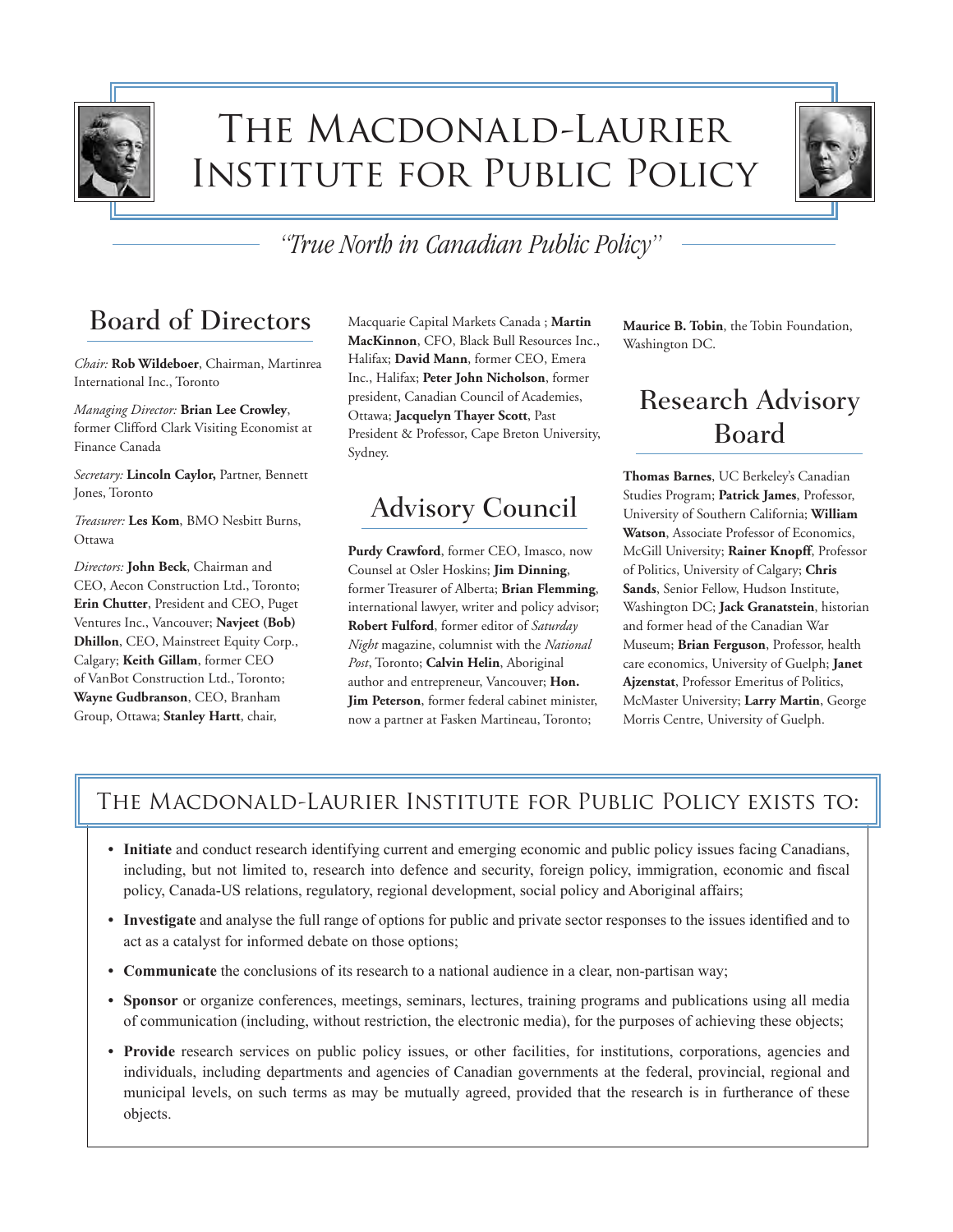

Vol. 1, Issue 2

# CITIZEN OF ONE, CITIZEN OF THE WHOLE

#### How Ottawa can strengthen our nation by eliminating provincial trade barriers with a charter of economic rights

By Brian Lee Crowley, Robert Knox and John Robson

| $\overline{4}$ | <b>EXECUTIVE SUMMARY</b><br><b>Economic Freedom for Canadians</b>            |                                                    |
|----------------|------------------------------------------------------------------------------|----------------------------------------------------|
| 5              | <b>SOMMAIRE</b><br>Liberté économique pour les Canadiens                     | "The proposal"<br>now before us<br>[Confederation] |
| 6              | Part I: The Moral Duty                                                       | is to throw down                                   |
| 10             | Part II: The Economic<br>Responsibility                                      | all barriers<br>between the                        |
| 21             | Part III: The Legal Power                                                    | provinces—to                                       |
| 30             | Conclusion                                                                   | make a citizen                                     |
| 30             | About the Authors                                                            | of one, citizen of                                 |
| 31             | <b>Statement of Support</b>                                                  | the whole."                                        |
| 32             | Signatories                                                                  | GEORGE BROWN, 1865<br>$\sim$                       |
| 33             | Appendix: Relevant sections of<br>the Constitution Acts of 1867<br>and 1982. |                                                    |
|                | Cover photo by Steve Montgomery                                              |                                                    |

The authors of this work have worked independently and are solely responsible for the views presented here. The opinions are not necessarily those of the Macdonald-Laurier Institute for Public Policy, its Directors or Supporters.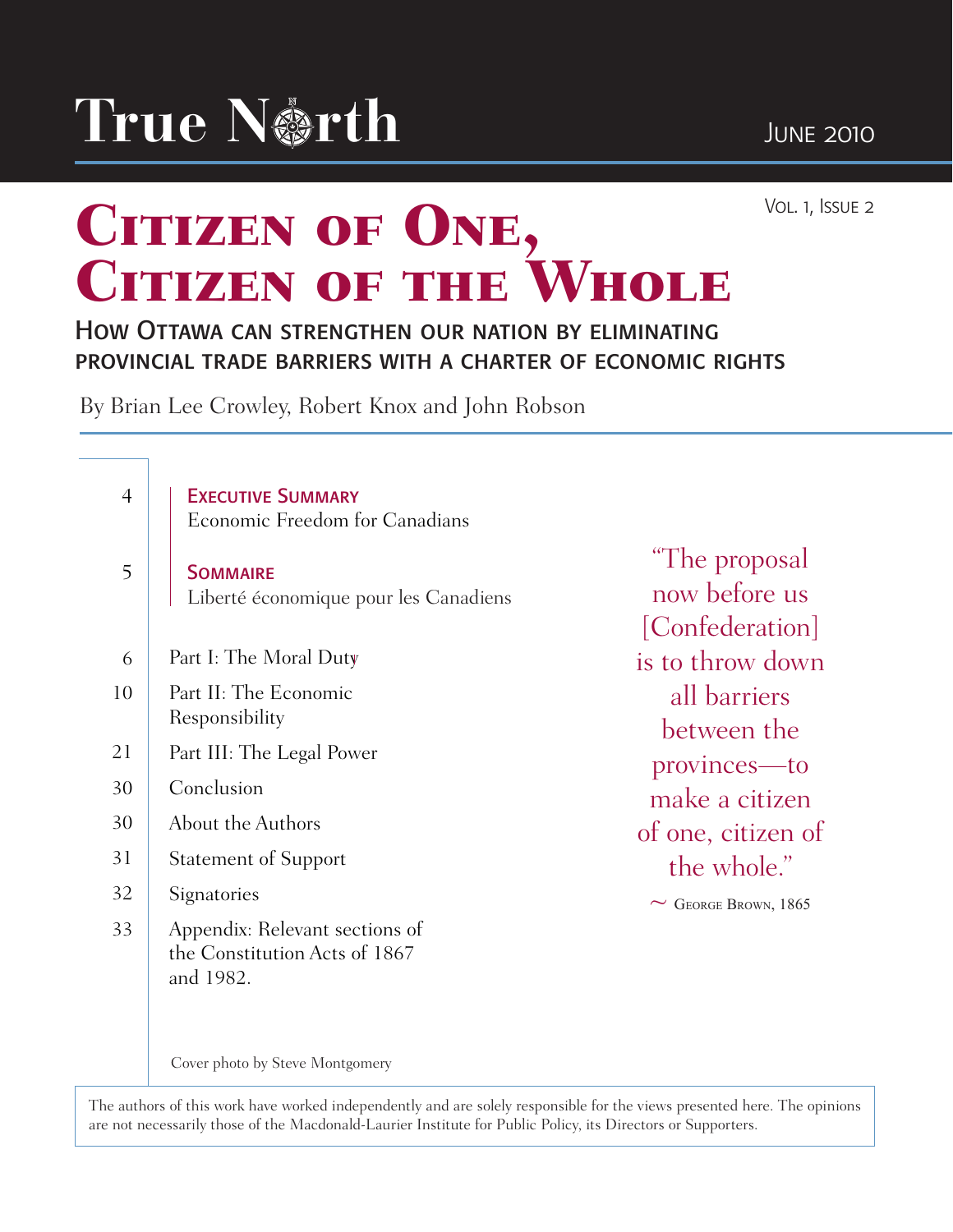# **ECONOMIC** FREEDOM FOR CANADIANS

**I** If Canada is our common home, why are so many doors locked inside it? The federal government has the legal power and moral duty to ensure that there are no restrictions and impediments to the free movement of people, g f Canada is our common home, why are so many doors locked inside it? The federal government has the legal power and moral duty to ensure that there are no restrictions and impediments to the free movement of people, goods, costly impediments to the efficiency of the Canadian marketplace, but they interfere with and erode the basic rights of Canadians. Establishing that Canadians have a right to move, work and do business anywhere in Canada would be the much-delayed fulfilment of our Founders' dream of a great nation, and of the deal they struck in 1867.

#### The national duty

Provincial and federal measures and policies that impede and restrict trade do considerable economic harm. But they do something far worse. They make us less of a nation. Our national anthem celebrates "the true North, strong and free" and our first French-speaking prime minister, the Liberal Sir Wilfrid Laurier, boasted that "Canada is free, and freedom is its nationality." When governments trample on our right to move about, make a living, and use our talents as we think fit anywhere in our national home, they don't just make us poorer or less free, they turn us from fellows into foes and from citizens into strangers.

#### The economic responsibility

The economic case for national action is also compelling. It makes no sense to have impediments to trade and economic activity between provinces simply because there are no national rules to stop them. If barriers are intended to make one province or territory richer by making others poorer they usually fail and we all suffer, but anyone who fails to play the protectionist game is a chump. Only the national government can ensure that Canada has an open, efficient, predictable and stable domestic market where all Canadians are treated fairly and equally.

#### The legal power

As in every well-designed federation, Canada's Constitution firmly and distinctly assigns power over internal trade to the central government. The Fathers of Confederation clearly

wanted to make Canada one economic space, to prevent a harmful protectionist "beggar-thy-neighbour" free-for-all. And the courts have generally upheld this vision. Only a failure of federal nerve has prevented the forceful exercise of this clear power. It is high time for the federal government to introduce a sweeping statute to ensure that no government rules or policies unnecessarily restrict the free movement of goods, services, labour and capital, and give individual citizens clear legal remedies against such restrictions.

#### Our recommendations

We recommend that, since the federal government already has the power to get rid of most of the barriers to free trade and mobility within Canada, an Act of Parliament should create The Economic Charter of Rights for Canadians that would be faithful to the vision of our Founding Fathers while respecting the constitutional division of powers and responsibilities between the provinces and Ottawa.

We further recommend the creation of an Economic Freedom Commission with the power to investigate breaches of the Economic Charter of Rights on its own initiative as well as in response to complaints. Giving this body power to bring its own legal actions would dramatically benefit individuals and small businesses that cannot afford to launch costly litigation against provincial authorities.

#### Time to act

If Canada is our common home, we should not be shut out of many rooms or forced to empty our pockets before entering them. The federal government has the duty and the power to undo this harm.

In the 2007 Throne Speech the federal government promised to "consider how to use the federal trade and commerce power to make our economic union work better for Canadians" and in its 2008 election platform the Conservative Party declared itself "prepared to intervene by exercising federal authority if barriers to trade, investment and mobility remain by 2010."

The federal power exists. The domestic barriers continue. The historical vision and the present moral duty are clear. Why are Canadians still waiting to have their freedoms vindicated in this vital field? What is the government waiting for? •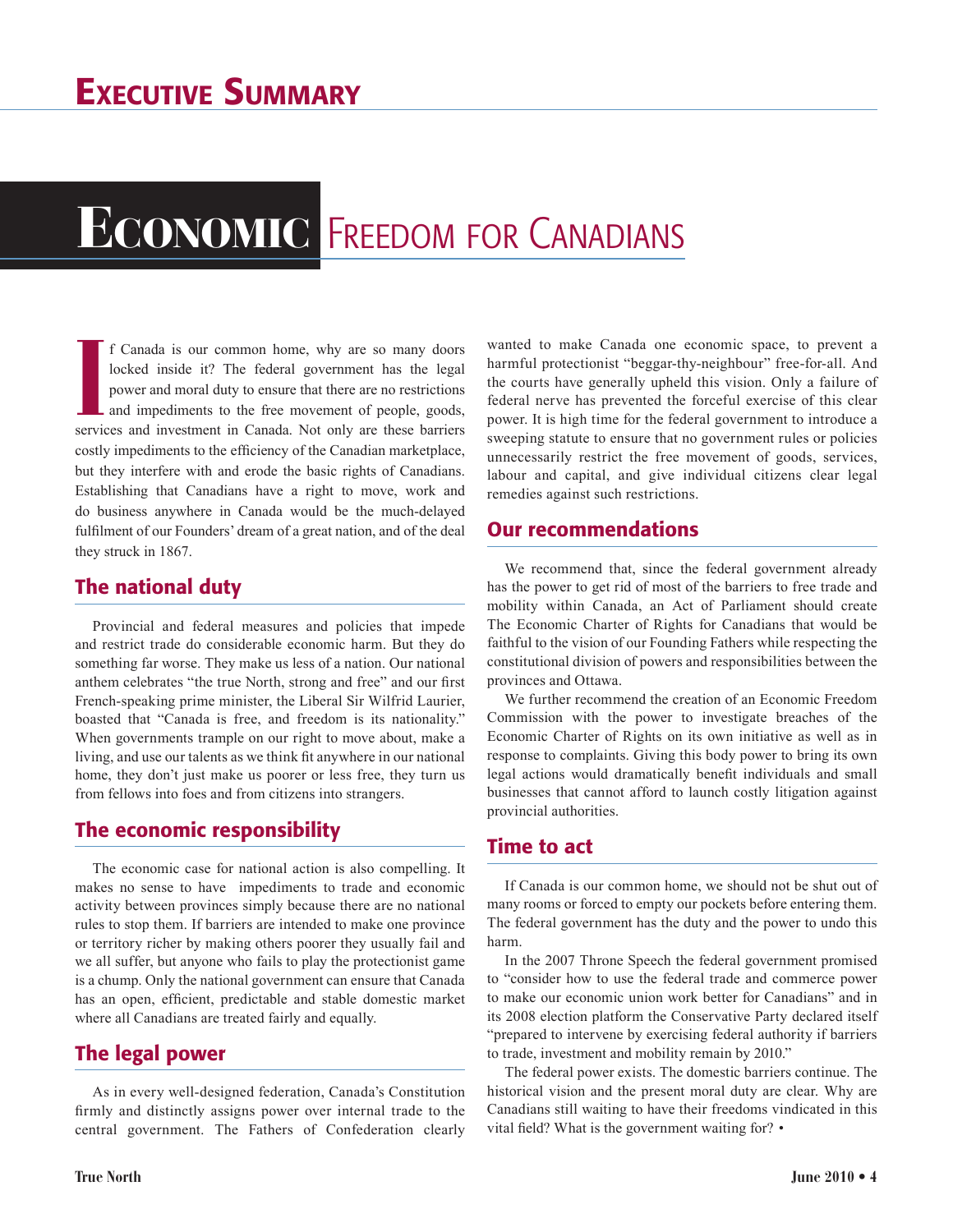# LIBERTÉ ÉCONOMIQUE POUR LES CANADIENS

i le Canada est notre domicile commun, pourquoi contient-il autant de portes fermées? Le gouvernement fédéral a le pouvoir moral et légal de faire en sorte qu'il n'y ait aucune restriction ou obstacle au libre mouvement de i le Canada est notre domicile commun, pourquoi contient-il autant de portes fermées? Le gouvernement fédéral a le pouvoir moral et légal de faire en sorte qu'il n'y ait aucune restriction ou obstacle au libre Canada. Ces barrières et restrictions sont coûteuses, elles rendent les marchés canadiens moins efficaces, en plus d'éroder les droits fondamentaux des Canadiens. Établir le droit des Canadiens de se mouvoir, de travailler et de faire affaire n'importe où au Canada serait l'aboutissement longtemps attendu du pacte de nos Pères Fondateurs, qui, en 1867, entendaient fonder une grande nation commune pour tous les Canadiens.

#### Le devoir national

Les mesures et politiques provinciales et fédérales qui entravent le commerce sont extrêmement coûteuses sur le plan économique. Mais il y a bien pire. Ces mesures et politiques affaiblissent la nation canadienne. Wilfrid Laurier a dit : « Le Canada est libre, et la liberté est sa nationalité. » Quand les gouvernements empiètent sur notre droit à la mobilité, sur notre droit de gagner notre vie et d'utiliser nos talents comme bon nous semble n'importe où au pays, ils ne font pas que nous appauvrir et nous rendre moins libres. Ils font de nous des adversaires et non des alliés, des étrangers et non des concitoyens.

#### La responsabilité économique

Les raisons économiques d'agir sont également importantes et nombreuses. Il n'y a aucune raison d'avoir des obstacles au commerce et à l'activité économique entre les provinces simplement parce que les règles nationales les interdisant n'ont jamais été adoptées. Si ces barrières sont érigées avec pour intention de rendre une province ou territoire plus riche en appauvrissant les autres, elles faillent généralement et nous en souffrons tous. Seulement, dans un tel contexte, la province ou territoire qui refuse d'ériger de telles barrières est plus perdante que les autres. Seul le gouvernement fédéral est en mesure de s'assurer que le Canada ait un marché domestique ouvert, efficace, prévisible et stable où tous les Canadiens sont traités de façon juste et équitable.

#### Le pouvoir légal

Comme dans toute fédération bien pensée, la Constitution canadienne donne au gouvernement fédéral le pouvoir de réglementer les échanges et le commerce et ce, de façon claire et ferme. Les Pères de la Confédération ont clairement voulu faire du Canada un espace économique unique afin d'éviter un enchevêtrement nuisible de mesures protectionnistes. Et le système judiciaire a généralement soutenu cette vision. Seul un manque de volonté de la part du gouvernement fédéral empêche l'exercice vigoureux de cette prérogative fédérale claire. Il est plus que temps pour le gouvernement fédéral d'introduire une loi cadre pour s'assurer qu'aucun gouvernement provincial ou territorial n'impose des règles ou politiques qui limitent indûment le libre mouvement des biens, services et capitaux, et qui donnerait aux individus des remèdes clairs et efficaces contre de telles limites.

#### Le temps d'agir

Si le Canada est notre domicile commun, aucune pièce ne devrait nous y être interdite. Le gouvernement fédéral a le pouvoir et le devoir de nous protéger contre de telles mesures.

Dans le discours du Trône de 2007, le gouvernement conservateur a promis d'envisager « des moyens d'utiliser le pouvoir fédéral de réglementation des échanges et du commerce pour assurer un meilleur fonctionnement de notre union économique, au profit de l'ensemble des Canadiennes et des Canadiens » et en 2008, la plateforme électorale du Parti conservateur promettait d'utiliser l'autorité du gouvernement fédéral si les obstacles au commerce, à l'investissement et à la mobilité existaient encore en 2010. Ces barrières sont toujours en place aujourd'hui.

Ce pouvoir fédéral existe. Les barrières au commerce domestique continuent d'exister. La vision historique ainsi que la responsabilité présente sont claires. Pourquoi les Canadiens doivent-il encore attendre pour faire valoir leurs libertés dans ce domaine crucial? Qu'attend le gouvernement pour agir? •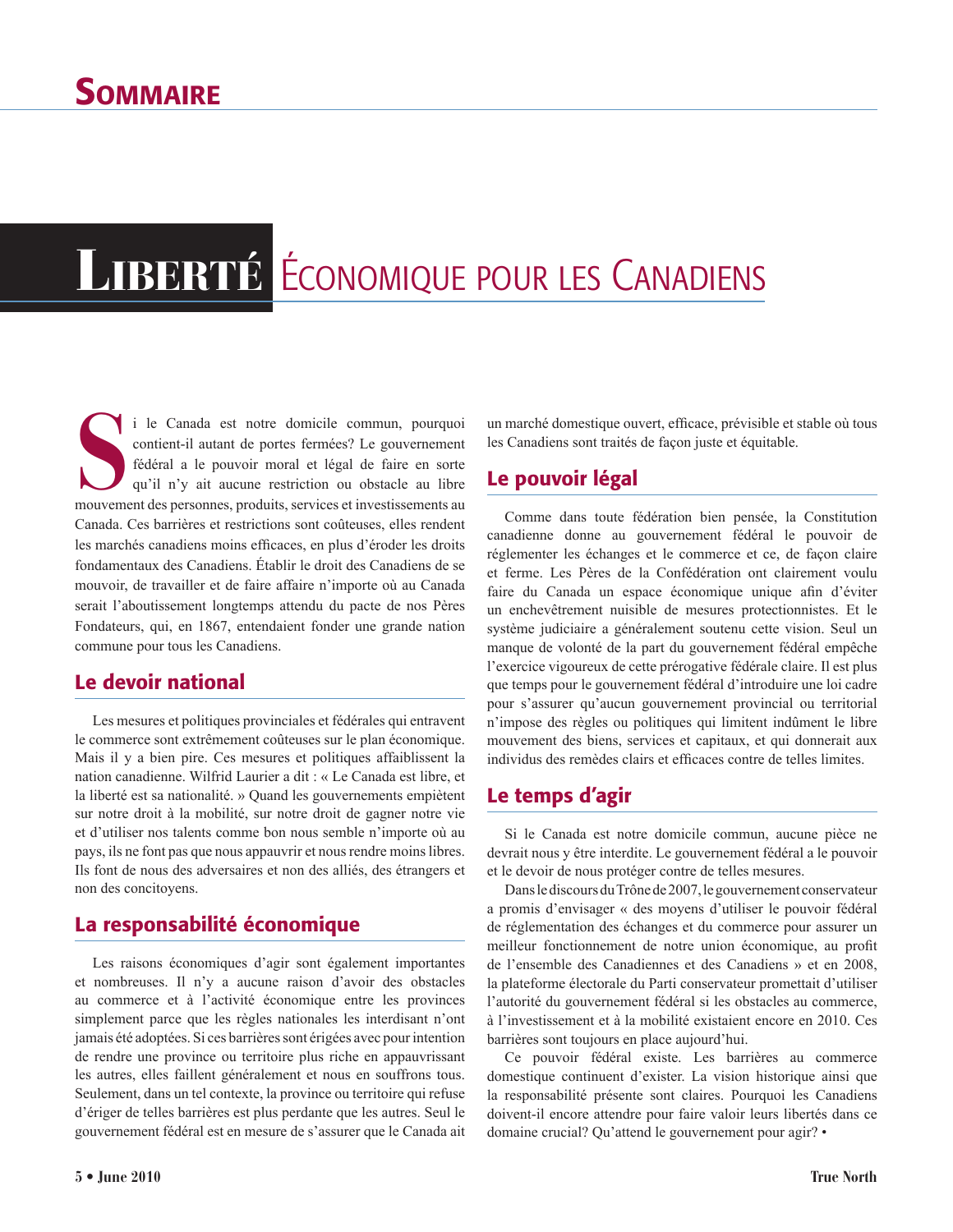# PART I: THE MORAL DUTY

**CONFIGURER 19 and a**'s federal government has a clear moral duty to strike down the maze of government obstacles to economic freedom and genuine national citizenship.<br>As George Brown said in his magnificent pro-Confederat anada's federal government has a clear moral duty to strike down the maze of government obstacles to economic freedom and genuine national citizenship. As George Brown said in his magnificent pro-Confederation speech on Feb. 8, 1865, complaining about the swarm of customs officers harassing people at between the provinces — to make a citizen of one, citizen of the whole."1 There lies the crucial consideration.

Our Founders did not expect to build a sense of nationhood on gaudy rhetoric. They knew true patriot love arises when citizens feel membership in a political community as a privilege and a responsibility, as Wilfrid Laurier did when he boasted "Canada is free, and freedom is its nationality." That is why small-minded measures that chip away at that freedom, and in doing so turn us from proud citizens into parochial adversaries, ought to be regarded with scepticism and disbelief.

The men who made Confederation expected people to grow to love Canada because it would give them room to be themselves and make them free to pursue their destiny without artificial obstacles to their talent. It was not only a worthy vision from the point of view of human fulfilment, it is dangerous to ignore from the point of view of national cohesion.

Our common citizenship is dangerously incomplete so long as artificial obstacles to the exercise of that citizenship remain. A profusion of rules that put us at odds when we go to work or to shop is neither fair, nor sensible, nor true to the vision of our Founders. And it is no way to run a serious country.

## **No way to run <sup>a</sup> country**

**To** speak of the Founders' vision risks running up immediately against a peculiar myth that national pride and principled patriotism are somehow unCanadian. As B.C.'s long-time senior constitutional public servant Mel Smith put it, "Robert Stanfield, often described as the best prime minister Canada never had, once said that Canada will continue to exist as long as we don't stop to define what keeps it together."2 But the men who made and shaped it held no such shabby opinion of what they had created.

Sir John A. Macdonald, on Feb. 6, 1865, challenged his legislative colleagues to embrace "the great country which British North America is certain to be" and assured them that within mere decades "our alliance will be worthy of being sought by the great nations of the earth,"3 which it certainly was in two world wars. And a Newfoundland legislator vainly argued in 1869 that if his province joined Confederation, "Our liberties would, in fact, be vastly extended, and we should move in a grander, wider, and nobler sphere."4

*"The gentlemen who formed the conference at Quebec did not enter upon their work with the miserable idea of getting the advantage of each other..."*

<sup>1</sup> Janet Ajzenstat, Paul Romney, Ian Gentles, and William D. Gairdner, eds., *Canada's Founding Debates* (Toronto: Stoddard, 1999), 135.

<sup>2</sup> In *British Columbia Report*, 13 June 1994, 9.

<sup>3</sup> John A. Macdonald in the Legislative Assembly of Canada, 6 February 1865, quoted in Ajzenstat et al., eds., *Canada's Founding Debates*, 204-5.

<sup>4</sup> Robert Pinsent in the Newfoundland House of Assembly, 11 February 1869, quoted in Ajzenstat et al.,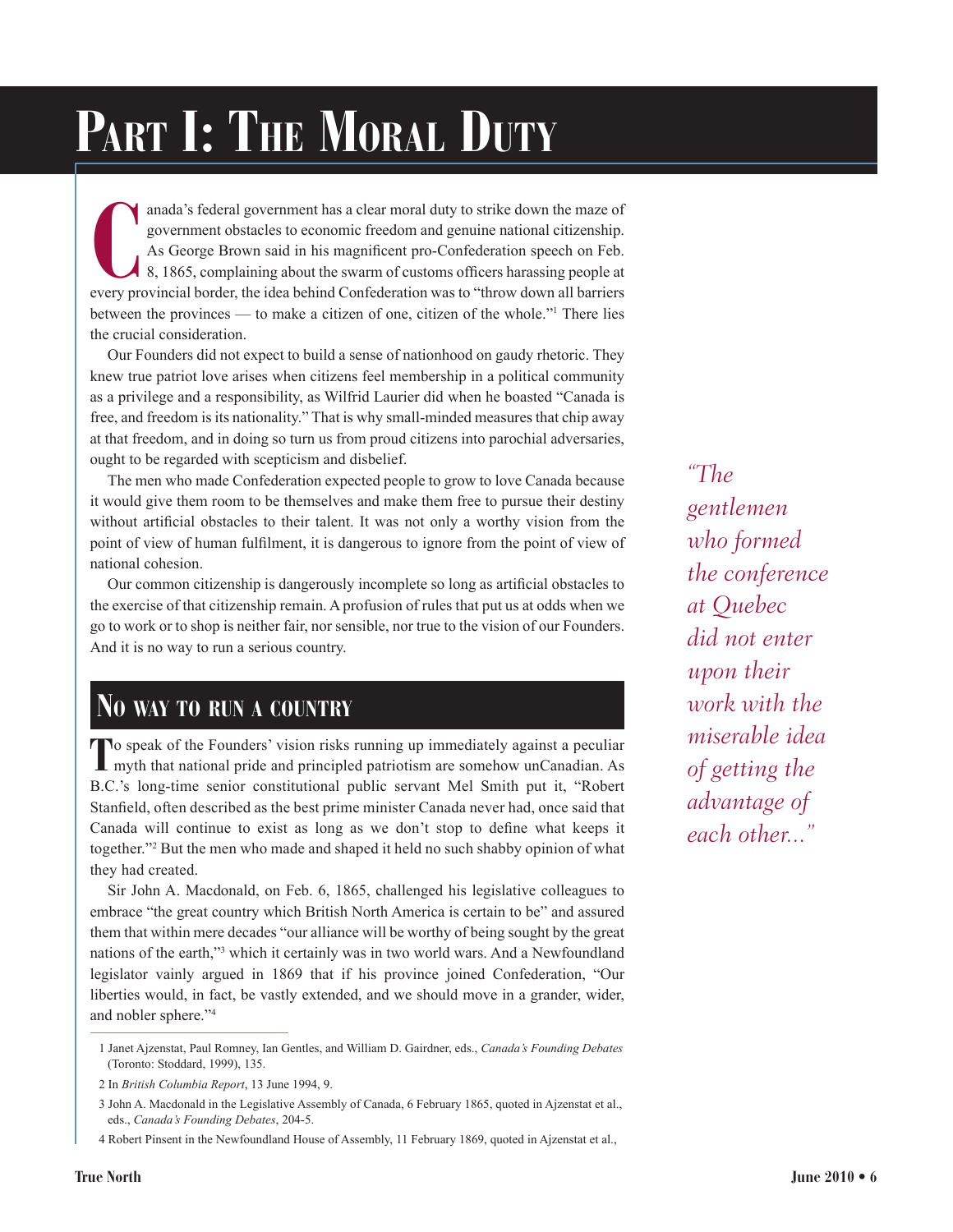Yes, "liberties." Popular and even scholarly accounts of Confederation too often depict our Founders not only as uneducated horse-traders but also as unreflective defenders of the privileges of the rich and well-connected. But Janet Ajzenstat, who has done as much as anyone to combat this pernicious myth, insists that the men who drafted, debated and ratified Confederation referred copiously to political philosophers from John Locke to William Blackstone, John Stuart Mill and the now sadly forgotten Jean Louis de Lolme, as well as to history and current events.<sup>5</sup> Theirs was an articulate philosophical project to create a nation loved by its inhabitants because it protected minority rights and safeguarded personal freedom.

#### Not mere things

The key to our Founders' thought about the economic freedom that all Canadians should share was this belief:

it is a serious affront to human dignity to deny a person the right to pursue their calling, and it is therefore statesmanship of the highest order to create a nation where it will not be allowed to happen. That is why men like Brown and Macdonald opposed interprovincial trade restrictions, and why Laurier, years later, praised "freedom, freedom in every sense of the term, freedom of speech, freedom of action, freedom in religious and civil life, and last but not least, freedom in commercial life."6 There is no use excluding commercial freedom from the list of vital human freedoms. The work we do is one of the most important manifestations of who we are and what we wish to become. That is why cooperating economically binds

citizens together in fellowship that transcends materialism. And a great society removes barriers to the full exercise of our individual powers not merely because it makes us more efficient, but because it makes us more able to be everything that we may wish to be.

Of course this freedom to buy and sell, to carry on a profession or calling, in every part of the country, is also good for prosperity. Our Founders believed that a man doing what he was meant to do, exerting his talents in the way best

*We have made our nationhood more fragile by elevating parochialism and protectionism over our common citizenship and freedom.*

suited to his personality, was probably going to be a man who prospered. Peter Mitchell warned the Legislative Council of New Brunswick in 1866 that "Isolation [is] dangerous to our liberty and destructive to our progress."7 And later Laurier, boasting that the  $20<sup>th</sup>$  century would belong to Canada, predicted that "For the next 75 years, nay for the next 100 years, Canada shall be the star towards which all men who love progress and freedom shall come."8 But to them it was a happy coincidence that protecting individualism and defending the rights of personality was also the best way to create wealth.

Our Founders did not think there was a trade-off between prosperity and the higher, more spiritual things. Nor do most Canadians today. If a government policy could be found that increased wealth at the expense of human dignity we would surely reject it. We would not seek to improve GDP by, say, tolerating bigotry or sexism in the workplace even if we thought it would work, which we don't. To us, as to

> the Founders, liberty and prosperity are linked, but freedom rather than material progress is the main point.

> Our Founders were wise enough to base our constitutional order on the resulting insight that we would love a national home that told us to be Canadian and follow our dreams, wherever they might lead. And it is surely significant that a 2009 Pew Charitable Trusts survey found that 72 percent of Canadians said "being free to accomplish anything with hard work" is essential to the "Canadian Dream," while 73 percent included freedom "to say or do what you want." The corresponding U.S. figures were 74 and 68 percent.<sup>9</sup>

> Canadian and American values overlap dramatically in this respect. But more than

200 years ago, Americans gave firm effect to their dream by forbidding the states to erect barriers to the freedom of Americans to give full play to their talents and abilities in every part of their country. In our failure to honour our Founders' vision of a nation free of barriers to the economic and entrepreneurial energy and enthusiasm of Canadians, we have not merely lessened our prosperity. We have made our nationhood more fragile by elevating parochialism and protectionism over our common citizenship and freedom.

eds., *Canada's Founding Debates*, 58-9.

<sup>5</sup> Janet Ajzenstat, *The Canadian Founding: John Locke and Parliament* (Montreal & Kingston: McGill-Queen's University Press, 2007), 7, 139. See also her forthcoming paper for the Macdonald-Laurier Institute.

<sup>6</sup> Sir Wilfrid Laurier "some 80 years" ago, quoted by George Koch and John Weissenberger, *National Post,* 23 February 2004, A13.

<sup>7</sup> Peter Mitchell in the Legislative Council of New Brunswick, 16 April 1866, quoted in Ajzenstat et al., eds., *Canada's Founding Debates*, 132.

<sup>8</sup> Wilfrid Laurier in Toronto, 14 October 1904, in Dennis Gruending, ed., *Great Canadian Speeches* (Markham: Fitzhenry & Whiteside, 2004), 86.

<sup>9</sup> See Miles Corak, *Chasing the Same Dream, Climbing Different Ladders* (Economic Mobility Project, 2010, available at w[ww.pewtrusts.org\),](http://www.pewtrusts.org) 12.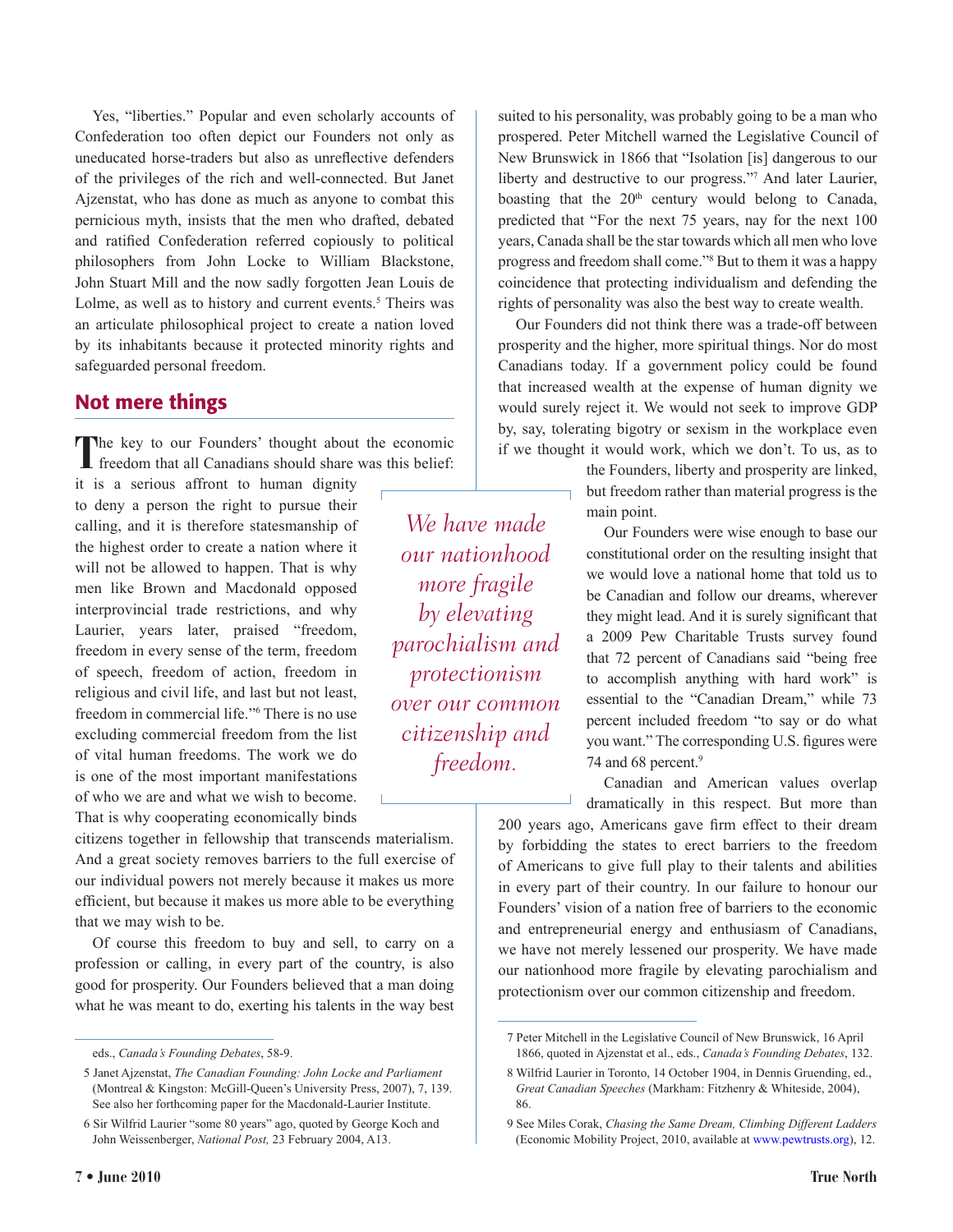#### One nation or thirteen cliques?

 $\blacksquare$ /e must not delude ourselves. Canada has had several near-death experiences in recent decades precisely because, when confronted with a party that said Canada didn't make sense, too many important people had no intelligible reply, let alone one that Macdonald, Brown or Laurier would have endorsed. The last Quebec referendum in 1995 came within 1.16 percent of possibly breaking up Canada. If 27,145 people had voted the other way we might well no longer be a nation. Back in 1980 the "No" side won by 9.12 percent and 702,140 votes. In the intervening 15 years it gained only 174,657 votes, the "yes" side 822,509. Another 15 years later, complacency would be foolishness.

Powerful currents of regional alienation also flow through the West, the Atlantic provinces and even the North. And while

it is comforting to regard the dramatic rise of the Reform Party in the 1980s as the expression of resurgent conservatism, it was initially a reflection of smouldering Western alienation, fanned into flames by the National Energy Program and propelled across the firebreak of the "national" Progressive Conservative party by a superficially trivial decision to move a CF-18 maintenance contract from Winnipeg to Montreal. It is inconceivable that such a thing could bring a new political party to Official Opposition status in 10 years in any other industrial democracy. And it is a dangerous measure of how little sense people have in various parts of Canada that they live in a truly national home.

Every rule that makes it harder to move to, or sell to, another province drives home

that our "fellow" Canadians regard us as foreigners, people from elsewhere who represent a threat to their livelihood, rather than fellow citizens with whom they are engaged in the great enterprise of nation-building, sharing economic and commercial space just as we share geographic, legal and ecological space. As George Brown said in his great speech of Feb. 8, 1865, "The gentlemen who formed the conference at Quebec did not enter upon their work with the miserable idea of getting the advantage of each other..."10 and it is not an improvement that today's provincial governments so often engage in conduct that, whatever its motive, has precisely that effect in practice.

Removing interprovincial trade barriers will not solve

all our regional woes. But since these barriers damage Canada and Canadians, and do not bring the economic benefits their defenders claim, it is foolish and shortsighted to tolerate the ongoing harm they do. As William Dymond and Monique Moreau of the Centre for Trade Policy and Law began a paper on Canada's Internal Market Barriers this past January, "One of the curiosities about Canada in the second decade of the twenty-first century is the stubborn resilience of internal market barriers."11 It is not just bad policy, it is bizarre bad policy.

#### Silly and serious

The barriers in question are in many cases quite evidently foolish. Consider that different provinces mandate different sizes for those little containers of milk or cream for coffee that you find on restaurant tables.12 Does anyone need protection

*Every rule that makes it harder to move to, or sell to, another province drives home that our "fellow" Canadians regard us as foreigners.*

against the hazard of imbibing a few extra millilitres of dairy product in their java? Indeed, does anyone suppose that inhabitants of, say, Manitoba habitually add a tiny bit more or less cream to their morning brew? Has anyone ever said, "Whoa, that's a Quebec dose you just put in"? No. It has only the purpose of favouring local producers at the expense of dairy farmers and processors elsewhere, and the effect of raising the cost by reducing the available choice to consumers.

By the same token, restrictions on the ability of accountants to "follow their clients" into Ontario<sup>13</sup> are clearly not motivated by concerns about accounting standards in other provinces. An even odder restriction is that you can neither order wine directly from

another province nor, indeed, buy a single bottle and legally carry it back with you,<sup>14</sup> given that most provinces and territories from Newfoundland to the Yukon neither have

<sup>10</sup> George Brown in the Legislative Assembly of Canada, 8 February 1865, quoted in Ajzenstat et al., eds., *Canada's Founding Debates*, 136.

<sup>11</sup> William Dymond and Monique Moreau, *Canada's Internal Market Barriers and Integration*, 1.

<sup>12</sup> We are indebted to Don Jarvis of the Dairy Producers' Association of Canada for this example.

<sup>13</sup> Technically, Ontario prohibits Certified General Accountants from offering opinions on the validity of financial statements as they may elsewhere, so, for instance, an Alberta bus tour company wishing to add stops in Ontario cannot use financial statements produced by its Alberta CGA in the permit approval process (this example comes courtesy of Carole Pressault, Vice-president, government and regulatory affairs, CGA-Canada).

<sup>14</sup> See wine critic Beppi Carosol's column "Let my vino go!," *The Globe and Mail,* 6 May 2009; in fact, the controlling legal authority in this case is a federal statute enacted at the request of the provinces that is probably nevertheless unconstitutional (see below).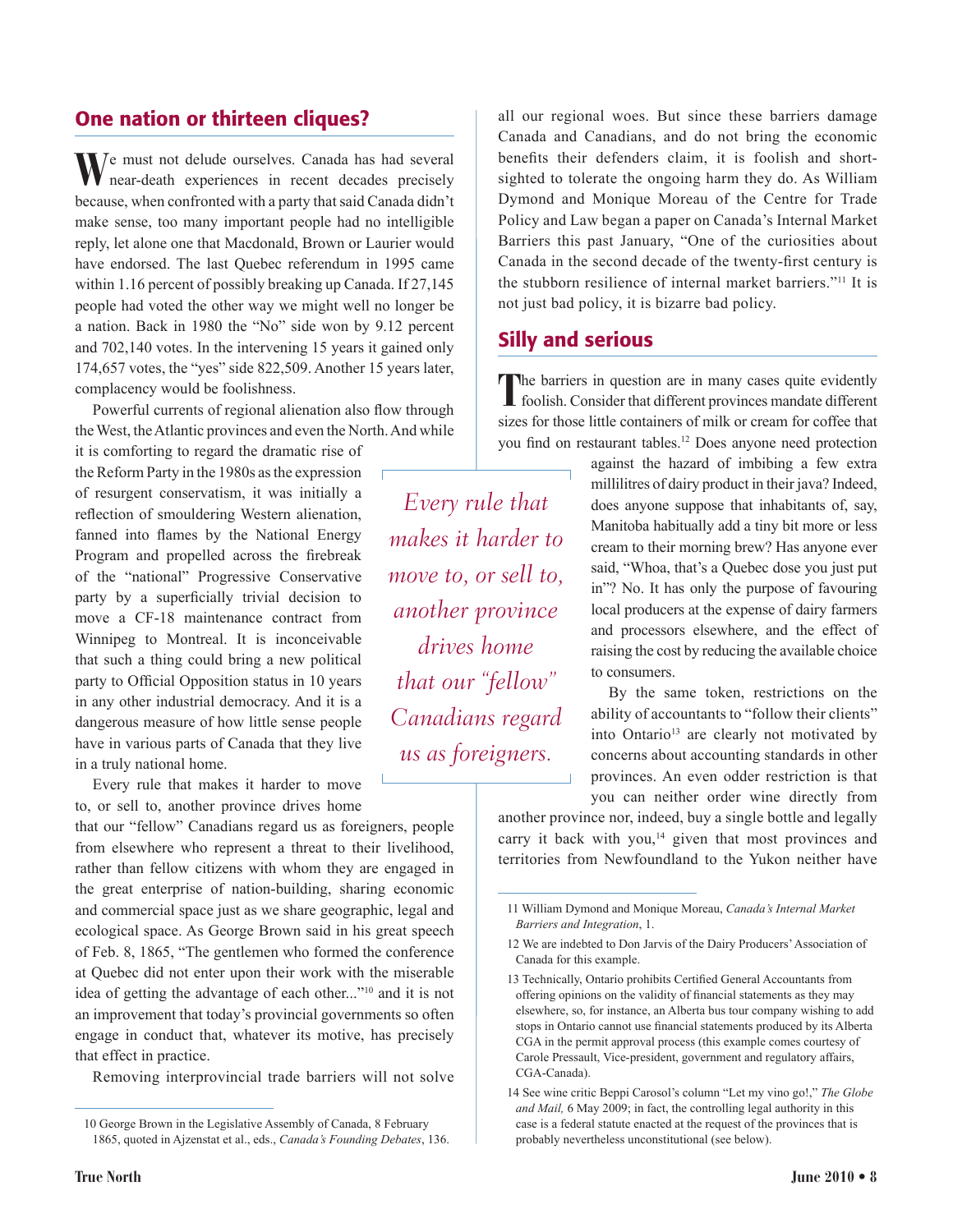nor are likely to develop a wine industry.

Meanwhile, Ontario and B.C. have different standards for bus brakes that affect both passenger and freight vehicles.15 Can anyone suggest that buses in one or the other of these provinces do not stop when the brake pedal is depressed? Then why can't the two provinces, while maintaining their own standards if they must, also declare that any bus-braking system acceptable in the other may be used in their own? In fact, B.C. specified that if Greyhound wanted approval for a bus trailer brake system already approved in Alberta, Ontario and other provinces, it would have to cause a bus to flip over with a trailer attached to it, an absurdly expensive requirement.

Quebec's infamous ban on pale yellow margarine has actually now been removed. But it

certainly illustrated the deceptive nature of these barriers, since consumers hardly needed to be protected by the colour of the product inside from mistaking something with "margarine" on the label for butter. It was to impose extra cost on non-Quebec margarine makers, to the benefit of Quebec dairy producers, but at the expense of Quebec margarine buyers. So is the rule, still in place, that butter sold in Quebec must be wrapped in foil; what harm comes to Canadians elsewhere from the use of alternative packaging materials has never been explained. As is the rule in place as recently as 2007 that hay from Alberta cannot be trucked to B.C. unless it is unloaded and repacked to B.C. shipping standards.16 And a horde of equally petty and preposterous rules so immense that no one has ever come close to cataloguing them all. But in writing this paper, our experience, which any interested reader can easily duplicate, is that anyone familiar with any particular industry can readily furnish examples of vexing barriers in that industry.

## **Other Benefits**

In addition to helping restore Canadians' faith in their nation<br>and one another, bold, sensible, successful reform in this and one another, bold, sensible, successful reform in this area would provide a badly needed boost to our rickety federal system in which everything seems to be upside down.

The federal government meddles in urban transit while inviting the provinces to trade talks with the European Union, prompting a senior international trade lawyer to say, "No country could seriously engage with a Canadian team of such makeup and divergent viewpoints."17 For the

*Bold, sensible, successful reform would provide a badly needed boost to our rickety federal system.*

federal government to relieve the provinces of the considerable burden of debating specific barriers to internal trade would be a service in itself. But it would also contribute to the strengthening of accountability more generally, by helping to disentangle federal and provincial responsibilities. Citizens are far better served when most policies and programs are designed, administered and funded by one clearly identified level of government.

Bold federal action to remove the ugly mass of internal trade barriers would not only be a triumph for federalism in the short run but a victory for better policy at every level in the long run. These are important

secondary considerations. But we should not focus unduly on governments.

### **Make us citizens, not strangers**

It is in our daily lives that we will or will not feel ourselves<br>to be one people. We only vote occasionally but we work  $\blacksquare$  t is in our daily lives that we will or will not feel ourselves together — or at cross-purposes — every day. And the Canadian federation should not put us at cross-purposes.

Throwing down the barriers George Brown despised would bring material benefits discussed in the next section. But the key point is that it would "make a citizen of one, citizen of the whole." To the Fathers of Confederation, patriotism was not some narrow creed or perfunctory obligation. It was the justified pride people would feel in belonging to a political community that gave them room to be what they were meant to be, to develop their talents and use their energies as they saw fit. It still is.

<sup>15</sup> Cited in Eugene Beaulieu, Jim Gaisford and Jim Higginson, *Interprovincial Trade Barriers in Canada: How Far Have We Come? Where Should We Go?* (Calgary: The Van Horne Institute for International Transportation and International Affairs, 2003), 40.

<sup>16</sup> See David Andolfatto, "Interprovincial Trade Barriers and the TILMA*,*" 16 October 2007, at [www.sfu.ca/~dandolfa/tilma.pdf.](http://www.sfu.ca/~dandolfa/tilma.pdf)

<sup>17</sup> Lawrence Herman, "international trade counsel at Cassels Brock & Blackwell LLP in Toronto" in *The Globe and Mail,* 9 February 2010, A25; he also noted that the recent deal on the notorious "Buy American" provisions of the U.S. stimulus bill was only necessary because Ottawa protected the provinces' own preferential procurement rules in the WTO and NAFTA a decade and a half earlier. Among its other noxious features, protectionism tends to beget more protectionism. The willingness of the provinces to attend international talks also testifies to their uneasy awareness of the problems of trade barriers within Canada, including their ramifications for international treaties and the inadequacy of the current approach in dealing with them.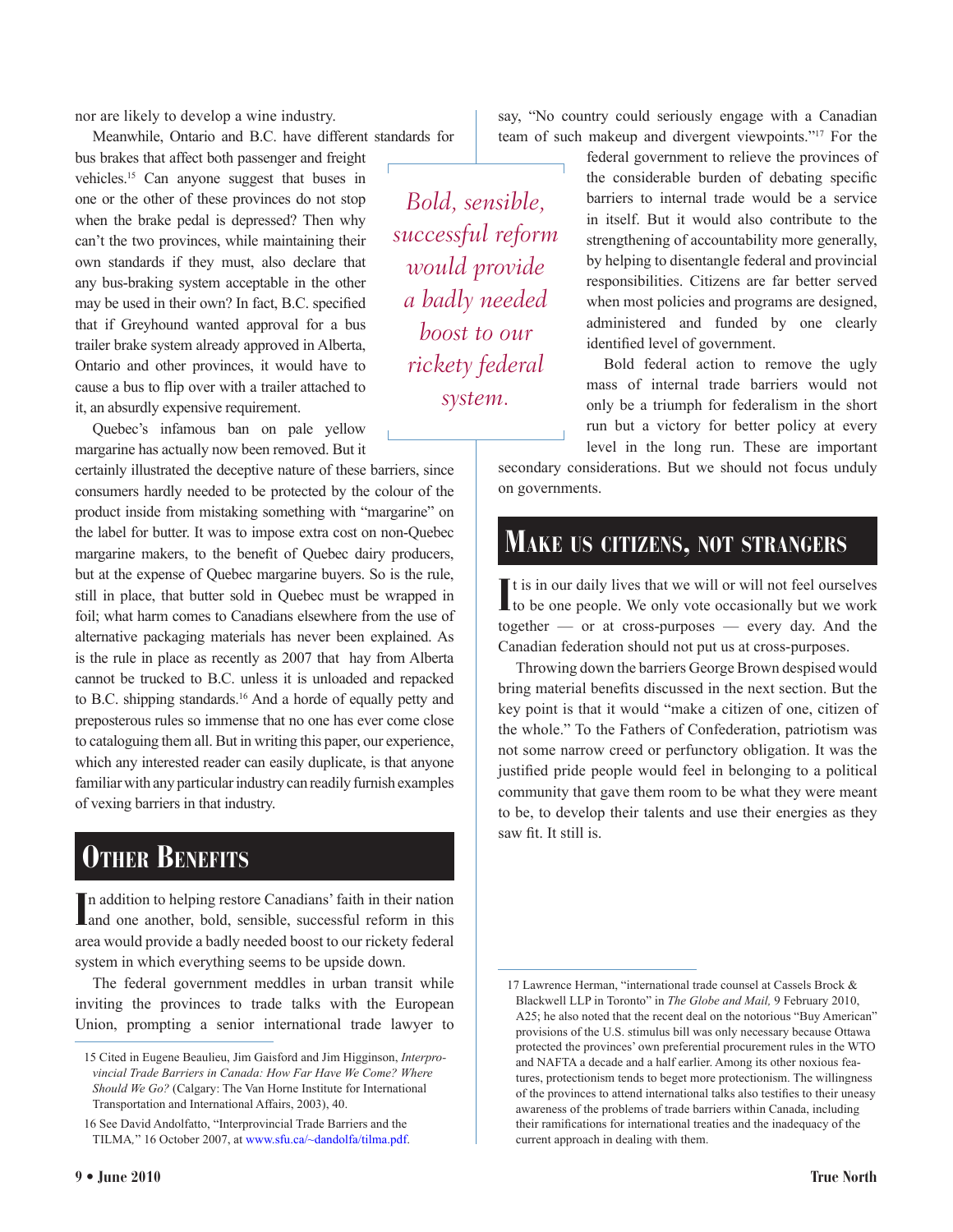# **Part II: The Economic responsibility**

**O**ver and above its moral responsibility to remove these obstacles to Canadians' freedoms, the federal government also has a clear economic responsibility to remove these harmful internal trade barriers in two distinct wa Canadians' freedoms, the federal government also has a clear economic responsibility to remove these harmful internal trade barriers in two distinct ways. First, narrowly, the responsibility exists because the barriers carry a high material cost. Second, in the broad sense that used to be called political economy, the responsibility falls to the federal government because only it is in a position to remove them effectively, inexpensively and with a reasonable degree of permanence.

#### **The three problems of econometrics**

When we say interprovincial trade barriers (IPTBs) have a high material cost, we do not claim that we, or anyone else, can calculate the cost exactly. All attempts to do so are unsatisfactory for three unavoidable reasons. First, IPTBs are so numerous and varied that no one has managed even to list them all. Second, they have such complicated effects that it is impossible to measure even their short-run costs with any certainty. Third, the harm they do accumulates dramatically over time in ways that are even harder to measure, especially their depressing impact on people's enthusiasm for trying new things, which, after all, is the elusive "innovation" that is the Holy Grail of so much government economic policy.

#### The listing problem

**N**umerous individuals and organizations have made attempts to estimate the cost of IPTBs.<sup>18</sup> But none have tried to list them exhaustively; at best they try to designate the broad conceptual categories into which the whole bewildering variety of specific measures could in principle be placed. Thus a 2007 study for Industry Canada by Kathleen Macmillan and Patrick Grady listed the most serious areas as "government procurement practices; barriers to trade in agricultural and food products; technical standards and regulation; securities regulation; and barriers to investment," plus labour mobility, which the authors dealt with in a separate study.<sup>19</sup>

*The harm that interprovincial trade barriers do accumulates dramatically over time in ways even harder to measure, especially their depressing impact on people's enthusiasm for trying new things.*

<sup>18</sup> The various attempts people have made to give a precise figure underline its impossibility. John Whalley of the University of Western Ontario did two studies, in 1983 and 1995, suggesting it was comparatively small, between one-tenth and one-fifth of a percentage point of GDP. In 1984 the famous "Macdonald Commission" suggested a much higher number, around 1.5 percent of GDP. A 1991 study for the Canadian Manufacturers' Association also found large costs but has been criticized for overcounting. Patrick Grady and Kathleen Macmillan, and the IMF, have weighed in using indirect methods that give a lower figure than the Macdonald Commission.

<sup>19</sup> [mpra.ub.uni-muenchen.de/8709/1/MPRA\\_paper\\_8709.pdf](http://mpra.ub.uni-muenchen.de/8709/1/MPRA_paper_8709.pdf)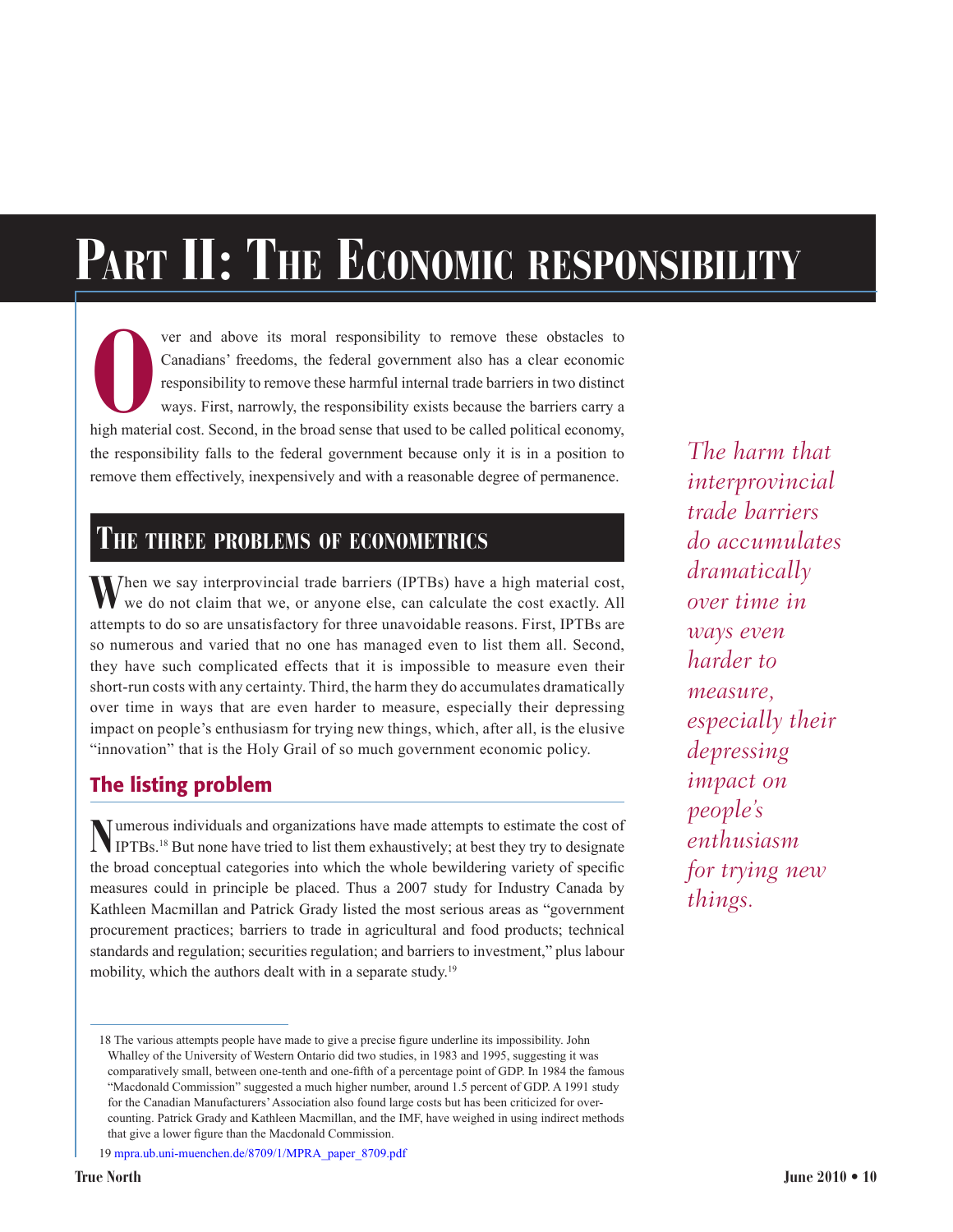#### The counting problem

If you cannot hope to list all the barriers, you certainly cannot place a dollar figure beside each and, by adding cannot place a dollar figure beside each and, by adding them up, get the total cost. But even if you could, the result would be highly unsatisfactory.

Suppose it was possible to list every provincial rule that raised the price of everything from a bottle of beer to a lawyer to a haircut,<sup>20</sup> figure out how much every rule raised the price of each, then multiply the relevant dollar figure by the number of beers consumed, lawyers' hours billed or haircuts in that province in a year, and add it all together. To call that result the "total cost" would still undercount badly, even if you got every part of the exercise right.

For one thing, it would leave out the time and effort brewers, lawyers and stylists waste filling out unnecessary forms full of baffling fine print. For

another, it would omit the things people don't buy because they cost too much and the things entrepreneurs never even create because investors' or their potential customers' pockets are too empty. And it certainly fails to capture the long-term harm: how can anyone claim to measure the cumulative impact of stopping a decade's worth of innovations and improvements before the first one can take place?<sup>21</sup>

#### The depressing problem

The final and most serious flaw in any such tally of barriers and their costs is highlighted by a famous passage from John Maynard Keynes, no rabid advocate of laissez-faire economics. In his extremely influential interventionist manifesto *The General Theory of Employment Interest and Money*, Keynes wrote:

Enterprise only pretends to itself to be mainly actuated by the statements in its own prospectus, however candid and sincere. Only a little more than an expedition to the South Pole, is it based on

*IPTBs tell entrepreneurs that if they find a new way to offer goods and services, upsetting today's cosy arrangements, a horde of bureaucrats will swarm around them trying to make it stop.*

an exact calculation of benefits to come. Thus, if the animal spirits are dimmed and the spontaneous optimism falters, leaving us to depend on nothing but a mathematical expectation, enterprise will fade and die...<sup>22</sup>

> IPTBs tend to have exactly that effect, telling entrepreneurs that if they find some new way to offer goods and services, upsetting today's cosy arrangements, a horde of special interests, bureaucrats and officeholders will swarm around trying to make it stop.

> For all these reasons, we cannot stuff a vast comprehensive matrix of IPTBs and their exact costs into a big computer and get a precise figure out. But this inability is not a serious impediment to our understanding. As Einstein said, echoing Aristotle, "Everything should be made as simple as possible, but not more so."23 We

can state with certainty that IPTBs leave us all far worse off materially than anyone can calculate with precision, and the harm grows over time.

#### Measuring the unmeasurable

Researchers have nevertheless made various attempts to estimate the total cost of IPTBs, although as Grady and Macmillan note with considerable understatement, "There is no single overriding research methodology that is most appealing." Unable to make a precise count, they are generally compelled to make highly sweeping assumptions. For instance, one widely cited estimate starts by assuming that 17.5 percent of internal trade is affected by barriers with an average cost of 10 percent and one percent "interprovincial trade elasticity."24 It is very difficult to see how one might attempt to test the empirical validity of these assumptions singly or in combination.

It is also not encouraging that the results of such indirect methods of approaching the problem vary widely, from around 0.2 percent of GDP to as much as 1.5 percent. But

<sup>20</sup> This is a real example; different provinces maintain different standards for barbers, although the Service Canada website [\(www.jobfutures.ca/](www.jobfutures.ca/noc/6271p2.shtml) [noc/6271p2.shtml](www.jobfutures.ca/noc/6271p2.shtml)) notes that "Barbers can also obtain interprovincial trade certification (Red Seal) as qualified hairstylists."

<sup>21</sup> In economic language, the problem is that you can only measure static costs, not dynamic ones, and any attempt to generate computer models of dynamic costs are far more impressive for their creativity or chutzpah than their reliability.

<sup>22</sup> John Maynard Keynes, *The General Theory of Employment Interest and Money* (New York: Harcourt Brace and World, 1964), 161-2.

<sup>23</sup> Cited by Burton Malkiel, *A Random Walk Down Wall Street*, fourth edition (New York: W.W. Norton & Co., 1985), 210.

<sup>24</sup> This is what economist John Whalley did in a widely cited 1983 paper. In 2004 the Canadian Chamber of Commerce surveyed its members and summarized the replies of the 37 companies that responded.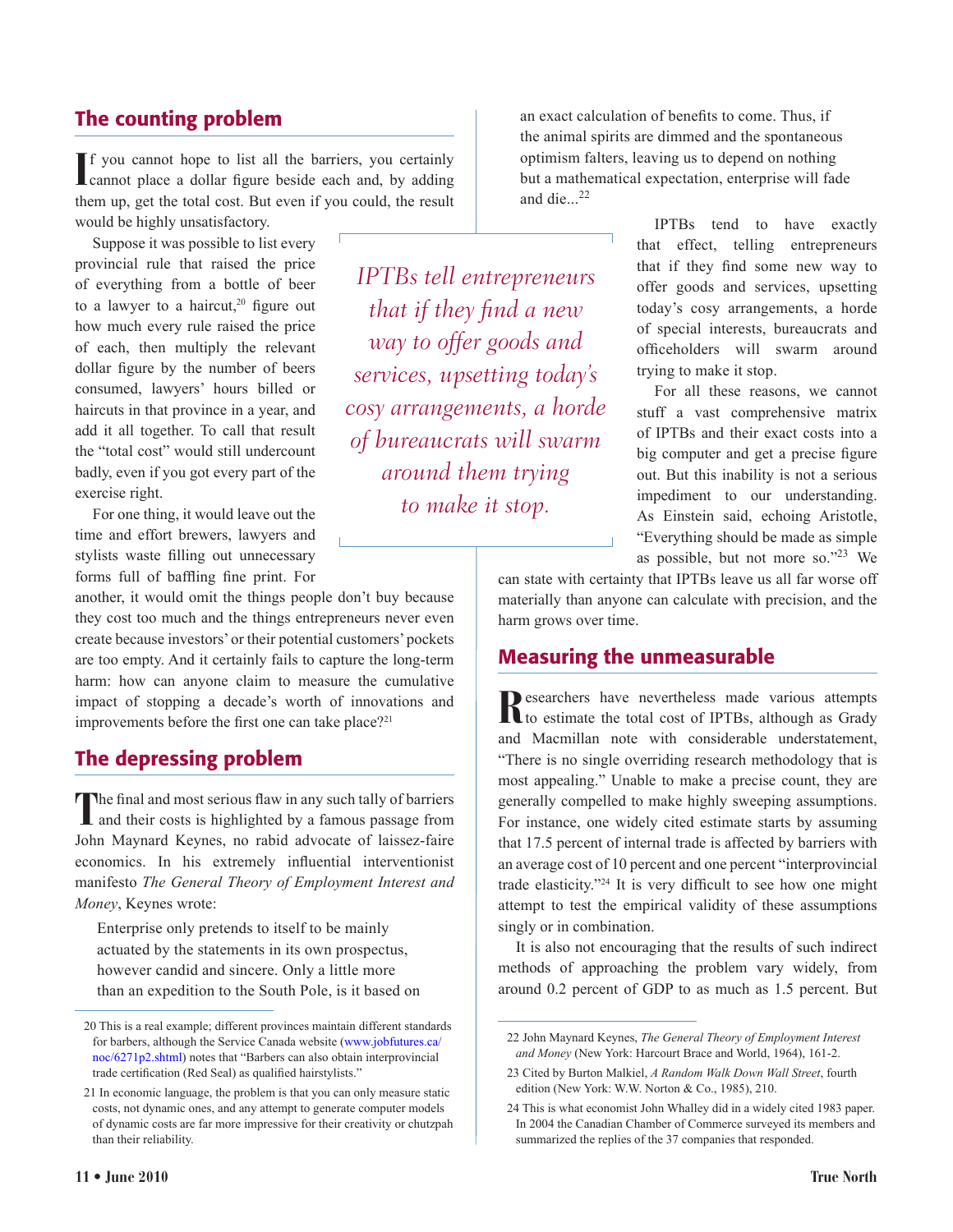suppose the direct short-run cost of the various IPTBs is toward the low end of this range, around half a percent of GDP. That still means we are squandering more than a day's work by every employed Canadian every year for no good reason. Would a person earning \$50,000 a year scorn to pick up \$250 lying on the sidewalk?

With today's \$1.6-trillion economy, half a percent of GDP is \$8 billion a year, not chump change even to governments. In these hard economic times, if governments knew any other way of raising annual growth from, say, 1.5 percent to 2 percent, they would certainly do it, especially given chronic laments about slow productivity growth,<sup>25</sup> high unemployment and persistent, worryingly large government deficits.

So would citizens. That \$8 billion would mean an extra \$242 per Canadian, or more than \$950 for a family of four. And more. Make the economy \$8 billion bigger this year and, by the magic of compound interest, even sluggish annual growth of, say, 2 percent per year for a decade would turn that \$8 billion into \$9.56 billion in year 10, or \$1,211 for our typical family, and \$10,600 over the entire decade (their share of a total cumulative gain to the economy of \$87.6 billion).

#### Small is huge

Because of the dynamic effects of greater economic freedom, this estimate is certainly too low. And if a removal of barriers produced not a one-off benefit but a permanent increase in the rate of growth from, say, 2 percent to 2.5 percent a year, our typical family would be gaining something like \$1,460 a year within a decade. Nobody, from parents saving for their kids' education to those contemplating retirement to governments desperate for tax revenue, could possibly think this a small matter. And even that leaves out the impact of annoying rules on people's creative energy.

#### The best sum we can do

**T**he limits of "econometric" efforts to reduce everything in life to computable equations need not cause us to despair of understanding the matter clearly. If the country is plagued by so many counterproductive regulations that no one can count them all, and every one of them imposes losses and discourages enterprise, and the possibility of new ones creates uncertainty that dampens innovation and discourages

investment, it takes no wit to recognize that their cumulative impact is both negative and large.

### **Solving it Sensibly**

If IPTBs are dangerous to our national unity, restrictive of our freedoms and harmful to our welfare, then the only f IPTBs are dangerous to our national unity, restrictive of remaining problem is how best to get rid of them. Persons of goodwill might consider it less risky or confrontational and more "Canadian" to seek a solution in federal-provincial cooperation or the goodwill and intelligence of the provinces. But while the suggestion is generous, there are two key reasons why it does not and cannot work, and why the federal government must take bold and decisive action.

#### Two things

The first thing we know when it comes to artificial barriers I to the free movement of goods, services, workers and investment is that all "protectionism" is counterproductive. Behind the elaborate details, every governmental attempt to

> increase wealth by restraining trade amounts to trying to make citizens richer by making them poorer.

> If, for instance, a government favours local dairy farmers by allowing only those with government-assigned quotas to sell milk and cheese within a province, it does no favours to those farmers who were already offering a good deal to stores and shoppers. By reducing the total amount for sale, or excluding lowerpriced milk from other provinces, it certainly makes the favoured farmers richer. But every extra dollar they gain as producers is an extra dollar someone else in the province just paid as a consumer, so the community can't be better off overall.

If things like dairy quotas only moved money from the pockets of consumers to those of producers, there would still be room to question their fairness. Making it more expensive for poor people to give their growing children milk is not self-evidently a contribution to social justice. But there's another problem.

Because the cheese that people in the province are eating now costs more to make, but isn't any better to eat, the province as a whole is necessarily worse off, because it now receives less value for the same income overall. That's why, from the point of view of a society, every protectionist measure is quite exploded by the old

*plagued by so many counterproductive regulations that no one can count them all.*

 *The country is* 

<sup>25</sup> See, for instance, the strongly worded speech by Bank of Canada governor Mark Carney on this topic on 4 February 2010.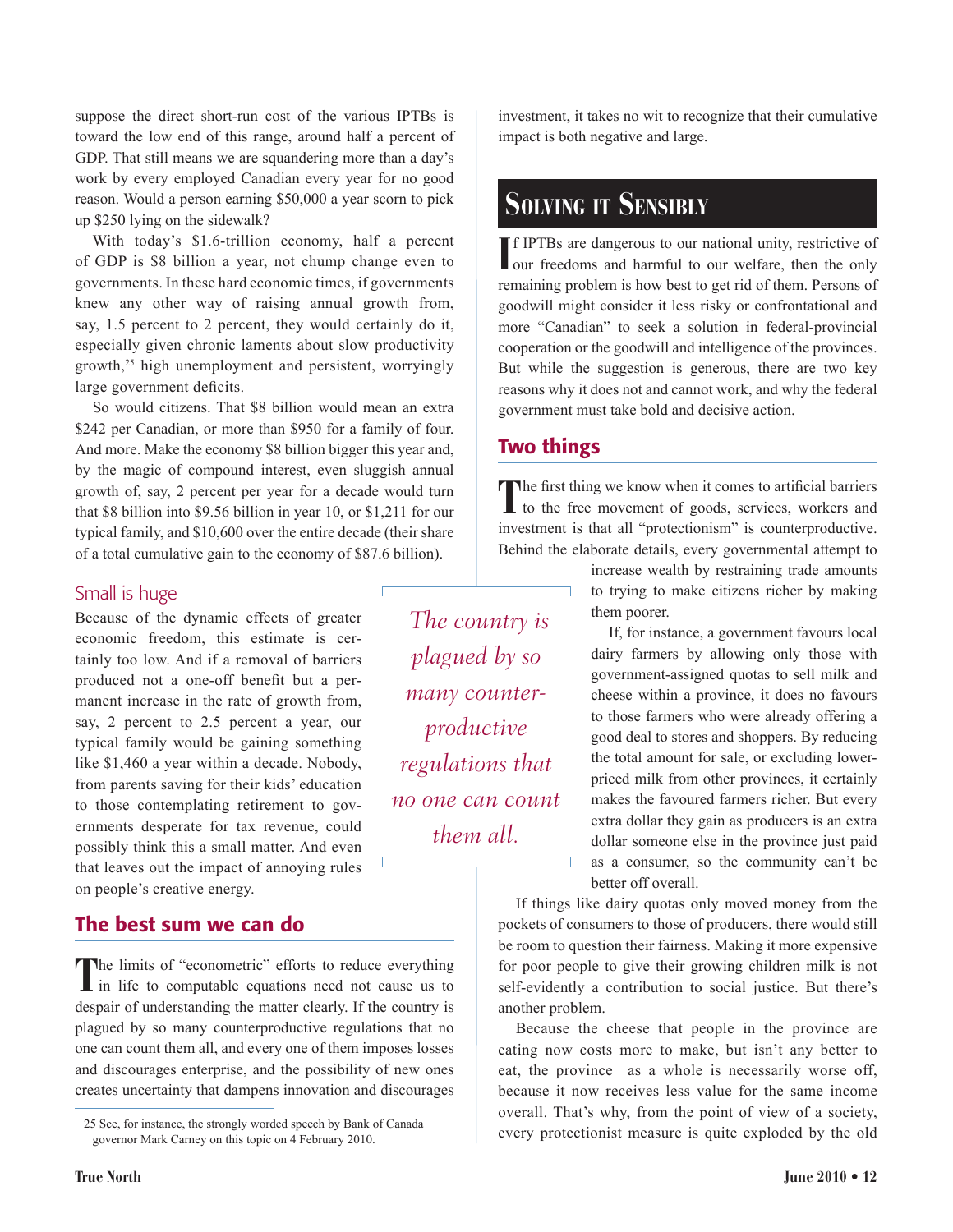huckster's joke about losing money on every sale but making it up in volume.<sup>26</sup>

Unfortunately the second thing is that, unless binding rules stop them, governments will indulge in protectionist conduct because of an unhappy meeting of honest error with dishonest self-interest. As a result, it is highly unlikely that provincial policies to limit the free movement of goods, services, labour and capital within Canada can be removed by the same provincial level of government that created them. And it is even less likely that provincial governments, even if they

do summon the strength to clear away many of these barriers in one massive effort, will be able to maintain their resolve and avoid adding a host of new ones over time. The uncertainty created by the possibility of unpredictable new barriers in the future is every bit as economically debilitating as the barriers that exist today.

#### Honest error

Protectionism could not flourish if citizens and politicians were not prone to honest error, especially the familiar and widespread mistake of thinking that economics and economic policy is about

producers. "Jobs, jobs, jobs" says the populist politician, and "strategic industry" says his wonky colleague, but the purpose of economic activity is not to expend effort, it is to get the goods and services we need and want. Moreover, all *consumers* have the same interest, in better products at a lower price, and it is both possible and desirable for governments to further that common interest of all citizens through judicious policy. But *producers* are competing with one another, so governments cannot further *all* their interests collectively, and to further those of some firms at the expense of others is favouritism, both inefficient and unfair.

Here, as is so often the case, the last word is the first, from Adam Smith: "Consumption is the sole end and purpose of all production; and the interest of the producer ought to be attended to, only so far as it is necessary for promoting that of the consumer."27 Unfortunately politicians and analysts all too often make a second honest error. They know, rightly, that

*What is good for the economy is the success of the firm that does a better job of making customers happy, and only customers know which firm that is.*

in business as in life, we are often wise to sacrifice today for a better tomorrow. Just as individuals exercise instead of eating, or cut out restaurant meals to pay down the mortgage, so businesses limit dividends to buy new machine tools. Where policymakers go wrong is in thinking that they know better than the shopping public what short-term sacrifices of consumers' interests will bring prosperity in the long run, bringing on blunders from PetroCanada to the Bricklin sportscar to state-sponsored composting. In fact, what is good for the economy is the success of the firm that does a better

> job of making customers happy, and only customers know which firm that is.

#### The other kind

How much harm these two mistaken ideas could do in a vacuum we will never know, because unfortunately there are many people whose support for protectionism arises from something far darker than honest error. Virtually any protectionist measure that imposes small costs on very large numbers of consumers brings large benefits to a small number of producers, who are very definitely aware of the benefits they gain from that same protectionism.

As Adam Smith tartly observed, the people who made the protectionist argument "were by no means such fools as they who believed it."<sup>28</sup>

The resulting political calculus favours protectionism even though the economic calculus does not. Interprovincial trade barriers are devices whereby a small number of producers seek to enrich themselves at the expense of a large number of consumers. And while the result is bad for the economic health of the community, those who benefit are highly motivated to mobilize politically to obtain such ill-gotten gains because, to each of them, the amount in question is large. And once they have got these legislated benefits, they are even more highly motivated to protect them through political action.

Accountants, for instance, will donate time and money to the campaigns of politicians who defend local standards that exclude competitors in other provinces. They will speak, write and distribute propaganda on behalf of rigorous local standards in accounting, and may even vote primarily on a candidate's stand on this issue. After all, they stand to lose

<sup>26</sup> It is curious that the benefits of trade are as well established as anything in the social sciences, from David Ricardo's 1817 theoretical demonstration to countless detailed studies to world history from Hong Kong to Argentina. Yet every generation has to rediscover them.

<sup>27</sup> Quoted by Lionel Robbins, *The Theory of Economic Policy in English Classical Political Economy* (London: Macmillan & Co. Ltd, 1952), 7. From *The Wealth Of Nations*, Book IV Chapter VIII, v. ii, p. 660, para. 49, according to [www.adamsmith.org.](www.adamsmith.org)

<sup>28</sup> Adam Smith, *An Inquiry Into the Nature and Causes of the Wealth of Nations,* Chapter III, Part II *(*Project Gutenberg online edition*)*. It may just be coincidence, but those who impose such barriers are careful not to inflict them on opinion leaders like journalists or academics.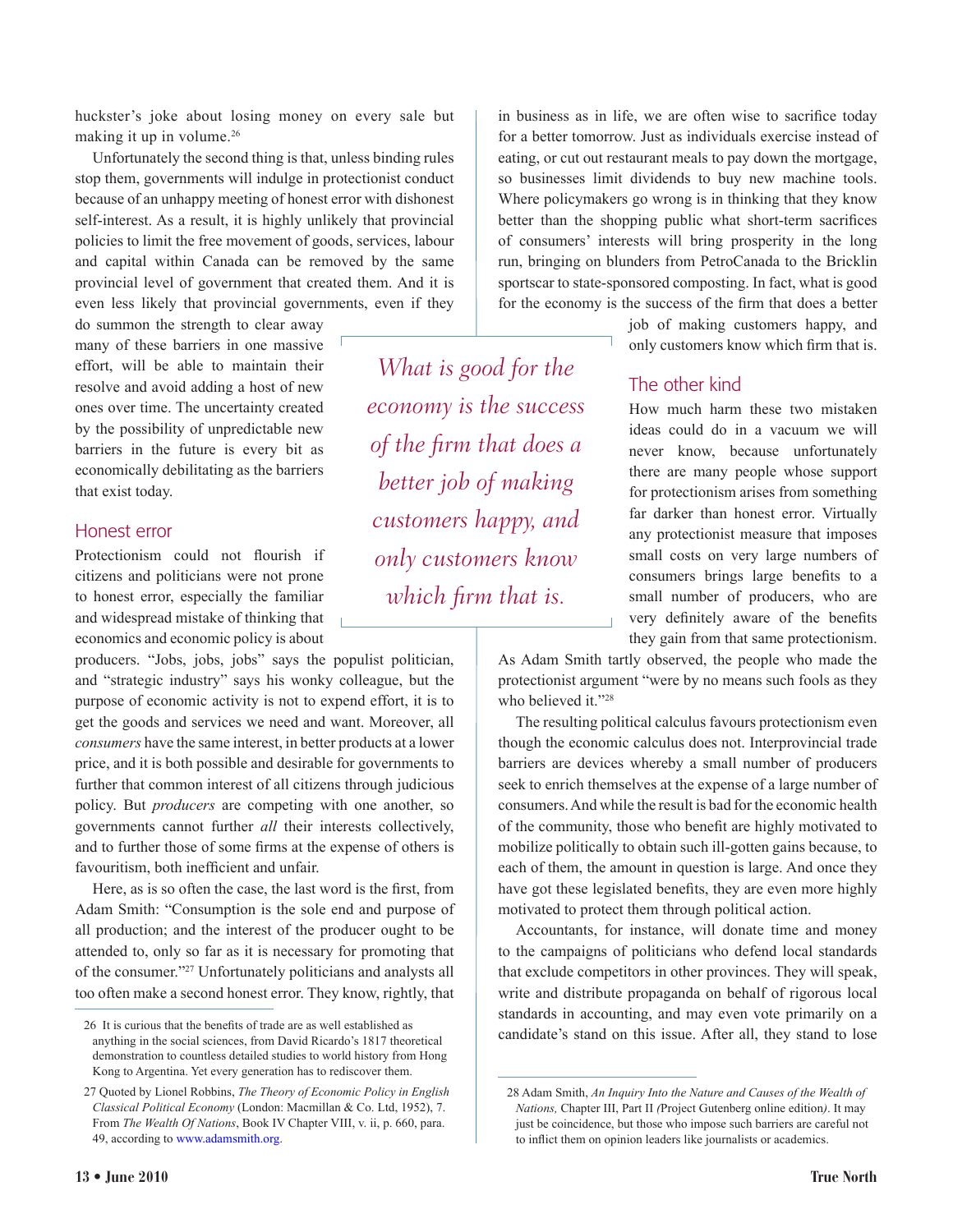thousands of dollars a year if the law changes.29

The populace at large, by contrast, has very little reason to mobilize politically to encourage opening up the spreadsheets because they're each paying only a few dollars more to get their taxes done or, indirectly, because local companies face slightly higher accounting costs. Even citizens who are politically engaged will normally speak, donate and vote primarily on other, broader issues.

Thus protectionist measures that do economic harm to most of the populace, and to the community as a whole, are a perennial political menace very hard to prevent or remove at the level that naturally gives rise to them.

### **The Solution**

#### Foreign trade

**T**his problem is extremely hard to solve when it comes to international trade. Even national governments

convinced of the general blessings of free trade find it hard to resist implementing specific protectionist measures in wild profusion. And if they do somehow bind themselves through international treaties, they have considerable difficulty living up to their obligations. Despite the broad consensus that the Canada-U.S. Free Trade Agreement (FTA) and the North American Free Trade Agreement (NAFTA) have been hugely beneficial to Canada, governments of every partisan stripe still respond to nearly every FTA or NAFTA dispute as though trade were a brawl in which victory means our stuff beating their stuff, and attractively priced foreign cars, cheese or lumber pose a major threat to our prosperity.30

#### Internal trade

**F**ortunately internal trade presents far fewer difficulties in a well-designed federation (and virtually none in a unitary state like Britain or France). Whatever crisis or accumulation

*It is highly desirable to treat power over internal commerce as a crucial national* 

*function like* 

*defence or* 

 *money.*

of pressures impels separate states or provinces to unite, if statesmen seize the moment to give the central government power to stop them waging economic war against one another, and the central government then uses that power intelligently, no one is sorry afterwards.31

Making such a decision  $-$  giving the centre binding authority over the states or provinces in matters of internal trade — bypasses the "incentive trap" described above at one fell swoop as far as internal barriers are concerned. The federal government may well find it hard to resist the protectionist temptation when it comes to international trade. But it is happy to restrain protectionist acts by the provinces or states within the federation, because pressure groups that may delude a provincial government into attempting to benefit its own residents at the expense of citizens elsewhere in the nation cannot possibly appeal to the national government with that argument.

It is not physically or theoretically impossible for provinces, states or territories within a federation to cooperate to reduce internal trade barriers. But it requires

> constant strenuous efforts against their apparent best interest, a foolish and risky waste of the time, effort, brainpower and virtue of provincial politicians whose agenda is already crowded with things they should and can do.

> Thus the federal government has decided to go ahead and create a national securities regulator, which virtually everyone agrees we ought to have and that virtually every other country does have<sup>32</sup> but that the provinces were unable to create on their own. Unfortunately the proposed Canadian Securities Act would not compel but merely invite provinces to join the new unified regulatory regime,  $33$  and unduly cautious step in our view, especially

as Ottawa's decision to refer the draft bill to the Supreme Court and ask "Is the annexed Proposed Canadian Securities Act within the legislative authority of the Parliament of Canada?" will almost certainly elicit a ringing affirmation of

<sup>29</sup> See for instance the Certified General Accountants' 20 May 2009 "Update" on precisely such lobbying efforts by a rival organization, at [www.cga-manitoba.org/cga/page\\_details.](http://www.cga-manitoba.org/cga/page_details.aspx?mpID=240&tID=800&pID=1002) [aspx?mpID=240&tID=800&pID=1002](http://www.cga-manitoba.org/cga/page_details.aspx?mpID=240&tID=800&pID=1002).

<sup>30</sup> To be sure, governments can have legitimate complaints about dispute settlement processes in specific instances including in FTA and NAFTA. But it is remarkable how often their complaint is that they cannot prevent foreigners from selling citizens good things at attractive prices.

<sup>31</sup> Not even Quebec sovereigntists, whose arguments for leaving Canada do not seem to include opting out of North American, or even pan-Canadian, free trade. *Au contraire*, the whole concept of "sovereigntyassociation" is that sovereignty will be achieved while leaving intact the economic union, and the sovereignty movement was generally favourable to free trade with the U.S. as a useful counterweight to economic interdependence with the rest of Canada.

<sup>32</sup> Among the 109 current member nations of IOSCO, the International Organization of Securities Commissions, Canada alone lacks a national securities regulator.

<sup>33</sup> The draft Act is available at [www.fin.gc.ca/drleg-apl/csa-lvm-eng.htm.](http://www.fin.gc.ca/drleg-apl/csa-lvm-eng.htm)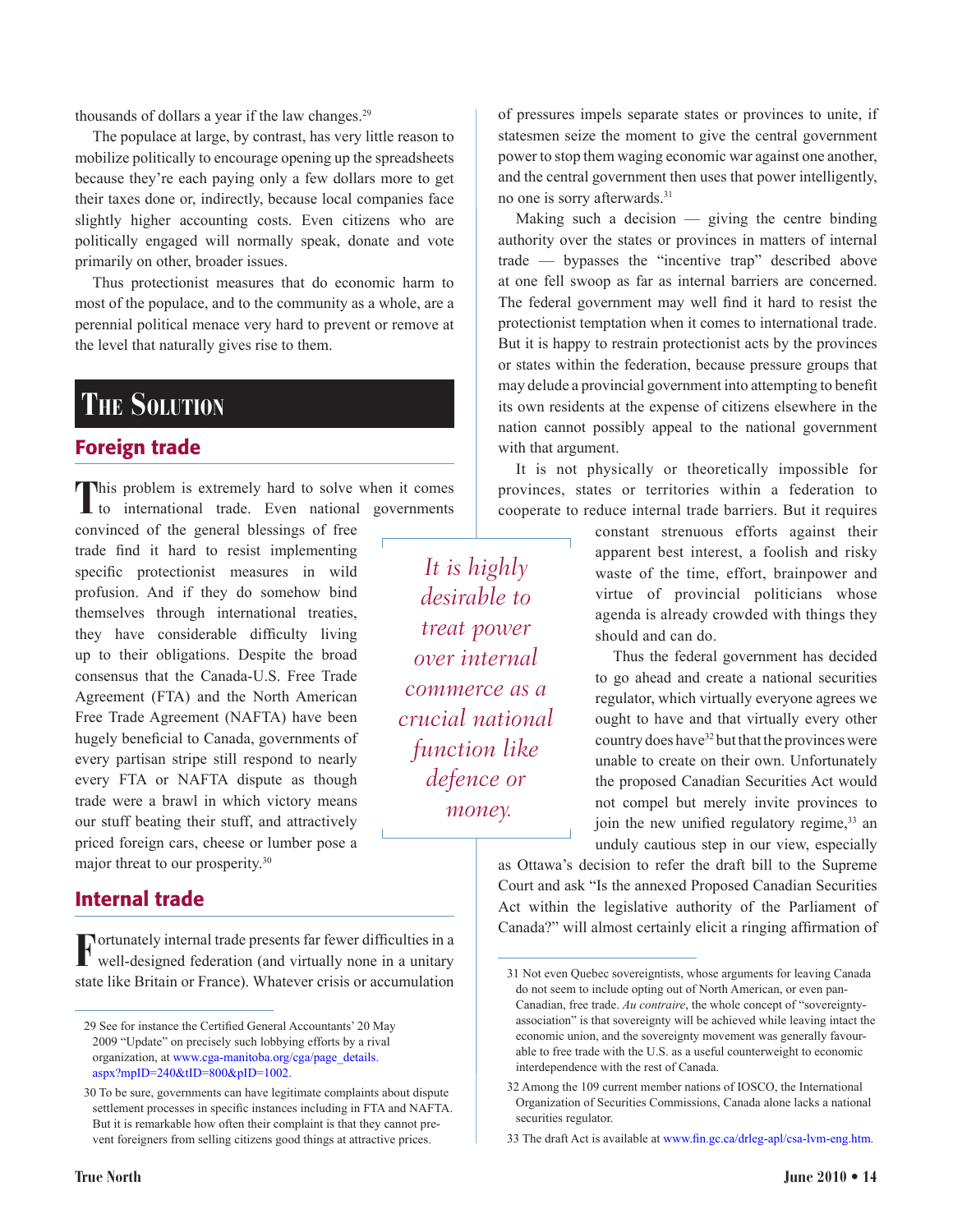the federal government's Constitutional authority over trade and commerce. As it should.

Ironically, the only real obstacle we can see to the affirmation of the federal government's authority arising from this reference case is the fact that the federal government's timorousness in making the national securities regulator optional rather than mandatory for all provinces weakens the case for the necessity and constitutional legitimacy of federal action.<sup>34</sup>

Given the invidious nature of protectionism in a democratic system, it is highly desirable to treat power over internal commerce as a crucial national function like defence, money, or weights and measures. And that is what our founders believed they were doing in 1867.

#### Existing mechanisms and their inadequacy

So says theory. And practice; Canada has taken the alternative route for well over a decade, with extremely disappointing results.

#### The AIT

Canada's governments have been engaged in a protracted effort to reduce internal economic barriers since 1994, when they signed the Agreement on Internal Trade (AIT), which took effect on Canada Day, 1995. In the wake of the referendum defeat of the Charlottetown Accord in 1992, our federal and provincial governments were concerned to create a process that did not require constitutional changes, relied on

cooperation and proved the federation could work.

The results of the process they created were disappointing in predictable ways. The AIT covers some barriers but not others. It is complex, difficult to access and to understand, but the main problem is that, for all practical purposes, compliance is voluntary. There are dispute resolution procedures but they are complicated and arduous, expensive and time-consuming to use and apply, and ultimately unenforceable.

No undertaking to establish an open domestic market is serious without being comprehensive and clear, and without absolute certainty that governments will respect and apply their undertakings and that there is a means of ensuring that they do.

One of this paper's authors, Robert Knox, was executive director of the Internal Trade secretariat when the AIT was

*The Agreement on Internal Trade dispute resolution mechanism "is byzantine, expensive, timeconsuming and, ultimately, pointless."*

negotiated in 1993-94. As he wrote a decade ago, the AIT dispute resolution mechanism "is byzantine, expensive, time-consuming and, ultimately, pointless. Governments are free to flaunt it with no penalty. The only enforcement mechanism in the Agreement is itself perverse. A provincial government may retaliate against another provincial government that has failed to implement an Agreementbased finding. The result: more, rather than fewer trade barriers, and maybe an internal trade war."35

Recently governments have tried to make the AIT's dispute-resolution procedures more effective and enforceable. Unfortunately, although their effort was well intended, processes remain fundamentally the same. They have added the possibility of financial penalties for non-compliance, but these penalties are sufficiently small that provincial

> governments can readily ignore them.36 If provinces were willing to tie their own hands in these matters, they would already have done so; since they are not, the various specific flaws in the AIT are all just reflections of this unwillingness.

> The fact is there will be no open domestic market in Canada without simple trade rules that apply to all economic activities in Canada enforced by impartial courts or trade tribunals. The AIT model is fundamentally flawed and cannot be made to work even with goodwill.

> We have the AIT not because it is the best agreement but, having tried and failed to negotiate changes to the Constitution, Canadian governments thought it was the best they could do. The irony is that there is no

need for constitutional change or the AIT. Canada's Founders gave the federal government both the responsibility and the power to ensure an open domestic market in Canada.

#### The clients' view

The experts may assure us that progress is being made to eliminate barriers to internal trade using the Agreement on Internal Trade and other domestic trade agreements. Within limits it probably is. But when people whose livelihood depends on the existence of an institution praise it, outsiders are entitled to scepticism. Especially when the

<sup>34</sup> For the full argument, see the article by Professor Jeffrey MacIntosh, *Financial Post,* 1 June 2010, FP11.

<sup>35</sup> Robert H. Knox, "The Unpleasant Reality of Interprovincial Trade Disputes," *Fraser Forum,* October 2000, 27.

<sup>36</sup> The new provision for penalties (see the text on the Internal Trade Secretariat web site, at w[ww.ait-aci.ca/index\\_en/ait.htm\)](http://www.ait-aci.ca/index_en/ait.htm) is in Article 1707.1 but they are capped by Annex 1707.1(2) at \$5 million for the largest provinces and just \$250,000 for the three Territories and P.E.I.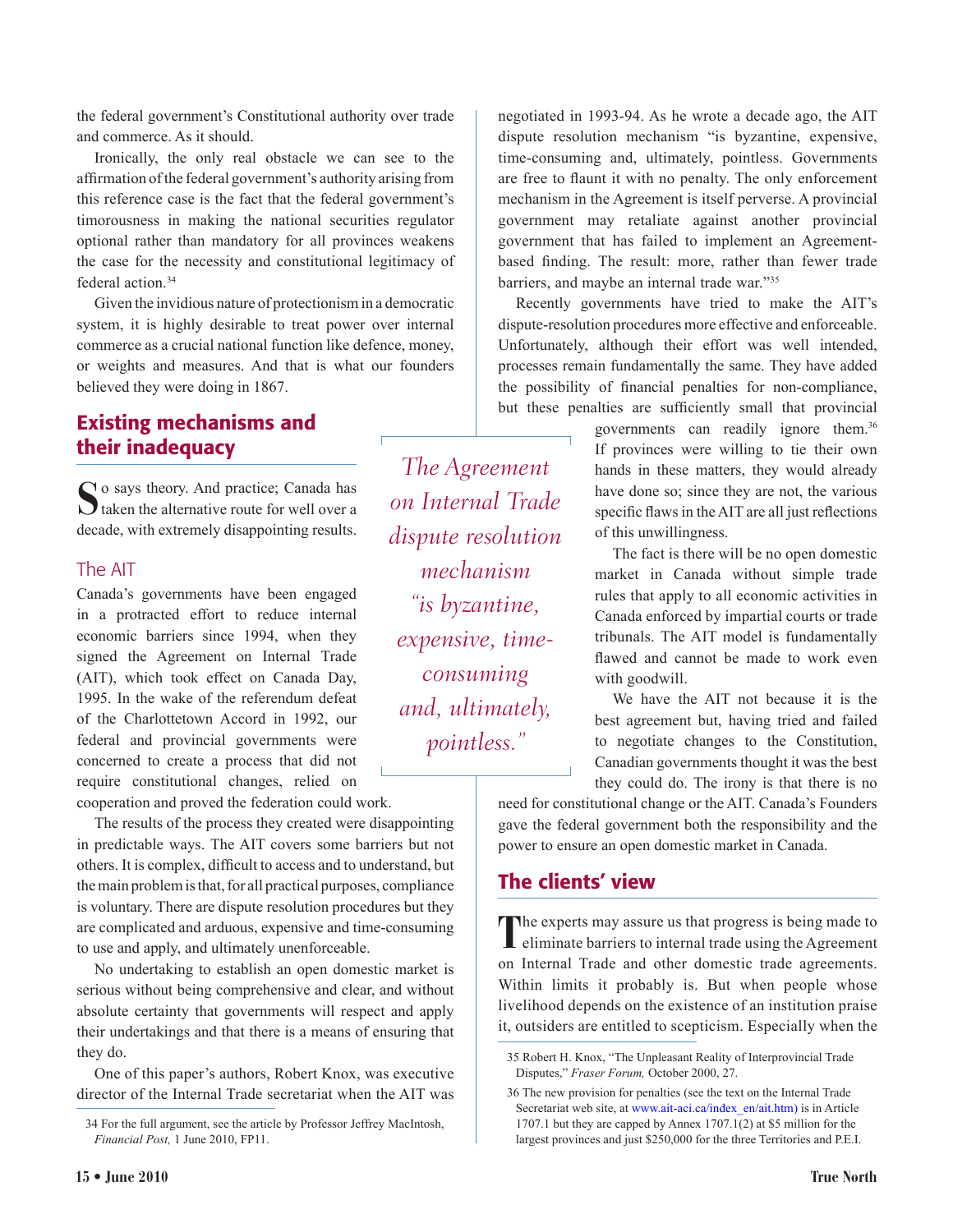intended beneficiaries are vocally unhappy.

The Certified General Accountants' Association of Canada, for instance, issued a paper in May 2007 called "It's Time to Move on from the Agreement on Internal Trade!" in which they said they had supported the goals of, and process leading to, the AIT and at first "believed it to be a good start." Unfortunately, they said "It is generally accepted that the AIT has not been a great success. It is limited, complex, inaccessible and unenforceable...."37 And in February 2008, a major business coalition declared that "the AIT has not worked as intended. It is limited, complex and unenforceable. It is opaque and inaccessible to those outside of government, and operated by an intergovernmental structure incomprehensible to outsiders."38 And it is.

The AIT is a backward process: its specific defects — from liberalizing only things specifically included, a patchwork of exclusions in different sectors, a cumbersome dispute resolution process, and a glacial negotiating pace

— all reflect a presumption against internal free trade that is chronic at the provincial level. The solution is a federal action with a presumption in favour of liberalization that only permits exceptions where provinces pursue legitimate provincial goals using properly crafted laws and regulations.

Fifteen years since it was signed, the AIT lumbers awkwardly on. If it really worked it would have achieved most of its goals by now. Instead, consider that its Energy Chapter was, as of this writing, just as blank as

when the AIT was first signed. In a dynamic and changing world, this snail's pace is not adequate and a serious nation would not think it was.

#### TILMA

It is not merely companies that are unhappy. So are the provincial governments most committed to liberating internal trade. That is why Alberta and B.C. created the Trade,

*The AIT "is opaque and inaccessible to those outside of government and is operated by an intergovernmental structure that is incomprehensible to outsiders."*

Investment and Labour Mobility Agreement or TILMA in April 2006.39

On the surface TILMA is a major improvement on AIT. It's much shorter (just 33 pages) and it's much shorter because it's much freer. Where the AIT excludes from its liberalizing measures all goods and services not specifically covered within its pages, TILMA puts everything on the table that is not expressly removed. TILMA also has a better dispute resolution process. It can still be ignored, but at a cost. But its very strengths accentuate its weaknesses as a solution to our national problem.

Where AIT allows the most uncooperative provinces to obstruct progress, TILMA leaves them out, and therefore does nothing about the barriers they erect. TILMA includes only the particular provincial regimes most committed to liberalizing internal trade, and one adverse election could destroy it (members may withdraw with one year's notice). Because it only includes some provinces, TILMA also risks

> further distortion of internal trade. Removing barriers among a few provinces could make it cheaper for individuals and firms to buy goods and services within the regional grouping that, without barriers in other parts of the country, would actually make more sense to buy elsewhere in Canada. The signing in September 2009 of the Trade and Cooperation Agreement Between Quebec and Ontario, which has almost all the weaknesses of the AIT and to the extent that it is effective will further regionalize the Canadian economy, is

not encouraging in this respect.

On Sept. 11, 2009, the government of Saskatchewan signed the Western Economic Partnership (WEP) with B.C. and Alberta; its internal trade section pledged that:

Building on the agreement already in place between British Columbia and Alberta, the Western Economic Partnership will include a comprehensive western interprovincial trade agreement (Agreement) to remove barriers to trade, investment and labour mobility between the three western provinces. The Agreement will cover all public sector entities and will encompass all economic sectors.

It remains to be seen whether binding action will be taken here (another trilateral meeting is being arranged at the time of writing), but even if it is, the WEP risks further hardening

<sup>37</sup> See [www.cga-canada.org/en-ca/ResearchReports/ca\\_rep\\_2007-](http://www.cga-canada.org/en-ca/ResearchReports/ca_rep_2007-05_AIT.pdf) [05\\_AIT.pdf](http://www.cga-canada.org/en-ca/ResearchReports/ca_rep_2007-05_AIT.pdf).

<sup>38</sup> See [www.cga-canada.org/en-CA/DiscussionPapers/ca\\_rep\\_inter](http://www.cga-canada.org/en-CA/DiscussionPapers/ca_rep_internal_trade_position-paper2008.pdf)[nal\\_trade\\_position-paper2008.pdf;](http://www.cga-canada.org/en-CA/DiscussionPapers/ca_rep_internal_trade_position-paper2008.pdf) the coalition included the Canadian Chamber of Commerce, Canadian Bankers Association, Canadian Council of Chief Executives, Canadian Federation of Independent Business, Canadian Petroleum Products Institute, Canadian Restaurant and Foodservices Association, Certified General Accountants' Association of Canada, Dairy Processors' Association of Canada and Vegetable Oil Industry of Canada.

<sup>39</sup> See [www.tilma.ca.](http://www.tilma.ca/)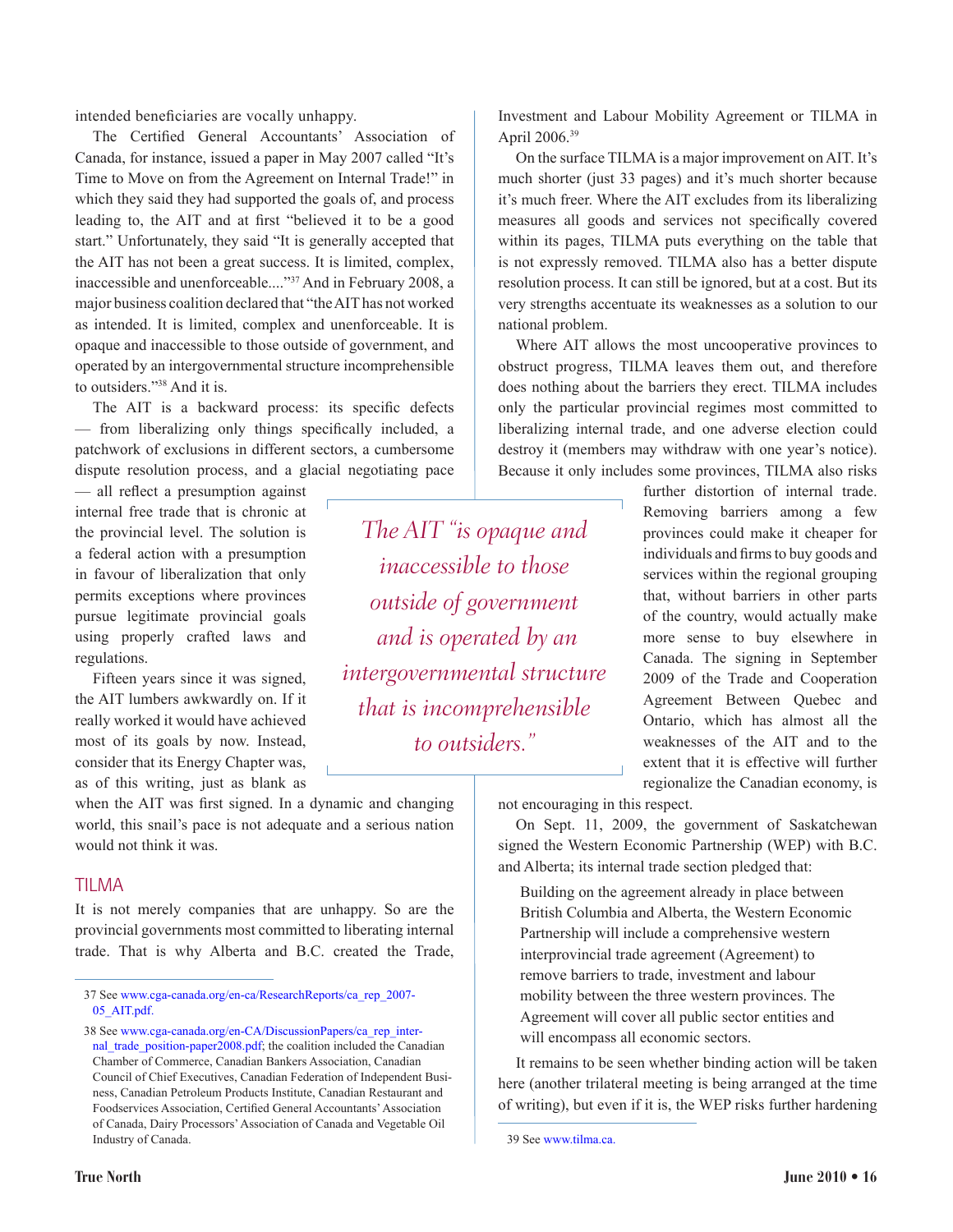of regional trading blocs at the expense of our common internal market and without any guarantee of permanence.

#### Council of the Federation

Another attempt to solve the problem has been the creation of yet another high-profile, politicized interprovincial grouping, the "Council of the Federation," consisting of the provincial and territorial premiers. The main interest of the COF lies in increasing federal transfers to the provinces rather than freeing internal trade. But to the extent that it turns its attention to the latter, it is a classic case of trying to solve the fox-guarding-the-henhouse problem by building a

better fox. The COF does list "Internal Trade" as one of its four key initiatives<sup>40</sup> but, under that heading, merely harkens back to the AIT. The COF has made some improvements to the AIT, especially the Labour Mobility Chapter and the enforcement mechanisms. But they are not committed to a sweeping liberalization of Canada's domestic market, only to the piecemeal AIT approach that is the core of the problem, not a solution to it.

Canadians have been debating the need for free trade within their own country for too many generations. In the new, information-driven global economy that respects few national

boundaries, the time for action is long overdue.

#### How others have done it

**B**efore we turn to the subject of the federal authority to remove barriers to internal trade without infringing on provincial authority (including authority over property and civil rights), it is worth noting a few examples of how other federal nations have approached the problems and opportunities of securing internal trade.

There are dozens of federations in the world but most of them differ so widely in their history, institutions, political culture and economic circumstances as to furnish few useful lessons. The two main exceptions are the two other continental federations derived from the unitary British model; that is, Australia and the U.S.

#### The U.S.

The single most important case study is the United States.

*The Council of the Federation's internal trade initiatives are a classic case of trying to solve the fox-guardingthe-henhouse problem by building a better fox.*

Not because it is our largest trading partner or because its cultural and intellectual influence is the stuff of Canadian nationalist nightmares. Rather, the U.S. is very much like Canada in being a nation on a continental scale, with largely British constitutional roots that flowered in federal rather than unitary form. And very much unlike Canada, it went through an initial stage of constitutional evolution that badly botched the issue of trade among the states, an experience from which the Fathers of our Confederation drew good lessons.

#### The Articles of Confederation

The immediate result of the Revolution and War of

Independence was not the Constitution America has today, but the Articles of Confederation that created a loose federation of sovereign states rather than a national government. And the foundational crisis of American federalism lies in this period, from 1781 to 1789.

The short-lived Confederacy exhibited all the flaws that "theory" now tells us to expect when a central government lacks the power to do those things only it can do, from defence to trade policy. The result was, among other things, bitter protectionist battles among its 13 member states. And when its many failings provoked a crisis, America's

Founding Fathers wrote a Constitution that, while still quite decentralized, gave the new federal government key powers including the ability to strike down restrictions on interstate trade.

#### The United States of Commerce

After 1789, the U.S. had few problems with restrictions on internal trade. The Constitution pretty much ruled out direct barriers in Article I, Section 10, which says "No state shall, without the consent of the Congress, lay any imposts or duties on imports or exports, except what may be absolutely necessary for executing its inspection laws." And for many years state governments were neither big enough nor ambitious enough to create many indirect barriers like subsidies or preferential procurement policies.<sup>41</sup>

In the latter part of the  $19<sup>th</sup>$  century, economic and

<sup>40</sup> [www.councilofthefederation.ca/keyinitiatives/keyinitiatives.html](http://www.councilofthefederation.ca/keyinitiatives/keyinitiatives.html)

<sup>41</sup> In 1824 in *Ogden v. Gibbons* the Supreme Court was asked to rule whether "commerce" should be broadly defined (to include licensing steamboats) and whether the federal government had to share the commerce power with the states; it said "yes" to the first question and "no" to the second.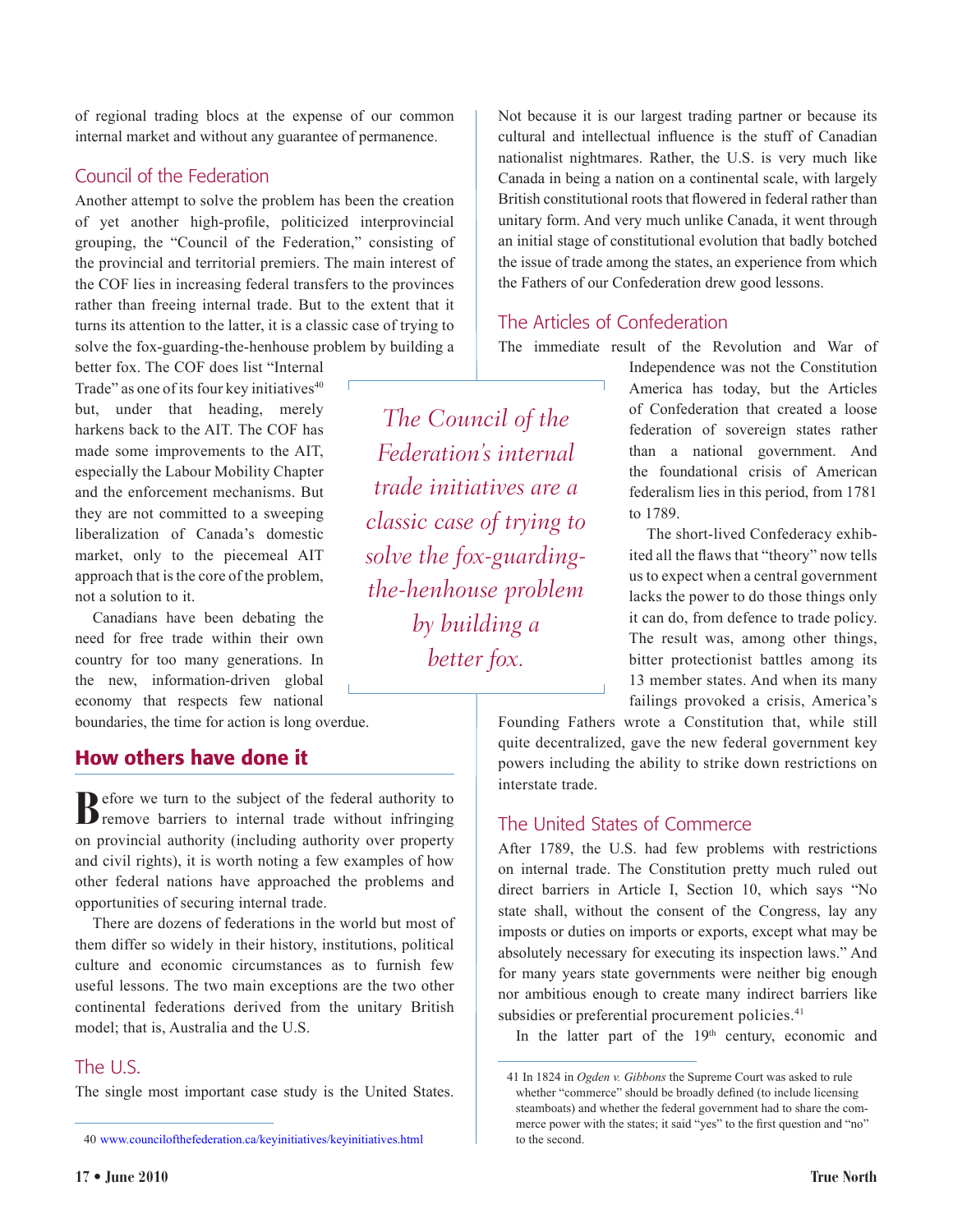population growth led to a more active state agenda. But when state regulation became an impediment to internal commerce, beginning with railroad regulation, the federal government tended to step in, for instance by creating the Interstate Commerce Commission in 1887. And if such acts were challenged judicially, the Supreme Court favoured a broad reading of Article I, Section 8 of the U.S. Constitution (which not only gives Congress power to "regulate commerce with foreign nations, and among the several states" but also "To make all laws which shall be necessary and proper for carrying into execution the foregoing powers").

Through the 19<sup>th</sup> century the Supreme Court limited that power to some extent by insisting that manufacturing was not commerce and was subject to state rather than federal

authority. But in 1937, in *Jones & Laughlin*, the Supreme Court upheld the comprehensive pro-union "Wagner Act" (formally the National Labor Relations Act) on the novel ground that anything with a "close and substantial relation" to commerce was federal under Article I, Section 8.42

American courts have also generally shared the federal government's generous view of Article VI of the Constitution, which declares "This Constitution, and the laws of the United States which shall be made in pursuance thereof" to be "the supreme law of the land." Washington has generally been able to pre-empt state action in areas connected with interstate commerce.

Even where the federal government has not acted, the courts have interpreted Article I, Section 10 as a "Dormant Commerce Clause" under which the power to regulate trade is given to the federal government and, if not exercised by Washington, must lie dormant rather than being exercised by states or municipalities. Thus the U.S. Supreme Court declared bluntly in *City of Philadelphia v. New Jersey,* 437 U.S. 617 (1978), that laws motivated by "simple economic protectionism" encounter a "virtually per se rule of invalidity." In a typical example dating

*The tendency of the states to play nice is strongly influenced by the capacity, and willingness, of the federal government to take action when the localities do not.*

back half a century, *Dean Milk Co. v. City of Madison, Wisconsin*, 340 U.S. 349 (1951), the court struck down a Madison, Wisc., ordinance requiring that all milk sold in that city be pasteurized at a local plant. And more recently, in dramatic contrast to the Canadian situation, the U.S. Supreme Court in *Granholm v. Heald*, 544 U.S. 460 (2005), struck down New York and Michigan rules against direct purchases from out-of-state wineries.

Proponents of cooperation may well note that the various states have achieved some impressive agreements, including a Uniform Commercial Code adopted by all 50 states, and 25 others adopted by at least 45 states, including the Interstate Driver's License Compact and the Multistate Tax Commission. But it must never be forgotten that the tendency

> of the states to play nice in this area is strongly influenced by the capacity, and willingness, of the federal government to take action when the localities do not, something Ottawa has so far been generally unwilling to do.

> There continue to be problems and complaints, including foreign countries objecting to the extremely decentralized and not always harmonious way Americans set technical specifications. But the U.S. has dealt with the matter of internal trade barriers fairly effectively.<sup>43</sup>

> What lessons exist for Canada? Certainly the Fathers of Confederation noted that even a system far too decentralized for their taste assigned

power over internal trade and commerce to the national government in Washington, and profited greatly from it. They gave this power to our national government too (see Part III of this paper, page 21).

Moreover, even in a Constitution that gives all residual power to the states rather than the central government, American courts have generally upheld federal exercise of the trade and commerce power to remove internal barriers to the free movement of goods, services, labour and capital.

<sup>42</sup> In an eccentric subsequent decision, *Wickard v. Filburn* (1942), the court, in upholding the Agricultural Adjustment Act of 1938, ruled that this included wheat a man grew for his own personal consumption, an alarmingly open-ended doctrine that threatened to eliminate any sphere of state autonomy; in 1995, in *United States v. Lopez*, the court took a baby step backward, rejecting federal government claims that guns in schools affected interstate commerce by contributing to crime and thus raising insurance costs and making people less willing to travel to unsafe areas.

<sup>43</sup> There are some problems in the U.S., of course, most notably local procurement and a bewildering variety of local standards in all manner of areas. But as noted, the Supreme Court takes a very dim view of things whose purpose is clearly protectionist.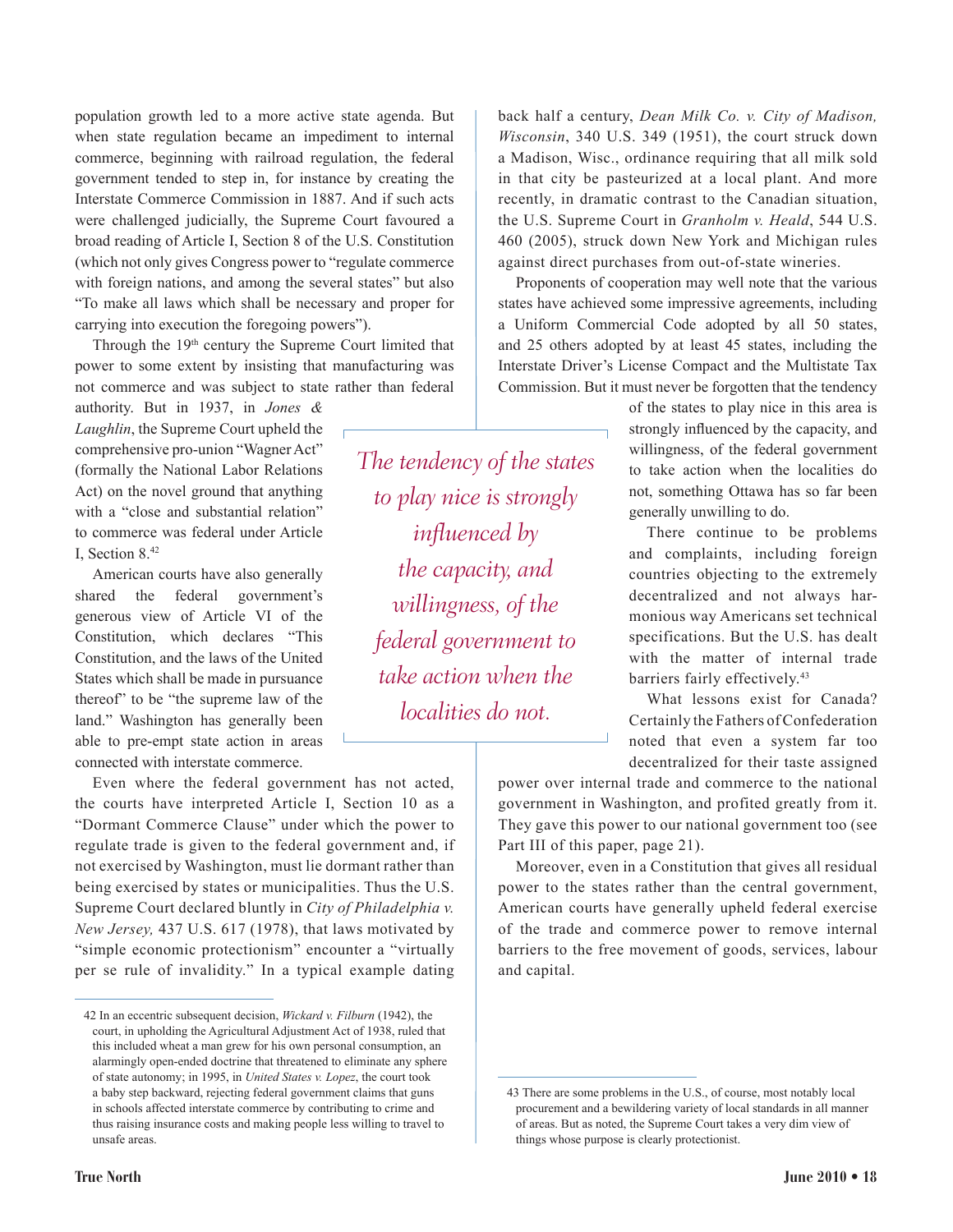#### Australia

That observation brings us naturally to Australia, another continent-wide federation spun off from Britain's unitary system. Australia's Constitution, like the American, gives the states all powers not expressly assigned to the central or "Commonwealth" government (see Sections 51, 52 and 107). But those powers given to the centre definitely included internal trade and commerce. And as in the United States, Australian courts have usually sided with the federal authorities.<sup>44</sup> Australia's central government also has more power than the Constitution might suggest because it raises a much larger share of total tax revenue than Ottawa or Washington, which it has frequently used to

gain leverage over the states on a wide range of issues.

One curious feature of Australia's Constitution when it comes to internal commerce is the declaration in Section 92 that "trade, commerce, and intercourse among the States, whether by means of internal carriage or ocean navigation, shall be absolutely free."45 Regrettably this clause contains no enforcement mechanism, unlike the Dormant Commerce Clause requirement in the U.S. of affirmative Congressional action, and the Australian Parliament has never attempted to create one.

One reason for this inaction is that,

for reasons of political culture rather than formal institutions, Australia's economy was for many years far less free than our own. A broad consensus on Fabian-style British socialism meant economic liberty was long considered far more unAustralian than (at least until recently) unCanadian. However, from the mid-1980s on, a consensus developed that Australia was in a steep economic decline — from 1950 to the mid-1980s, it fell from  $5<sup>th</sup>$  to  $16<sup>th</sup>$  in per capita income among OECD countries — that could only be reversed by rethinking old pieties.

First, external tariffs were slashed and have stayed down. Then with an invigorating foreign breeze blowing through

*From the mid-1980s on, a consensus developed that Australia's steep economic decline could only be reversed by rethinking old pieties.*

the economy, the federal government undertook a sweeping review of its own anticompetitive policies with a new and, for Australia, startling presumption in favour of competition.<sup>46</sup> What they call Government Business Enterprises or GBEs (roughly, our Crown corporations) were comprehensively reformed, and state cooperation was purchased by reforming the very lopsided structure of Australian fiscal federalism. A jewel in this reform crown was the Mutual Recognition (Commonwealth) Act of  $1992$ ,<sup>47</sup> which covers labour as well as goods and whose default presumption in favour of mutual recognition of professional standards was adopted in the latest revision to Chapter 7 on Labour Mobility in our own AIT (though, as always and regrettably, without the legal

force of the Australian statute).

Just as the federal wave of market reform was ebbing, Australia's states launched a second wave of reform. Dragging along a now-reluctant central government, they undertook sweeping regulatory reform with the goal of creating a "seamless national economy," a broad and admirable phrase. What is especially noteworthy here is that, in recognizing that the national interest was not served by local protectionism, Australia's premiers also recognized that it was very hard to combat at the local level. Thus they intentionally engaged the federal government and got it to use its legislative power to bind them

to commitments they might very well have had trouble sticking to otherwise. Canadians might also usefully note that, as a result of all these reforms, Australia was back to 8th in per capita income in the OECD by the middle of the last decade.

Clearly Australian achievements in this area deserve commendation. Two factors limit their usefulness as a model, though. One is that although generally more overregulated, their economy had fewer internal obstacles than ours.48 Another is that Australia has no Quebec, no politically distinct region so dramatically out of step with most other

<sup>44</sup> Thomas Jefferson, who hated the judicial branch, predicted such a development in his *Autobiography*, asking "how can we expect impartial decision between the General government, of which they are themselves so eminent a part, and an individual State, from which they have nothing to hope or fear?"

<sup>45</sup> Technically it said they would be absolutely free once the federal government established uniform customs duties, as Section 88 obliged it to do within two years and as it did.

<sup>46</sup> A bracing reminder of the extraordinary complexity of modern government, and the bewilderingly vast task of piecemeal reform of anything from the U.S. federal budget to Canadian provincial protectionism, is that this sweeping Australian review involved some 1,500 different Acts. How could there be so many? And who could examine them all?

<sup>47</sup> [www3.austlii.edu.au/au/legis/cth/consol\\_act/mra1992221/](http://www3.austlii.edu.au/au/legis/cth/consol_act/mra1992221/)

<sup>48</sup> Its social programs were fully portable, and it has long had national corporate and securities regulation, and very few local content requirements or discrimination based on residency.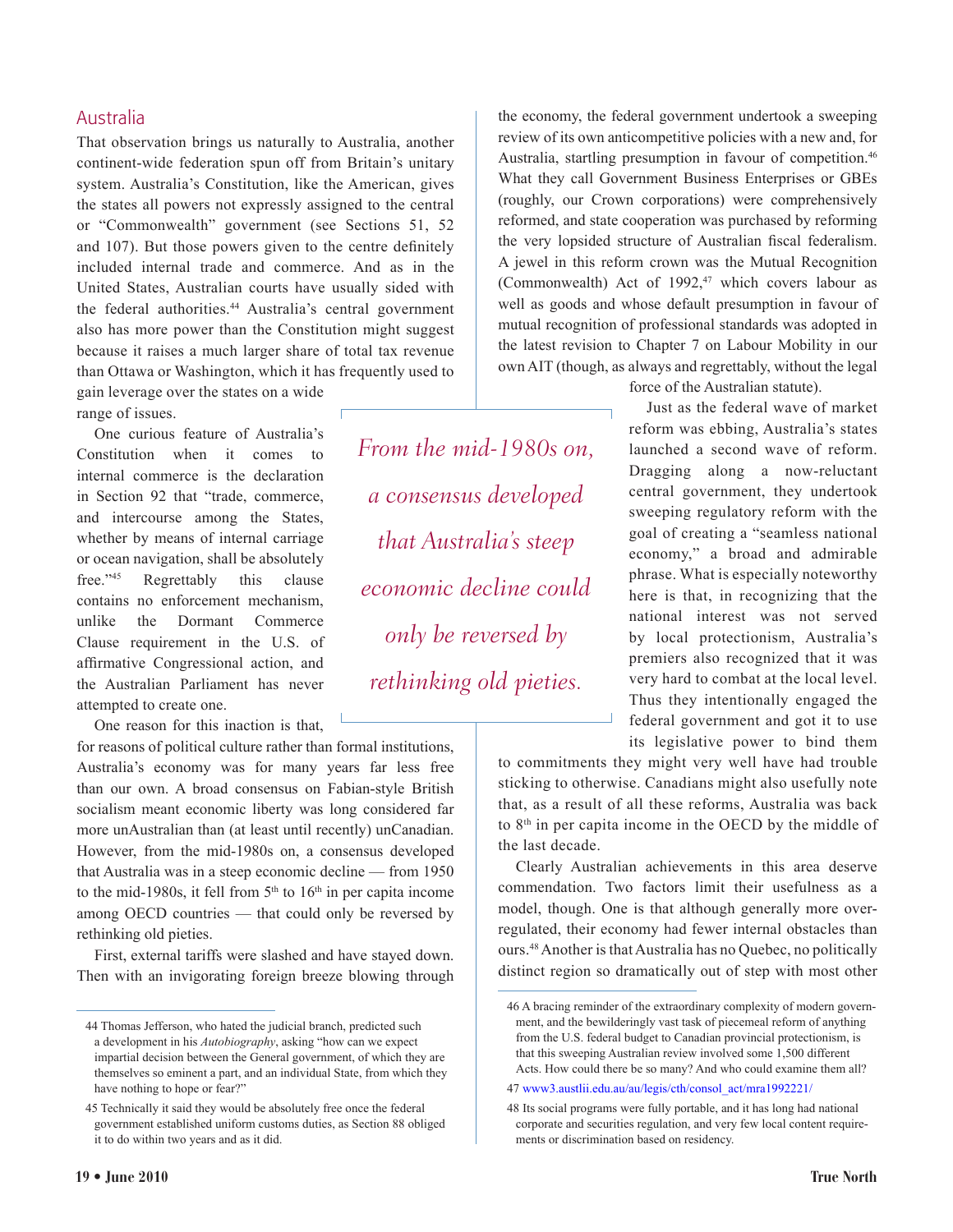provinces on economic theory and in political culture that cooperation on national goals is electorally dangerous for its politicians.

Those qualifications noted, it remains well worth noting that Australia's founders, like Canada's, believed that in any sensible federation the central government should have power to strike down internal trade barriers. It is also noteworthy that when its state premiers want to get rid of such barriers, they tend to agree with their founders' vision and ask Canberra to get involved. A final point Ottawa should note is that as in the United States, when the Australian central government has taken action in this area, the courts have generally sustained it.<sup>49</sup>

#### Elsewhere

Other foreign examples are less useful to us. Britain, for instance, is a unitary state; Switzerland has amended its constitution 140 times since 1848 and completely replaced it twice; the institutional arrangements of the European Union differ drastically from our federal government in ways we could not imitate even if we wanted to.

What can be said is that when people form genuine federations, they do it for fairly simple and consistent reasons, to combine the advantages of a unitary government in matters like defence and free internal trade with the advantages of continued local independence in matters like education and culture. And it is clear that Canada is one of the places where this federal concept was initially implemented sensibly.

In some ways Canada's Constitution may have been too centralized, in original intent and subsequent practice. But the Founders were absolutely right in 1867 to give Ottawa sweeping central power over trade and commerce. What remains in 2010 is to make full, frank, bold use of it.

#### Interesting if true

**O**r does it? The reader has yet to be shown that Canada's federal government really has the power we claim it does in the written text of the Constitution, in the minds of its founders and in the opinion of the courts. To that question we now turn.

<sup>49</sup> See, for instance, the Work Choices case (2006).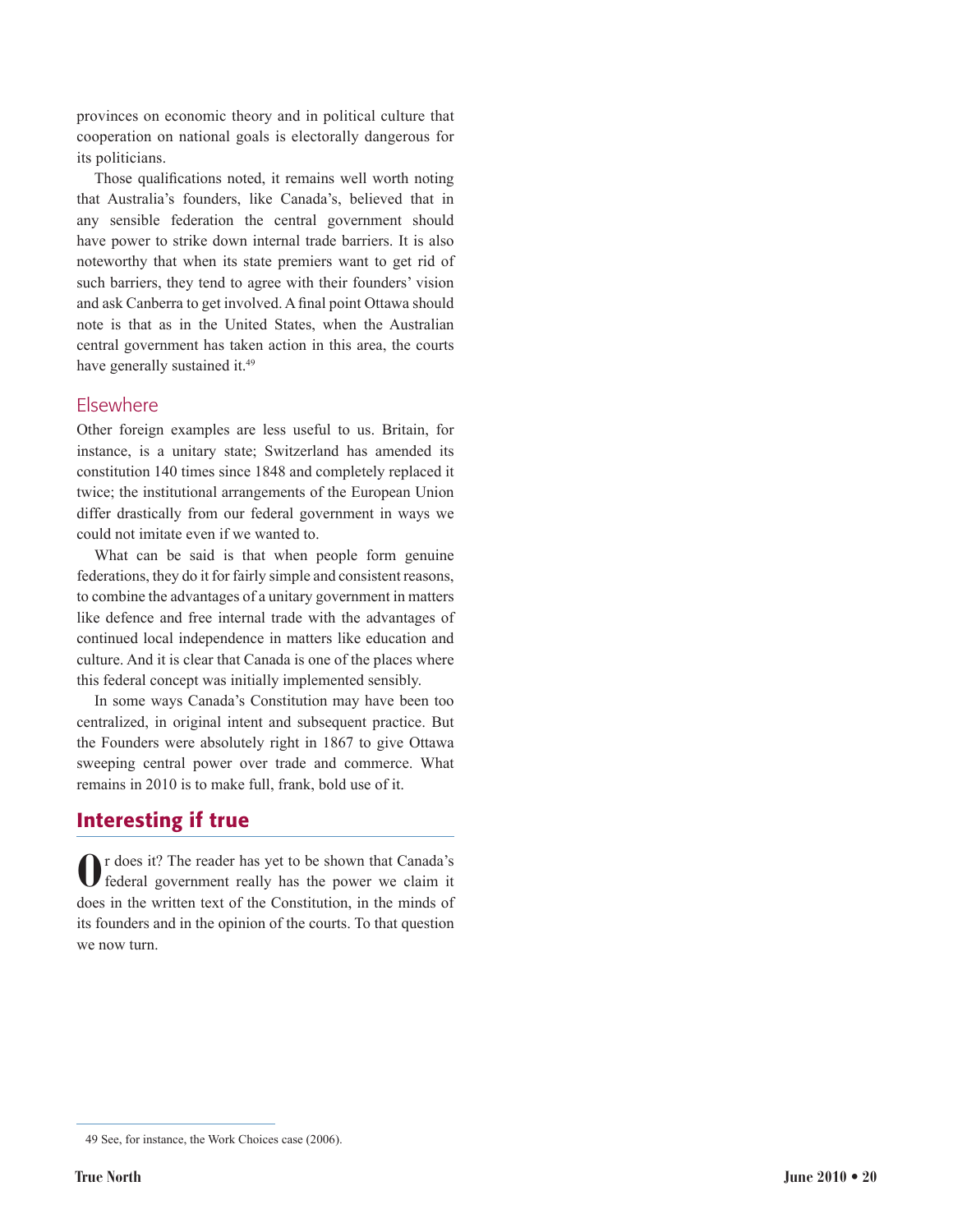# **Part III: The Legal Power**

# **Constitutional Rules**

#### Feds rule

**S**. 91 of Canada's constitution unambiguously and decisively gives the federal  $\bigcup$  government control over internal as well as international trade, including the power to strike down measures that deliberately, or accidentally, impose significant barriers to internal trade.

That is not to say that it has untrammelled authority in any area that involves commerce, of course. It is a fundamental legal maxim that you cannot do indirectly what you cannot do directly, and as the federal government may not invade provincial jurisdiction directly it cannot do it through the commerce power either. But by the same token, the provinces are not constitutionally permitted to create barriers to the free movement of goods, services, labour and capital directly, so they cannot do it indirectly.

#### With care

What is needed is a carefully drafted federal statute laying out an Economic Charter of Rights for Canadians enumerating, in broad terms, citizens' rights to free trade and mobility within Canada and giving aggrieved citizens and businesses resort to the courts if other dispute resolution mechanisms, from informal discussion to arbitration, fail. Essentially Canadians would be guaranteed the right to buy from or sell to another province or territory, and to work in and invest in it, as if they lived there, subject only to restrictions that can be demonstrated to be rationally related to a constitutionally valid provincial objective and to impair economic freedom as little as possible.

The statute in question would entrench a domestic version of the "national treatment" provision<sup>50</sup> of international treaties like NAFTA, striking down provincial measures including preferential government procurement<sup>51</sup> that undermine our common internal market and create the paradox that it is sometimes easier for Americans to sell to Canadians than it is for their fellow Canadians to do so. For instance, NAFTA forbids restrictions on investment requiring local content and local processing rules; the AIT, by contrast, contains no such prohibition.<sup>52</sup>

*Canada's constitution gives the federal government the power to strike down measures that deliberately, or accidentally, impose significant barriers to internal trade.*

<sup>50</sup> That is, it would be legally obligatory to treat goods and services produced in other provinces as though they had been produced locally.

<sup>51</sup> The legislation should probably exempt government contracts below a certain size in order to avoid adding huge local administrative costs for little national gain.

<sup>52</sup> Kathleen Macmillan and Patrick Grady, *Inter-Provincial Barriers to Internal Trade in Goods, Services and Flows of Capital: Policy, Knowledge Gaps and Research Issues*, Industry Canada, Working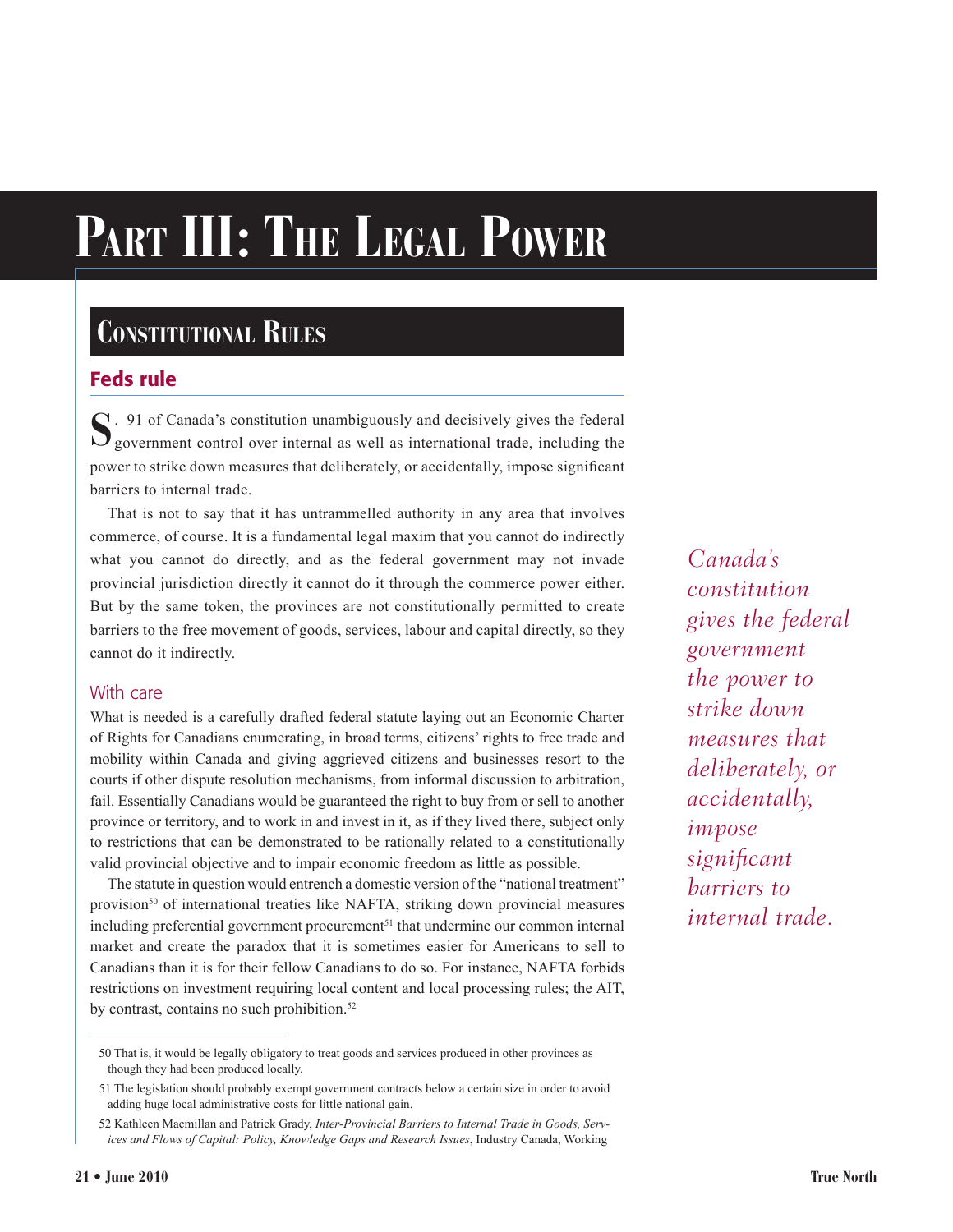The statute would not use the federal trade and commerce power to regulate the private sector, but rather would empower private individuals and private firms to enforce their rights.

The right of resort to normal legal processes is crucial here. How the statute upholds economic freedom is as important as what it aims to do. That is why we recommend the creation of an Economic Freedom Commission (EFC) with the power to investigate breaches of the Act on its own initiative as well as in response to complaints, to recommend arbitration and if need be to initiate legal action, but not to the exclusion of private parties' own independent right to do so.

Allowing citizens recourse to the courts is essential for

two reasons. First, it is the only avenue to impartial dispute resolution; the legal maxim that no one shall be judge in his own case must be observed in the name of fairness. It is also crucial to decentralizing the process of unravelling the nightmarish complexity of IPTBs in the name of efficiency.

A government body charged with challenging such barriers is also essential, though, because the cost and complexity of litigation discourages individuals and small businesses from going to court against provincial governments and their all but unlimited resources. And large firms tend to work around barriers and do business where profits are to be had instead

of spending shareholders' money on public policy litigation. We would also add that the EFC ought to employ precisely the sort of lawyers Sir John A. Macdonald did not want on the royal commission into the Pacific railway scandal, whom he pithily called "young disembowelling counsel."53

These barriers exist in such astounding and often petty profusion that no centralized remedy can possibly work. That warning applies not only to attempts to identify and remove IPTBs piecemeal. It also applies to any attempt to centralize dispute resolution. It is no coincidence that Canada's governments, when they created the AIT, not only funnelled all disputes through a centralized process, they used a funnel sufficiently narrow to reduce progress to a trickle. Putting these disputes before Canada's elaborate court system, where precedent is generally observed, would radically enhance both the fairness and rapidity of the process.

A carefully drafted statute would avoid encroaching

*We recommend the creation of an Economic Freedom Commission with the power to investigate breaches of the Act on its own initiative.*

on legitimate provincial jurisdictions (and therefore avoid judicial annulment). For instance, it would not attempt harmonization of standards. Nor would it challenge provincial subsidies. Constitutionally speaking these seem to lie well within provincial tax and spending power. And in any case they are far less insidious than most types of protectionism because they plainly require a provincial government to take from the majority to give to a favoured minority. And one additional virtue of placing enforcement in the hands of the courts rather than some federal tribunal is that it offers an additional safeguard against any tendency to encroach on provincial rights.

> Structured in this way and in this spirit, an Economic Charter of Rights for Canadians with robust enforcement provisions would be in keeping with the text of the Constitution, the vision of Canada's Founders and more than a century of clear jurisprudence.

#### Section 91 is the key

Let us examine first the text of the Constitution. The core of the federal power to keep internal commerce free is not the oft-cited S. 91(2), saying "The Regulation of Trade and Commerce" is under "the exclusive Legislative Authority of the Parliament of Canada." Rather, the key to S. 91 is its broad grant of federal

authority to make any and all laws for the "Peace, Order and good Government of Canada," followed by the sweeping declaration that the central government has exclusive authority over "all Matters not coming within the Classes of Subjects by this Act assigned exclusively to the Legislatures of the Provinces."

#### Enumeration is a frill

The list of enumerated federal powers in S. 91, including "Trade and Commerce," as that Section explicitly states, is only "for greater Certainty, but not so as to restrict the Generality of the foregoing Terms of this Section." If S. 91(2) had been left out of the Constitution entirely, or were removed from it, the federal government would still have exclusive jurisdiction over trade and commerce unless it were possible to point to some explicit grant of such powers to the provinces. With a few very specific and limited exceptions, it is not.

There is therefore neither reason to worry nor room to quibble that the mid-Victorian language of S. 91(2), or the

Paper Series, 31 March 2007, 12. Online at [mpra.ub.uni-muenchen.](http://mpra.ub.uni-muenchen.de/8709/) [de/8709/.](http://mpra.ub.uni-muenchen.de/8709/)

<sup>53</sup> We are indebted to Ian Blue for drawing this phrase to our attention.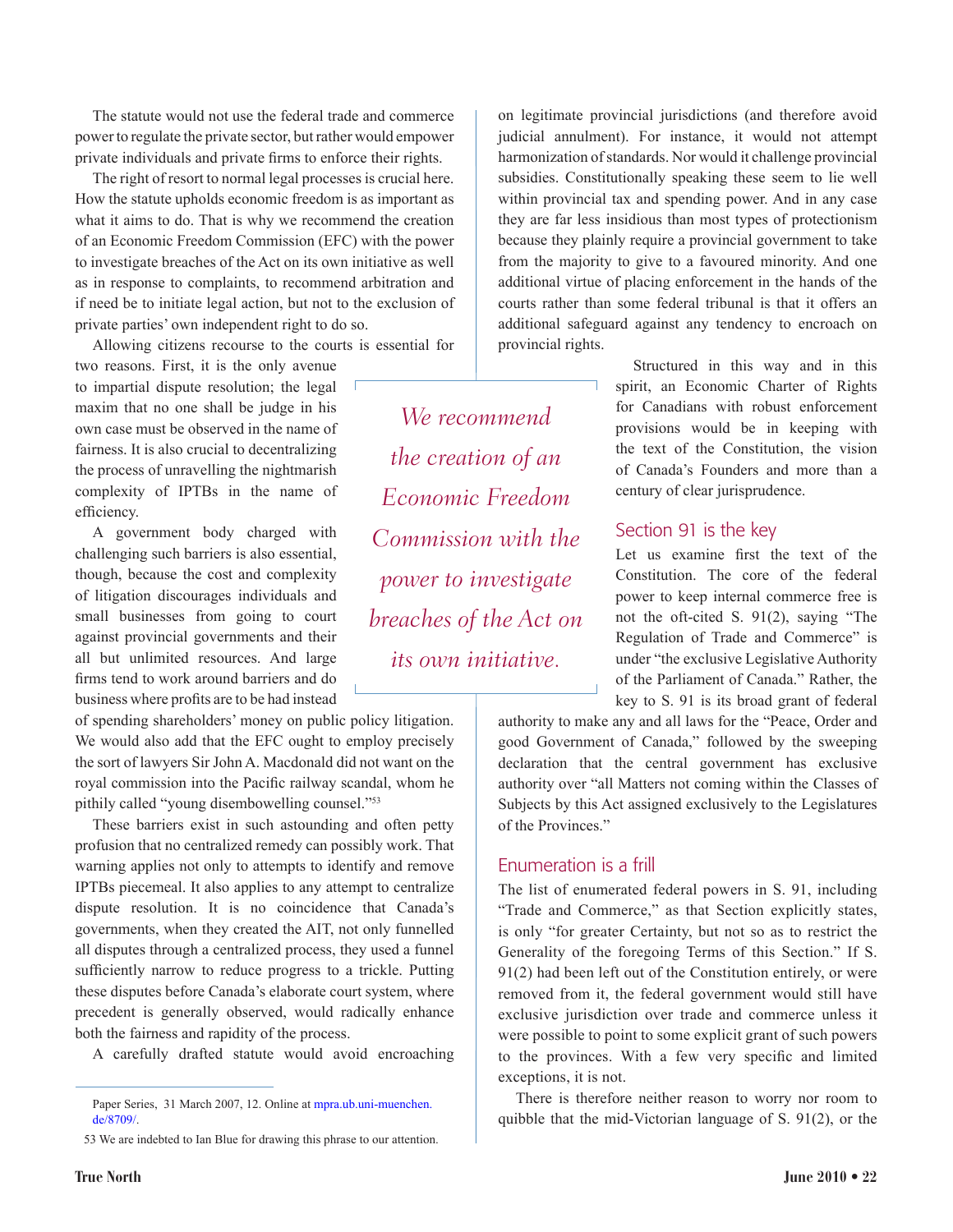mental habits of our Founders, might have failed to anticipate 21<sup>st</sup> century economic developments to the detriment of federal authority over, say, services or Internet commerce. It doesn't matter if most commerce could go in a mule cart in 1867. Everything not explicitly provincial in our Constitution is federal, and ambiguity deliberately favours federal power. Whether or not one would choose such an arrangement if

starting from scratch, it is certainly a sensible way to handle internal trade barriers and it is without question, doubt or wiggle room the legal framework for legislation in Canada.

#### The American example

The Fathers of Confederation famously and deliberately wrote our Constitution that way for two main reasons. First, as proud inheritors of the system of British liberty, they drew much of their constitutional inspiration from the unitary, non-federal system in the United Kingdom. Sir John. A. Macdonald is even on record that "I have again and again stated in the house, that, if practicable, I

thought a legislative union would be preferable."54 Legislative union along British lines was not possible but the Fathers preserved as many of its features as possible. And the second reason they did so was that they believed the disastrous and just-concluded American Civil War resulted from excessive decentralization in the United States Constitution. Whatever one thinks of this reasoning, the resulting legal draftsmanship was precise.

The American Constitution reserves to the states and the people all powers not expressly granted to the federal authorities, a point confirmed rather than established by the  $9<sup>th</sup>$  and  $10<sup>th</sup>$  Amendments in their Bill of Rights. The British North America Act of 1867, since renamed the Constitution Act, 1867, does the opposite, clearly and deliberately.

#### Section 91 rules

For this reason the superficial similarity between S. 91 of our Constitution and Section 8 of the American Constitution, both listing federal powers, must not be misunderstood. Theirs is exhaustive, ours merely illustrative. Any power not explicitly assigned to the American federal government by Section 8 does not, in fact, belong to it. But any power not explicitly assigned to the Canadian federal government

*The Fathers of Confederation believed the disastrous and just-concluded American Civil War resulted from excessive decentralization in the U.S. Constitution.*

by S. 91 belongs to it anyway unless expressly assigned to the provinces.

#### Provincial powers

The main section of our Constitution allocating powers<br>to the provinces, S. 92, is the one that must be read

restrictively if Victorian language does not entirely capture  $21<sup>st</sup>$  century realities. And the drafters made sure no one could read any similarity to the American and Australian system of reserving non-enumerated powers to the localities into our Constitution. S. 92(16) of our Constitution Act gives the provinces "Generally all Matters of a merely local or private Nature in the Province." But S. 91 already ended by declaring firmly that "any Matter coming within any of the Classes of Subjects enumerated in this Section shall not be deemed to come within the Class of Matters of a local or private Nature comprised in the Enumeration of the Classes of Subjects by this Act

assigned exclusively to the Legislatures of the Provinces." That includes Trade and Commerce, read broadly.

#### Section 92, eh?

It is true that a newer section of the Constitution, S. 92A, added in 1982, extends provincial authority to include fairly wide powers over natural resources and electricity including, in subsection (2), "the export from the province to another part of Canada of the primary production from non-renewable natural resources and forestry resources in the province and the production from facilities in the province for the generation of electrical energy." But it immediately adds that "such laws may not authorize or provide for discrimination in prices or in supplies exported to another part of Canada," so this power cannot be used to fragment or obstruct interprovincial trade. And then in subsection (3), S. 92A takes back what it just said by stipulating that "Nothing in subsection (2) derogates from the authority of Parliament to enact laws in relation to the matters referred to in that subsection and, where such a law of Parliament and a law of a province conflict, the law of Parliament prevails to the extent of the conflict." In short, S. 92A gives provinces permission to regulate the export of natural resources and electricity only in the absence of federal action, and even then denies them any capacity to create obstacles to free trade between the provinces.

<sup>54</sup> Sir John A. Macdonald in the Legislative Assembly of the United Province of Canada, 6 February 1865, quoted in Janet Ajzenstat et al., eds., *Canada's Founding Debates*, 279.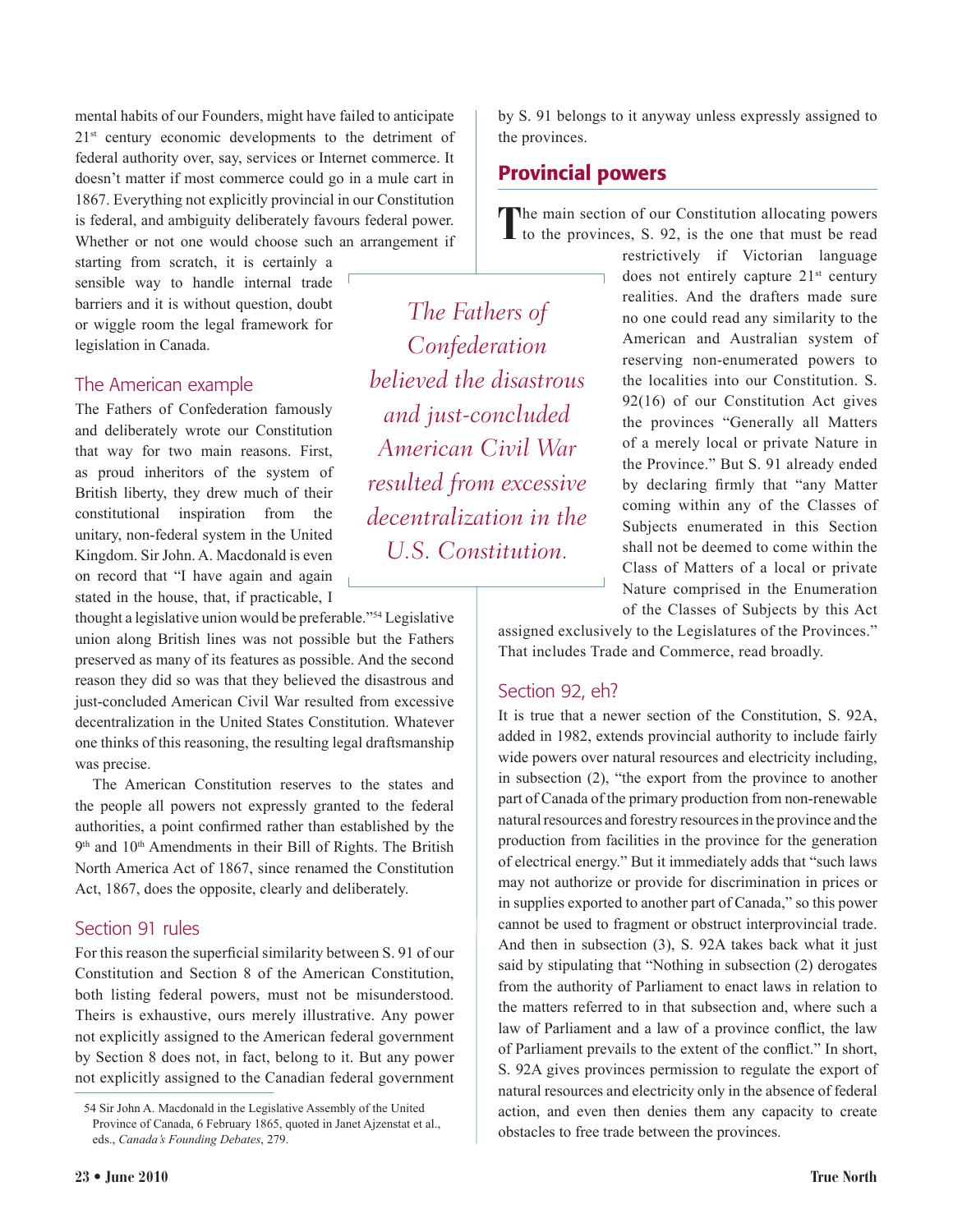#### Section 121

**T**hat Canada's Founders gave power over internal trade and commerce to the federal government so it would get rid of such barriers, not replace provincial obstacles with federal ones, is driven home by S. 121, which states that "All Articles of the Growth, Produce, or Manufacture of any one of the Provinces shall, from and after the Union, be admitted free into each of the other Provinces." There is simply no room for doubt that those who created Canada wanted the federal government to have, and use, complete authority to rid Canadians of barriers to the free movement of goods, services, labour and capital within their national home. And read in conjunction with S. 91, the language of S. 121 places a very heavy burden of proof on the provinces when they act to obstruct interprovincial trade.

Ian Blue, a partner with Cassels Brock in Toronto and an

experienced litigator on commercial and constitutional matters, has argued that even the federal ban on interprovincial liquor sales (the Importation of Intoxicating Liquors Act, or IILA, enacted at the provinces' urging) is probably unconstitutional because of S. 121.<sup>55</sup> Provincial barriers are far more vulnerable to legal challenge than the IILA, especially in response to suitable federal legislation. For one thing, in asking Ottawa to create

this statute back in 1928, the provinces implicitly admitted that commerce is an area of federal rather than provincial jurisdiction.

#### Trade and commerce

The courts have repeatedly declared that the "trade and commerce" power comprises two heads, one being power over international and interprovincial trade, and the other a "general" heading that confers at least some authority to create national regulatory schemes covering even trade that occurs only within one province. This latter power, though extensive, is not absolute; the courts have consistently ruled since the *Parsons* case in 1881 (see below) that the Constitutional grant of power over property and civil rights to the provinces does limit it. But because of the main language of S. 91, it is Canada's provinces, not its federal government, that need special permission to act in the area of trade and commerce, and while the federal authority to regulate commerce encounters some limits, the provincial authority to impede interprovincial trade simply does not exist and S. 121 clearly gives Ottawa broad power to deregulate in this area. Therefore federal authority over interprovincial trade, and commerce generally, may not give it unlimited power to impose rules but it certainly gives it the power to override improper provincial ones.

#### The Charter

**N**o Canadian constitutional story can end in 1867, of course. In 1982 we not only "patriated" our Constitution but added the Canadian Charter of Rights and Freedoms, which had an enormous impact on law and jurisprudence in a wide range of areas. So even though the authors of the Charter were not primarily concerned with "economic"

> rights narrowly defined, it is still important to see if their work had major implications for IPTBs.

The Charter certainly contains one clause of great importance for the concept of Canada as our common home. S.  $6(2)$  declares that "Every" citizen of Canada and every person who has the status of a permanent resident of Canada has the right (a) to move to and take up residence in any province; and (b) to pursue the gaining

of a livelihood in any province." S. 6(3) adds a qualification of great importance, but one that conforms to and illuminates the scope of the 1867 trade and commerce power. It says, "The rights specified in subsection (2) are subject to (a) any laws or practices of general application in force in a province other than those that discriminate among persons primarily on the basis of province of present or previous residence; and (b) any laws providing for reasonable residency requirements as a qualification for the receipt of publicly provided social services." These exceptions, like S. 91 and the Constitution generally, ensure that S. 6 does not annihilate or diminish legitimate provincial powers.

Three other Charter Sections have tangential relevance. It is possible that the equality rights in S. 15(1) of the Charter could be invoked to combat certain kinds of provincial protectionism and rather more remotely possible that subsection  $36(1)(a)$  of the Equalization provisions, committing the federal government to "promoting equal opportunities for the well-being of Canadians" could be used. And the Canadian Constitution Foundation has suggested

*"All Articles of the Growth, Produce, or Manufacture of any one of the Provinces shall, from and after the Union, be admitted free into each of the other Provinces."*

<sup>55</sup> See Ian Blue, "On The Rocks? Section 121 of The Constitution Act, 1867, And The Constitutionality of The Importation Of Intoxicating Liquors Act," *The Advocates Quarterly,* 2009, 35, 306-33.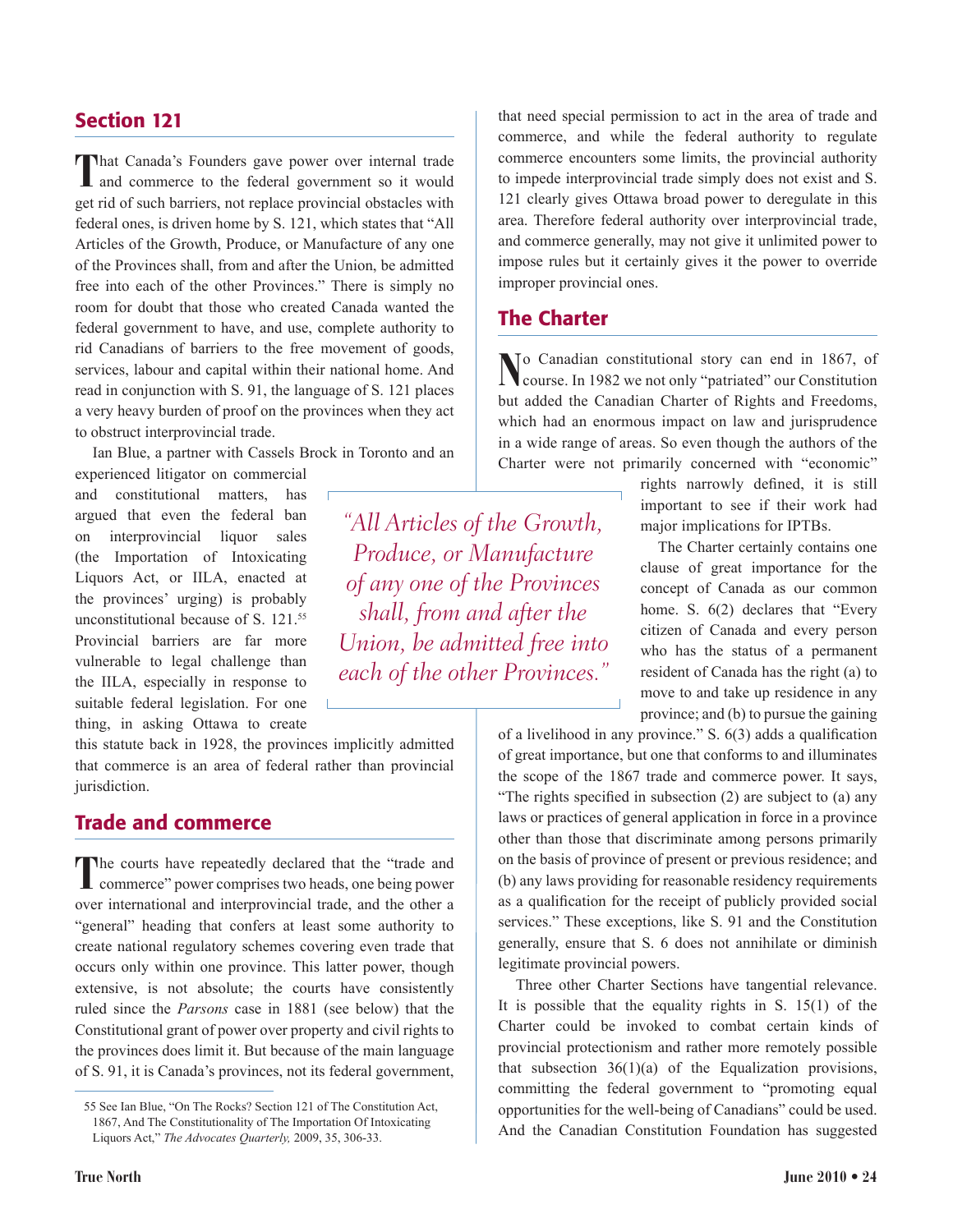that the right to earn a living, and to own and enjoy property" is protected by "the Charter section 7 right to 'life, liberty and security of the person.'"56 But these provisions are hardly necessary to devising an unanswerable case for federal power to strike down IPTBs; it existed before 1982 and the Charter did not weaken it.

#### Proportionate impact

This power must be exercised carefully with respect both to intentions and means, avoiding both direct invasion of provincial jurisdiction and disproportionate impact on it. Indeed, it is important to stress that the specific statute and Economic Charter of Rights we recommend would not encourage, and S. 91 would not permit, the federal government to strike down any provincial law or regulation that happens to create impediments to interprovincial trade. To do so would annihilate the federal structure, which is

neither legally possible nor desirable in policy terms.

The Constitution assigns important areas of responsibility to the provinces, from municipal affairs (S. 92(8)) to education (S. 93) to "Hospitals, Asylums, Charities, and Eleemosynary Institutions" $57$  (S. 92(7)). And in the legitimate exercise of these powers the provinces cannot possibly avoid passing legislation and imposing regulations that create obstacles to the free movement of goods, services, labour and capital within Canada. In doubtful cases courts will have to make complicated judgments about whether and where particular laws and regulations cross the boundary into improper action or disproportionate impact but, just as the existence of twilight does not invalidate the concepts of night and day, the possibility of complicated disputes over specific facts does not invalidate the notion of acting on broad principle.

We do not want the federal power over trade and commerce to be used as a cover or a lever for intruding on areas of provincial jurisdiction. But we insist that areas of provincial jurisdiction not be used as a cover or a lever for meddling with the freedom of Canadians to buy, sell, work and invest anywhere they want in their common national home. That is sound economics and it is true to the vision

*"I go heartily for the union, because it will throw down the barriers of trade and give us control of a market of four millions of people."*

of our Founders, to which we now turn.

# **Original Intent**

If we had nothing to go by except the actual language of the Constitution, we could not doubt that Ottawa has complete Constitution, we could not doubt that Ottawa has complete power to regulate trade and commerce in order to eliminate internal barriers to economic freedom. But we have two other important sources of information: the debates of Canada's Founders and the rulings of its courts.

#### Throw down the barriers

**C**onsider first the explicit statements of the people who negotiated and legislated Confederation, starting with the impassioned speech in favour of Confederation in the Legislative Assembly of the United Province of Canada on

> Feb. 8, 1865, by George Brown, pioneering journalist, abolitionist and long-time political foe of Sir John A. Macdonald, but an invaluable partner in Confederation: "I go heartily for the union, because it will throw down the barriers of trade and give us control of a market of four millions of people."58

> As the words "throw down the barriers" make plain, his vision was as clear as it was comprehensive. "If a Canadian goes now to Nova Scotia or New Brunswick," he complained in that same speech, "or if a citizen of these provinces comes here, it is like going to a foreign country. The customs officer meets you at the frontier, arrests your progress, and levies his imposts on your effects. But the proposal now before us is to throw down all barriers between the provinces — to make a citizen of one, citizen of the

whole; the proposal is that our farmers and manufacturers and mechanics shall carry their wares unquestioned into every village of the Maritime provinces; and that they shall with equal freedom bring their fish, and their coals, and their West India produce to our three million of inhabitants. The proposal is that the law courts, and the schools, and the professional and industrial walks of life, throughout all the provinces, shall be thrown equally open to us all."59

Brown thus spells out the importance of freedom for people as well as goods. Services and professions as well as goods should be Canadian, not parochial. As should Canadians.

<sup>56</sup> See Karen Selick, "The Right that Dares not Speak its Name," January 2010, 3. Paper submitted by the Canadian Constitution Foundation to the Content Advisory Committee of the Canadian Museum for Human Rights.

<sup>57</sup> Eleemosynary is a fine old word meaning "charitable."

<sup>58</sup> Janet Ajzenstat et al., eds., *Canada's Founding Debates*, 134. 59 Janet Ajzenstat et al., eds., *Canada's Founding Debates*, 135.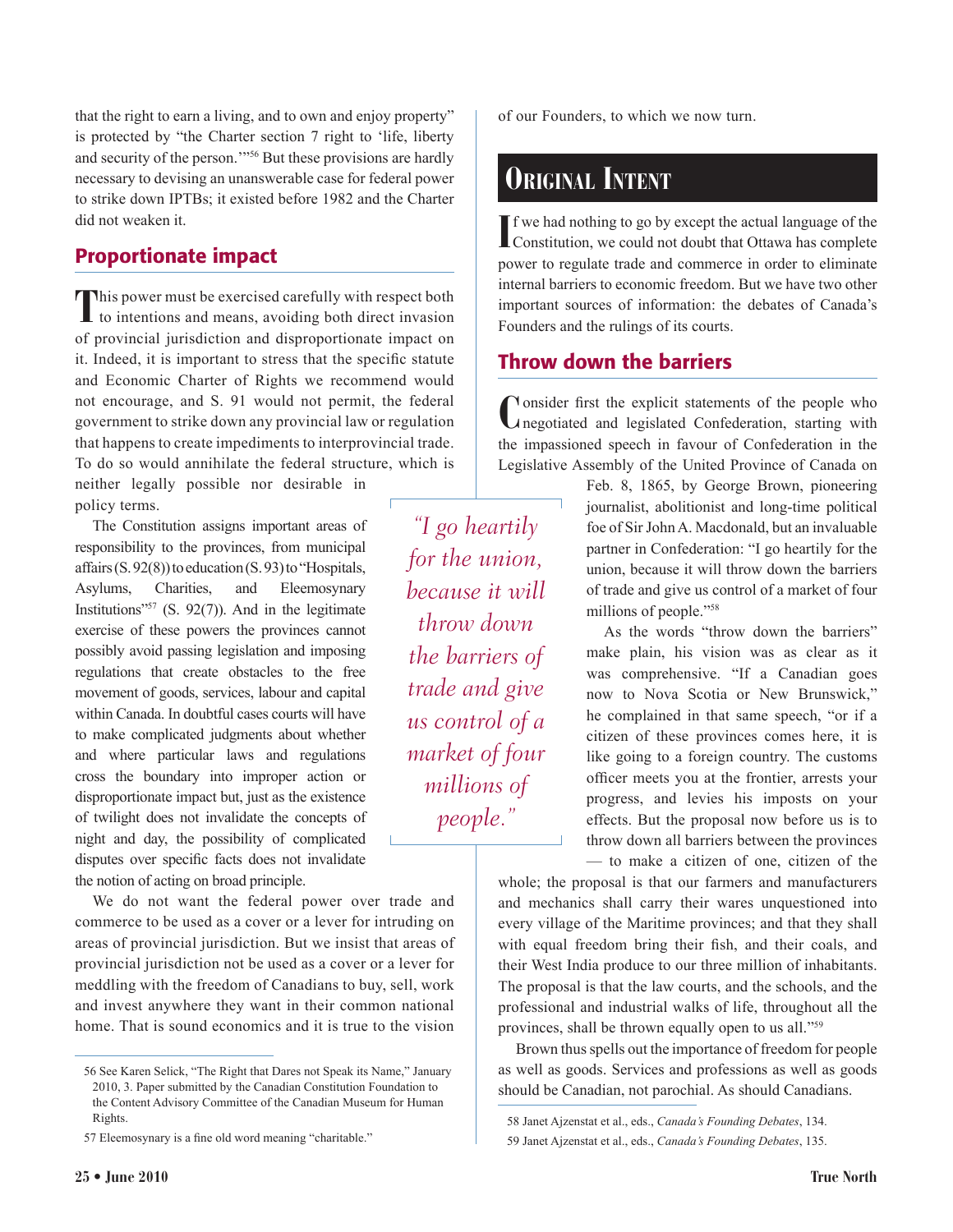#### Throw down the wall

**W**e noted at the outset the importance of George Brown's reference to making "a citizen of one, citizen of the whole" and how broadly that vision was shared in 1867. So was his emphasis on throwing down, rather than merely nudging or glaring at, the barriers to free interprovincial trade. It was received wisdom in London as well as here.

In February 1867, at second reading of the British North America Act in the House of Lords in London, the Secretary of State for the colonies, Lord Carnarvon, noted with dismay that "At present there is but a scanty interchange of the manufacturing, mining, and agricultural resources of these several Provinces. They stand to each other almost in the relation of foreign States. Hostile Custom Houses guard the frontiers, and adverse tariffs choke up the channels of intercolonial trade. There is no uniformity of banking, no common system of weights and measures, no identity of postal arrangements. The very currencies

differ." After detailing the ludicrous profusion of monetary arrangements, he said, "I can hardly understand that any one should seriously dispute the advantage of consolidating these different resources, and interests, and incidents of government under one common and manageable system."<sup>60</sup>

In fact, the creation of a large common market was very much on the minds of the Fathers of Confederation because access to both the American and British markets was uncertain. The United States eventually withdrew from the reciprocity (i.e., free trade) treaty signed in 1854, Britain's commitment to free trade was uncertain and its prior policy of including Canada in privileged access to protected markets had vanished with the repeal of the Corn Laws in 1846. In this unsettled circumstance, statesmen in the United Province of Canada, and in the Maritimes, realized they had a highly attractive third option, an internal common market, and they seized the opportunity.<sup>61</sup>

In his award-winning biography *John A.: The Man Who Made Us*,<sup>62</sup> Richard Gwyn expresses irritated surprise that *Made Us,*62 Richard Gwyn expresses irritated surprise that at the Quebec City conference, "Issues that have dominated Canadian politics ever since, such as the division of powers between the two levels of government, were barely discussed at all; Macdonald suggested a list of federal powers, and

*The provinces "stand to each other almost in the relation of foreign States. Hostile Custom Houses guard the frontiers, and adverse tariffs choke up the channels of intercolonial trade."*

Oliver Mowat a list of provincial ones, and both were passed quickly with little argument or debate."63 But one may reply with justice that in their minds there was little to discuss, especially with respect to the federal power over trade and commerce. Every argument and example argued for it, even the experience of the United States, too decentralized in the minds of many of Canada's Founders, but certainly flourishing due to the removal of internal barriers.

Thus New Brunswick's Amos Botsford invited his Legislative Council colleagues to read the history of the United States "and mark the progress

she has made since the Declaration of Independence; as contrasted with the time previous thereto when the country was divided into minor petty provinces, each having a distinctive tariff, and without a central governing power. Union became strength there, and today, as the result of the confederate principle, the United States stands a prodigy — a wonder among the nations."<sup>64</sup>

When George Brown spoke of gaining "all the advantages of a large and profitable commerce," he said nothing controversial to his audience. When he asked his adversaries "What one thing has contributed so much to the wondrous material progress of the United States as the free passage of their products from one state to another?" no one had a convincing reply and everyone knew it. And when he said the purpose of Confederation was to unite "for purposes of commerce, for the defence of our common country, and to develop the vast natural resources of our united domains,"<sup>65</sup>

<sup>60</sup> [hansard.millbanksystems.com/lords/1867/feb/19/second-reading](http://hansard.millbanksystems.com/lords/1867/feb/19/second-reading)

<sup>61</sup> For more on this point see especially Brian Lee Crowley, Jason Clemens and Niels Veldhuis, *The Canadian Century* (Toronto: Key Porter, 2010), 38.

<sup>62</sup> Recipient of the 2008 Charles Taylor Prize for Literary Non-Fiction.

<sup>63</sup> Richard Gwyn, *John A.: The Man Who Made Us: The Life and Times of John A. Macdonald, Volume One:1815-1867* (Random House Canada, 2007), 316.

<sup>64</sup> Amos Botsford in the Legislative Council of New Brunswick, 4 April 1866, quoted in Ajzenstat et al., eds., *Canada's Founding Debates*, 202-3.

<sup>65</sup> George Brown in the Legislative Assembly of the United Province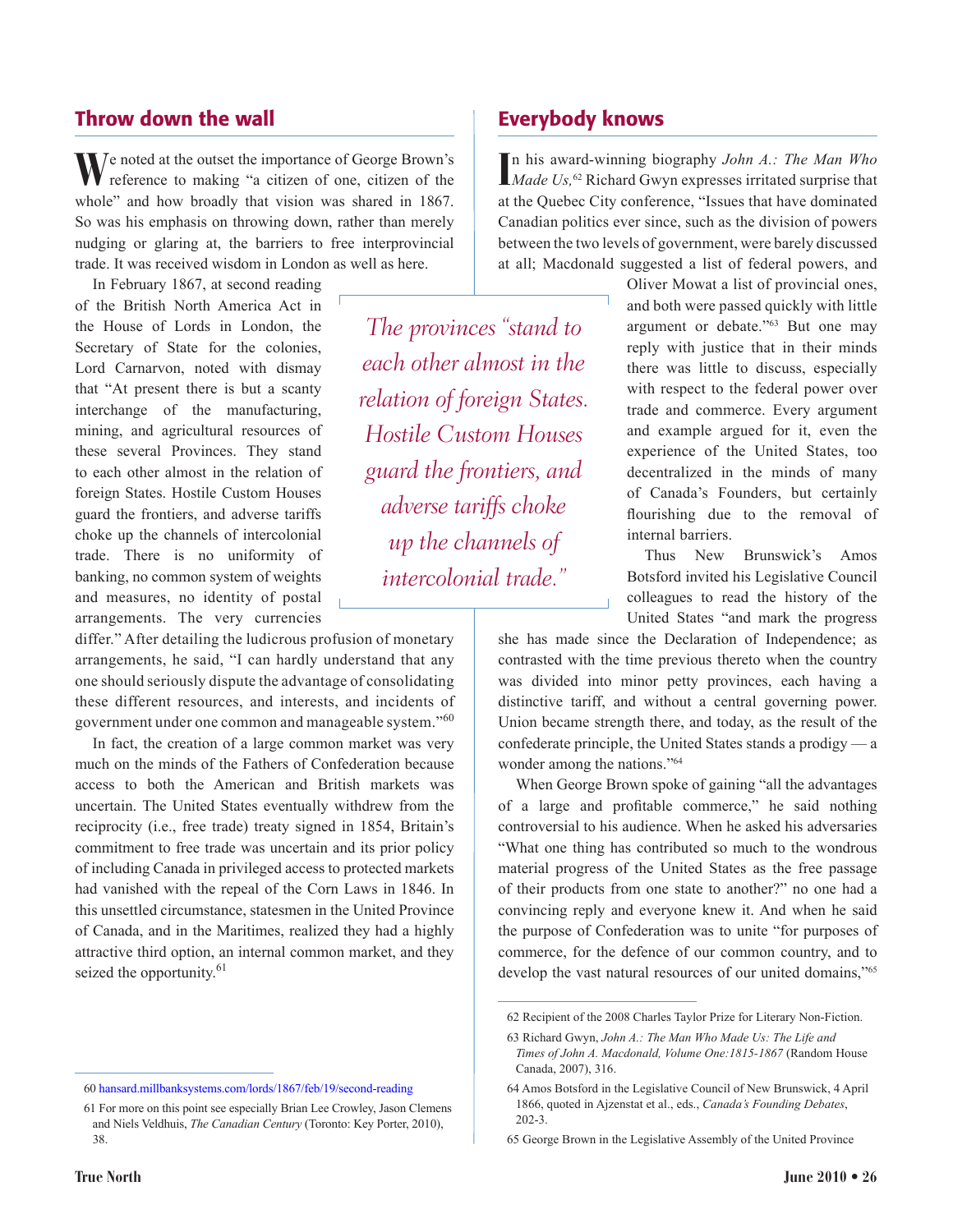no one objected to his placing commerce and defence in parallel, even though they all knew national defence must be a core function of the central government in any federation, especially given the dreadful American

experience under the Articles of Confederation.

#### What more need be said?

**C**onfederation was widely debated, not only at the Quebec and Charlottetown conferences but in the legislatures of every province. Many points were raised in its favour and many in opposition. But the debate shows no one opposing (or supporting) the union because it would *deny* the federal government power to create a seamless internal market. For better or worse the federal government would have uncontested power to make Canada one common economic home. And that is what happened. As Stéphane Dion noted in a November 1996 speech as Minister

of Intergovernmental Affairs, "The trade barriers that still exist among the provinces are undermining one of the original objectives of our federation, which is to ensure the free movement of goods, services, labour and capital throughout Canada."<sup>66</sup>

#### **Jurisprudence**

If we had only the Constitution and surrounding debates we could have no reasonable doubt on this point. But we have could have no reasonable doubt on this point. But we have something far more important, in both intellectual and practical terms. The judicial branch in Canada has been presented with this question on a number of occasions and its rulings are as clear as legal reasoning can ever be when general rules collide with the complexity of human conduct.

#### Parsons

The first major case concerning the "Trade and Commerce" power arose soon after Confederation, in *Citizen's Insurance Company of Canada v. Parsons* (1880) 4 Can. S.C.R. 215. In *Parsons*, a hardware store owner sued his insurance company after a fire, claiming an exemption clause

66 See [www.pco-bcp.gc.ca/aia/index.asp?lang=eng&Page=archive&Sub](http://www.pco-bcp.gc.ca/aia/index.asp?lang=eng&Page=archive&Sub=speeches-discours&Doc=19961120-eng.htm) [=speeches-discours&Doc=19961120-eng.htm](http://www.pco-bcp.gc.ca/aia/index.asp?lang=eng&Page=archive&Sub=speeches-discours&Doc=19961120-eng.htm). In that speech, Mr. Dion went on to cite a Canadian Chamber of Commerce estimate that IPTBs cost "1% of GDP a year, or close to \$7 billion."

*The rulings of the judicial branch in Canada are as clear as legal reasoning can ever be when general rules collide with human conduct.*

in the contract didn't conform to the Ontario Fire Insurance Policy Act. The Citizen's Insurance Company, as respondent, argued that the Ontario act was "ultra vires," that is, outside the

> authority of the province of Ontario, because it trespassed on the federal power to regulate trade and commerce. The Supreme Court disagreed. As Chief Justice Ritchie wrote in his decision respecting the scope of the trade and commerce power, "while the legislative rights of the local legislatures are in this sense subordinate to the right of the Dominion parliament...the Dominion parliament would only have the right to interfere with property and civil rights in so far as such interference may be necessary for the purpose of legislating generally and effectually in relation to matters confided to the parliament of Canada." And as Justice Fournier added in a concurring judgment, "commerce in its most comprehensive meaning extends to

everything.... It is evident that this word cannot have in our Constitutional Act such an extensive meaning."

The case was heard on appeal in 1881 by the Judicial Committee of the British Privy Council, then Canada's highest court. In this, the first Canadian constitutional case to reach it, the Judicial Committee upheld the Supreme Court's decision, saying the regulation of insurance contracts in Ontario was assigned to that province by S. 92(11), (13) and (16), covering "The Incorporation of Companies with Provincial Objects," "Property and Civil Rights in the Province" and "Generally all Matters of a merely local or private Nature in the Province."

#### Clarification, not limitation

This case is sometimes described as limiting the federal power. It did nothing of the sort. It simply underlined that federal paramountcy in trade and commerce did not annihilate the federal structure of our constitution by trumping any provincial act involving anything that is, or might be, sold between provinces or sold in such a way as indirectly to influence interprovincial commerce. On the whole, consistently with the *Parsons* precedent, courts have read the federal power broadly, just not so broadly as to function as a kind of constitutional *aqua regis*, a universal solvent that dissolves legitimate provincial powers.

In a forthcoming paper, $67$  Ian Blue notes that in its judgment on appeal in *Parsons,* "the Judicial Committee

of Canada, 8 February 1865, quoted in Janet Ajzenstat et al., eds., *Canada's Founding Debates*, 134-5.

<sup>67</sup> Ian Blue, "Off the Grid: Federal Jurisdiction and the Canadian Electricity Sector," to appear in Vol. 32 No. 2 of the *Dalhousie Law Journal,*  339-66.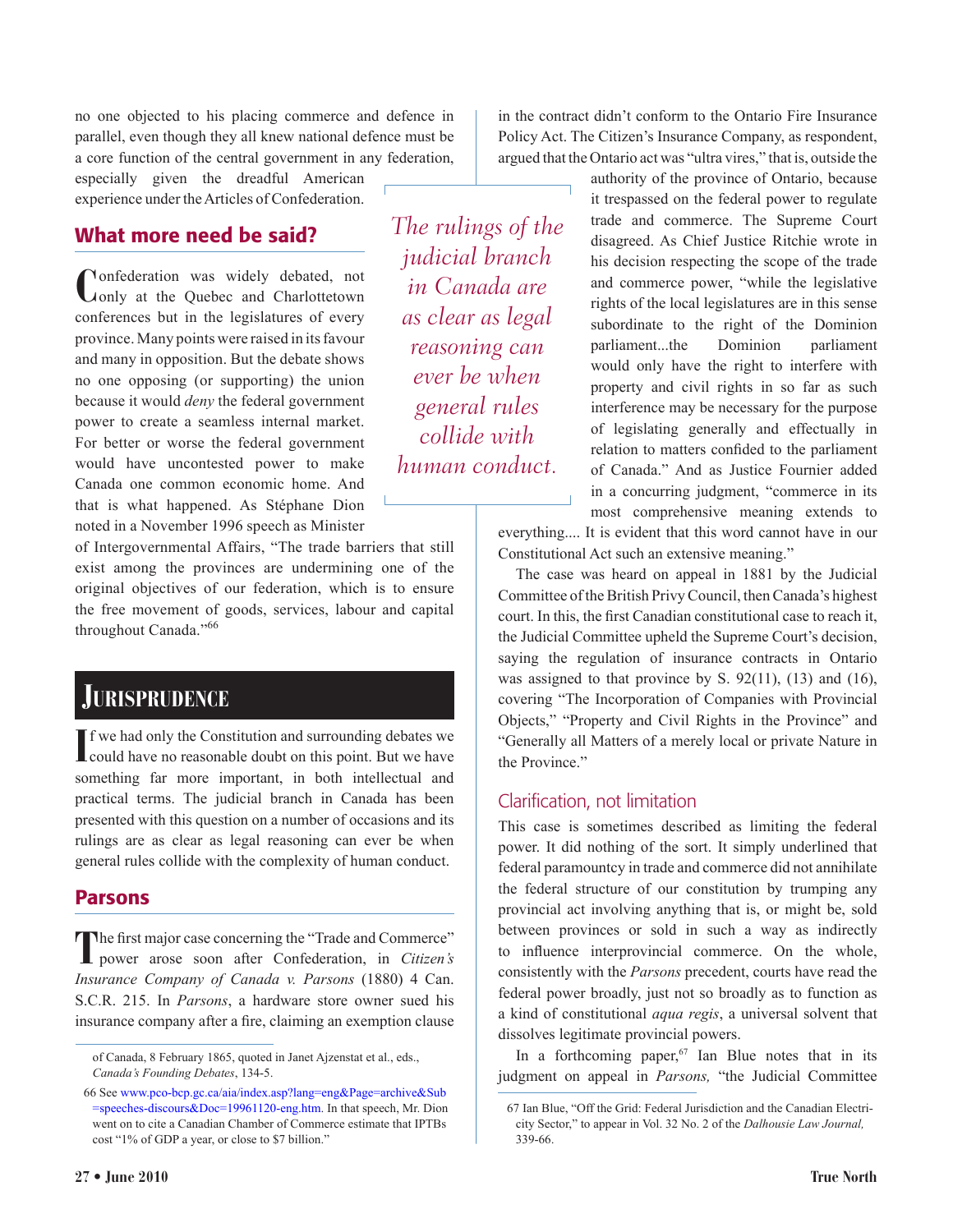of the Privy Council said that the words 'The Regulation of Trade and Commerce' in S. 91(2) included 'regulation of trade in matters of inter-provincial concern, and it may be that they would include general regulation of trade affecting the whole Dominion,' but not so as to 'comprehend the power to regulate by legislation the contracts of a particular business or trade, such as the business of fire insurance in a single province...."

The restrictions thus created certainly have not significantly reduced the scope of the trade and commerce power. As Blue goes on to note:

In *Lawson,* Duff J. in the Supreme Court of Canada said about S. 91(2): ".... there is no lack of authority" for the proposition that regulations governing external trade... as well as regulations in matters affected with an inter-provincial interest... are within the purview of that head." In *Natural Products Marketing Act,* Duff, now the Chief Justice of Canada, said: "the Regulation of Trade and Commerce does not comprise, in the sense in which it is used in S. 91, the regulation of particular trades or occupations or a

particular kind of business...or the regulation of trade in particular commodities or classes of commodities insofar as it is local in the provincial sense; while, on the other hand, it *does embrace* the regulation of external trade and the regulation of interprovincial trade... [emphasis added]."

Blue adds that the subject has come up repeatedly and the courts, including the Privy Council, have been consistent. The provinces have jurisdiction over "trade which is entirely local and of purely local concern" (Chief Justice Duff again). But in *Willis,* Chief Justice Rinfret in the Supreme Court of Canada stated that the marketing of agricultural products outside the province in interprovincial and export trade were "two subject matters which are undoubtedly within [federal] constitutional authority." In *Re: Farm Products Marketing Act,* Chief Justice Kerwin in the Supreme Court of Canada said: "Once an article enters into the flow of interprovincial or external trade, the subject-matter *and all its attendant circumstances* cease to be a mere matter of local concern." (Emphasis added.)

As Blue sums up the jurisprudence, "From the above decisions, it can be easily seen that IPTBs would also fall under federal jurisdiction under section 91(2) on the grounds

*The courts, including the Privy Council, have been consistent. The provinces have jurisdiction over "trade which is entirely local and of purely local concern."*

that they would be matters of interprovincial and international trade and commerce."

#### CIGOL v. Saskatchewan

Various other cases have touched on the scope of the federal trade and commerce power, including the rather complicated case of *CIGOL v. Saskatchewan* in 1978 in which the Supreme Court struck down a regime of taxes and royalties on resources designed to influence international

> trade prices. This ruling seemed to trench so deeply into provincial powers that it prompted inclusion of S. 92A in the Constitution Act, 1982. But as noted above, that section first sharply restricts provinces' uses of this power to meddle in trade and commerce and then gives the federal government power to pre-empt this provincial authority anyway.

#### Ontario Hydro v. Ontario (1993)

A nother case often cited in this **Connection** is *Ontario Hydro v*. *Ontario (Labour Relations Board)* in 1993. This case was primarily about the

exception in S. 92(10)(c) to the assignment of "Local Works and Undertakings" to the provinces if those Works "although wholly situate within the Province, are before or after their Execution declared by the Parliament of Canada to be for the general Advantage of Canada or for the Advantage of Two or more of the Provinces." The Supreme Court ruled that in fact this Section allowed the federal government to intervene in relations between the Ontario government and employees of the provincial public power company at a nuclear plant, making the potentially very open-ended additional observation that federal authority in this area was strengthened by the general S. 91 power "to make Laws for the Peace, Order, and good Government of Canada." But this decision is not central, partly because its main focus was the details of S. 92 rather than S. 91, and because it was a narrow 4-3 split decision with two rather different majority opinions.

#### The Big Three

The proper place to look for definitive clarity is a trio of cases, *Canadian National Transportation* in 1983, *City National Leasing* in 1989, and *Kirkbi* in 2005, in which the Supreme Court laid down and then reiterated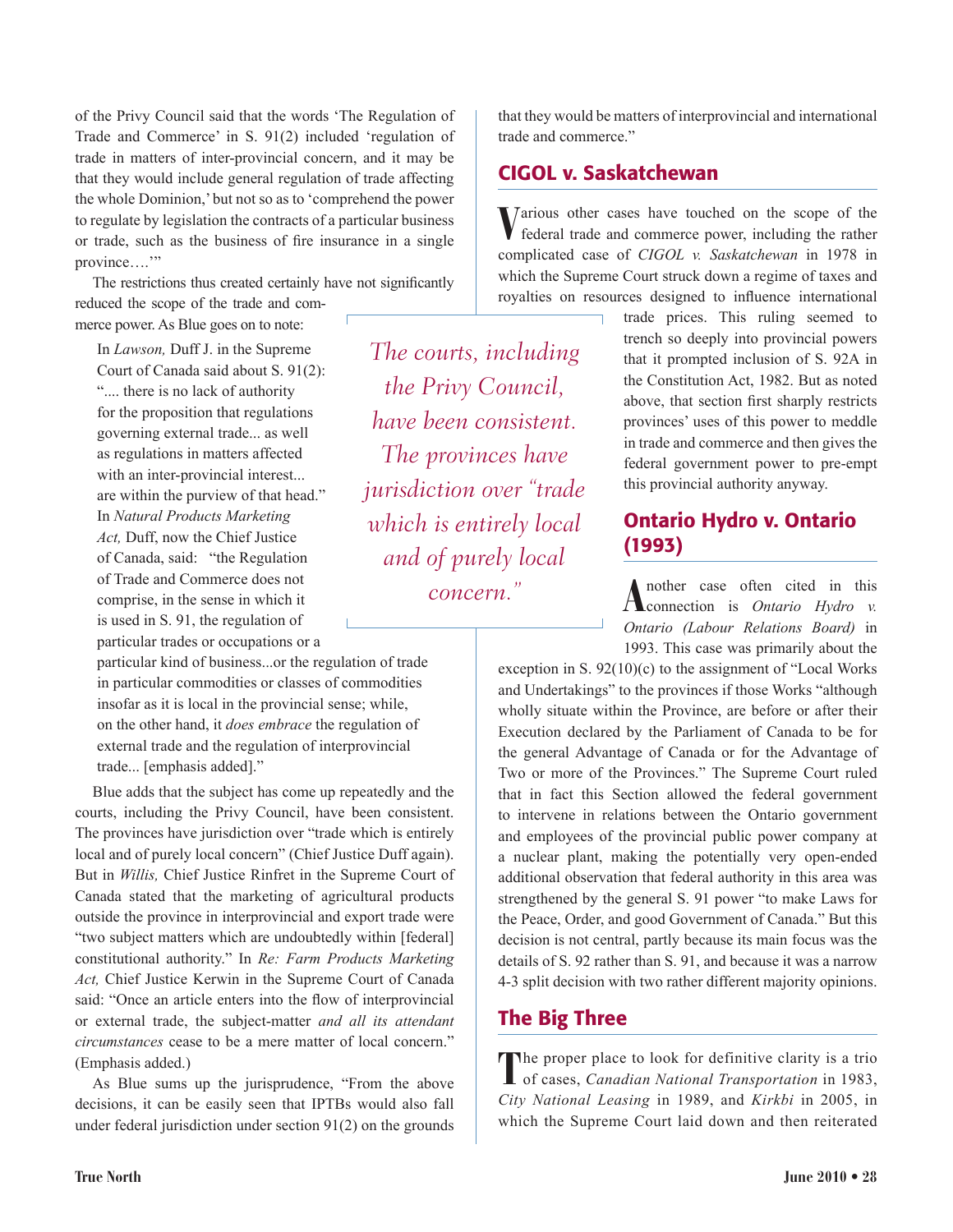the key tests of the "general" branch of the federal trade and commerce power.

In *A.G. (Can.) v. Can. Nat. Transportation, Ltd.*, [1983] 2 S.C.R. 206, the Court undertook a review of S. 91(2) jurisprudence going back to *Parsons*, which it extensively and approvingly cited as saying federal measures are valid if

they are primarily intended to regulate trade and commerce generally and achieve this end with reasonable precision.<sup>68</sup>

The Court returned to this subject in *General Motors of Canada Ltd. v. City National Leasing*, [1989] 1 S.C.R. 641, in which it laid out five key principles for determining whether federal legislation was valid under the "general" head of S. 91(2). Sixteen years later it repeated those hallmarks verbatim in *Kirkbi AG v. Ritvik Holdings Inc.*, [2005] 3 S.C.R.

302, 2005 SCC 65 (which also quoted *Canadian National Transportation* favourably). The *Kirkbi* judgment said:

The jurisprudence of our Court now recognizes that the following factors are hallmarks of a valid exercise of Parliament's general trade and commerce power: (i) the impugned legislation must be part of a regulatory scheme; (ii) the scheme must be monitored by the continuing oversight of a regulatory agency; (iii) the legislation must be concerned with trade as a whole rather than with a particular industry; (iv) the legislation should be of a nature that provinces jointly or severally would be constitutionally incapable of enacting; and (v) the failure to include one or more provinces or localities in a legislative scheme would jeopardize the successful operation of the scheme in other parts of the country (*City National Leasing*, at pp. 662-63).

It then quoted *City National Leasing* that these are "a preliminary check-list" and that "The proper approach... is still the one suggested in *Parsons*, a careful case by case assessment" to see whether an intent to regulate trade and commerce is what both *City National Leasing* and *Kirbki* call the "pith and substance" of a given legislative act.

*The Supreme Court seems to regard the jurisprudence as both settled and clear and it strongly favours federal power of precisely the sort we are arguing for.*

#### In short, there oughta be a law

We certainly cannot predict, let alone dictate, what courts will do in the future. But this is one area where the Supreme Court itself seems to regard the jurisprudence as both settled and clear and it strongly favours federal power of

> precisely the sort we are arguing for. Since it has developed in the absence of any really decisive federal attempt to vindicate Canadians' economic liberty against provincial restrictions, we have every confidence that such a statute, clearly and boldly drafted, would be upheld judicially at almost every turn. It might be added that if no such statute is passed, the federal government cannot possibly accomplish the goals we have in mind.

Some readers of an earlier draft

of this paper have suggested that creating an Economic Charter of Rights could actually complicate litigation, by requiring courts to examine whether a given law or regulation contravened that Act as well as S. 91, 92 and 121. Our view is that given the lack of momentum to this point, legislated or litigated, a decisive federal Act is clearly called for.

If the federal government is convinced of the multiple blessings of what the Australians call a "seamless internal market," it has nothing to lose by passing one and much to gain. As do we all.

<sup>68</sup> The case also involved a complex dispute over authority to initiate criminal prosecutions, also resolved in favour of the feds, so the discussion of 91(2) does not begin until more than halfway through the judgment.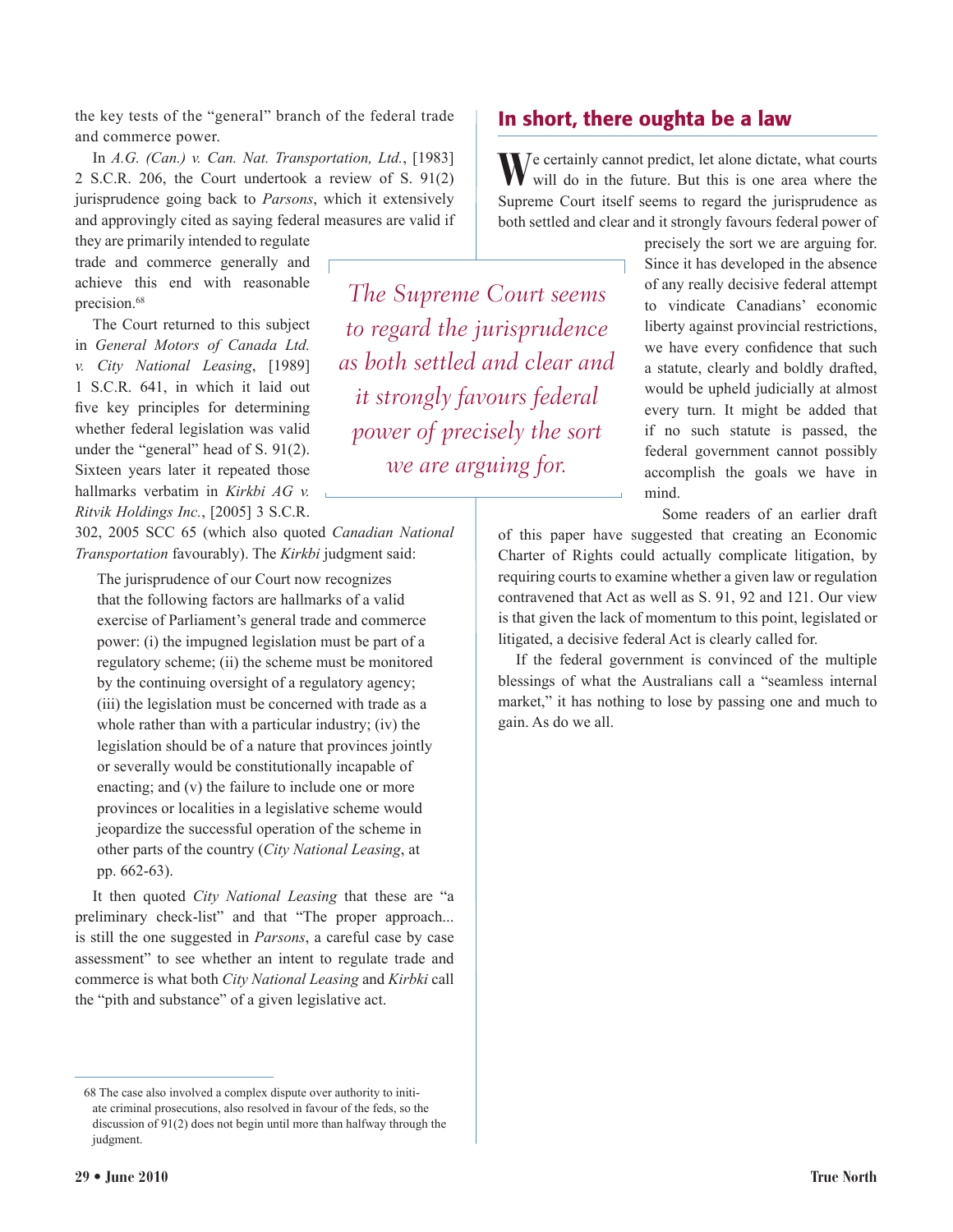# **Conclusion**

**N THE CONOCERT CONOCERT CONCRETED THE CONOCERT CONTROLLED THE CONCRETED STATES CONTROLLED THE UNION OF CONTROLLED THE CONCRETED AND A STATE TO FRIGHT AND A SIMPLE, VI SOVER THE CONOCERT OF RIGHTS for Canadians setting out o** he profusion of internal trade barriers within Canada is harmful in every conceivable way. It is bad for our prosperity, it frustrates citizens' dreams and it undermines our sense of common citizenship. And the federal government has the power to get rid of most of them with a simple, vigorous legislated mobility within our common national home, and giving us legal remedies against provincial measures that deprive us of our freedoms.

Such an Act would make us richer. It would be faithful to the vision of our Founders. And it would clearly respect the Constitutional division of powers and responsibilities between the provinces and the federal government as laid out in the Constitution Act of 1867 and upheld by the courts ever since.

Freedom C<br>arter of Right<br>ration and i A We further recommend the creation of an Economic Freedom Commission (EFC) with the power to investigate breaches of the Economic Charter of Rights on its own initiative as well as in response to complaints, recommend arbitration and, if need be, initiate legal action, but not to the exclusion of private parties' own independent right to do so.

A government body charged with challenging such IPTBs, in addition to free access to the courts for private parties whose interests have been harmed, is also essential because the cost and complexity of litigation discourages individuals and small businesses from going to court against provincial governments and their all but unlimited resources. And large firms tend to work around barriers and do business where profits are to be had instead of spending shareholders' money on public policy litigation.

The federal government has repeatedly stated its intention to remove these barriers, so it clearly believes it has the authority to act in this area and the responsibility. All it needs is to find the courage. It was present in 1867 and we believe it can as easily be present today.

# About the Authors



**John Robson** is the new Managing Editor of the Macdonald-Laurier Institute. John is also an Invited Professor of History at the University

of Ottawa, a columnist with the *Ottawa Citizen* and a commentator-at-large with News Talk Radio 580 CFRA in Ottawa. He holds a Ph.D in American history from the University of Texas at Austin.



**Knox** was the senior federal public servant responsible for the internal trade file starting in 1986 and

**Robert** 

the Executive Director of the Internal Trade Secretariat during the negotiation of the Agreement on Internal Trade. Since retiring in 1996, he has been an active commentator on domestic trade issues and has provided advice on the application of the AIT.



**S**

**Brian Lee Crowley** is Managing Director of the Macdonald-Laurier Institute. He is the founder of the

**E**

Atlantic Institute for Market Studies (AIMS) in Halifax, a leading regional think tank. Brian is a two-time winner of the Sir Antony Fisher Prize for excellence in think tank publications and holds a Ph.D. from the London School of Economics.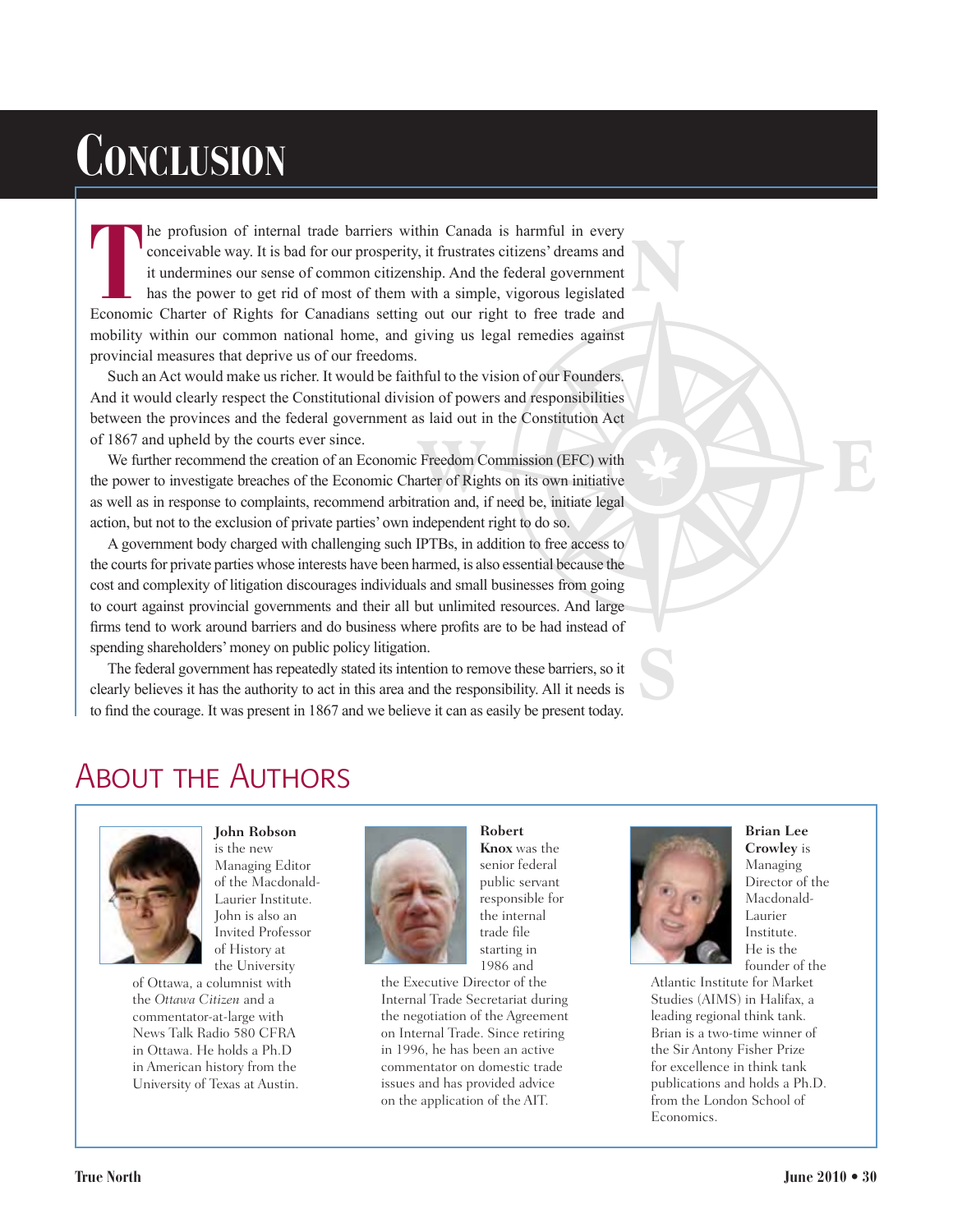# **STATEMENT OF SUPPORT**

*re: "Citizen of One, Citizen of the Whole"*

hereas barriers to the free movement of goods, services, labour and capital within Canada are economically harmful;

Whereas measures that divide Canadians by region and put us at odds with one another needlessly are harmful to our sense of common citizenship;

Whereas the federal government has the clear constitutional authority to remove barriers to free internal trade;

Whereas the founders of our Confederation clearly intended the federal government to create a seamless internal market for the economic, social and national benefit of Canadians;

Whereas the current government has committed itself to acting to remove such barriers;

And whereas the provinces cannot reasonably be expected to do so without decisive federal action;

We, the co-signatories of this statement, urge the federal government to pass legislation guided by the following principles and goals:

- Canadians should be free to pursue a livelihood anywhere in our national home;
- This right should be legally protected;
- The federal government should take positive, decisive

action to provide that legal protection;

- The federal government should establish an agency with the authority to investigate and, where appropriate, litigate against improper barriers to free trade, labour mobility and investment within Canada;
- In taking such action the federal government should respect the legitimate, constitutionally mandated rights and jurisdiction of the provinces and territories;
- In taking such action the federal government should complement, not infringe upon or supplant, citizens' ability to enforce their rights to earn a livelihood anywhere in Canada through free access to impartial courts.

The proposal for a federally legislated Economic Charter of Rights and appropriate enforcement mechanisms put forward by Brian Lee Crowley, Robert Knox and John Robson, in their paper "Citizen of the Whole" for the Macdonald-Laurier Institute for Public Policy, meets all these criteria. We support the authors' proposal that the federal government enact such a Charter, establish an Economic Freedom Commission and fulfill the dream of the Fathers of Confederation that in Canada a citizen of any province or territory would be a citizen of the entire nation.

#### **SIGNATORIES**

Tom Axworthy Ian Blue

John Carpay Purdy Crawford

Thomas d'Aquino Jerry Grafste in

Stanley Hartt Harry Swain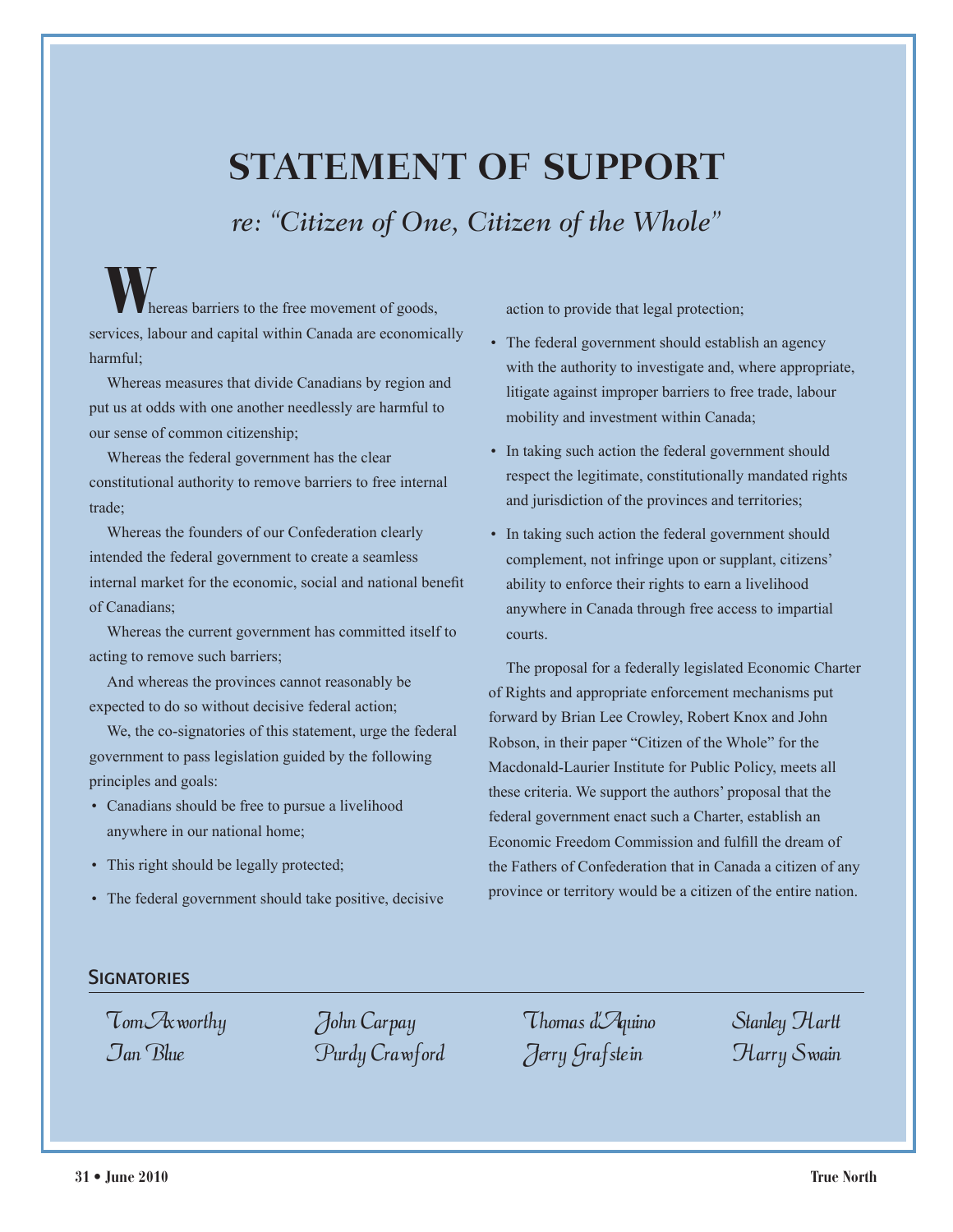# **SIGNATORIES**  *re: "Citizen of one, citizen of the whole"*



**Tom Axworthy**, a political strategist, writer and educator, is the new president and CEO of the Walter and Duncan Gordon Foundation in Toronto. He is the former chair of the advisory council for the Centre for the Study of Democracy, in the School of Policy Studies at Queen's University. He was senior policy advisor and principal secretary to Prime Minister Pierre Trudeau.



**Ian Blue** is a commercial litigator in energy-related, administrative law and constitutional law issues. He has appeared before all levels of government in Ontario, Alberta, Nova Scotia, New Brunswick and the Yukon. Ian has also appeared before the National Energy Board, the Ontario Energy Boards and other provincial energy and utility boards.



**John Carpay** is executive director of the Canadian Constitution Foundation. He has served as special assistant to a federal cabinet minister and as an executive assistant to a Member of Parliament. He was Alberta director for the Canadian Taxpayers Federation.



**Purdy Crawford** practises corporate and commercial law at Osler, Hoskin & Harcourt. He was chief operating officer, chief executive officer, and executive and non-executive chairman at Imasco Ltd. He chaired the committee appointed to review securities legislation in Ontario and the Securities Industry Committee on Analysts Standards.



**Thomas d'Aquino** is senior counsel at Gowlings and serves as chair of the company's business strategy and public policy group. He chairs the Advisory Council for the Lawrence National Centre for Policy and Management at University of Western Ontario and is the former president and chief executive of the Canadian Council of Chief Executives. Tom served as a special assistant to the Prime Minister.



**Hon. Jerry Grafstein** is counsel at Minden Gross, practising in communication, broadcasting and entertainment, corporate and finance, international finance, and e-commerce. A long-time member of the Senate, Jerry chaired the Senate Standing Committee on Banking, Trade and Commerce, and co-chaired the Canada-US Interparliamentary Group.



**Stanley Hartt**, a labour lawyer, is chair of Macquarie Capital Markets Canada. He was chair of Citigroup Global Markets Canada Inc. and was the federal deputy minister of finance and Chief of Staff to Prime Minister Brian Mulroney. Stanley is a former partner at Stikeman Elliott.



**Harry Swain** is senior advisor at the Canadian Institute for Climate Studies and a research associate at the University of Victoria's Centre for Global Studies. Expert in public environmental policy, Harry has chaired the research advisory panel of the Walkerton Inquiry, and an expert panel on a water and wastewater strategy for Ontario. He is a former deputy minister at Industry Canada.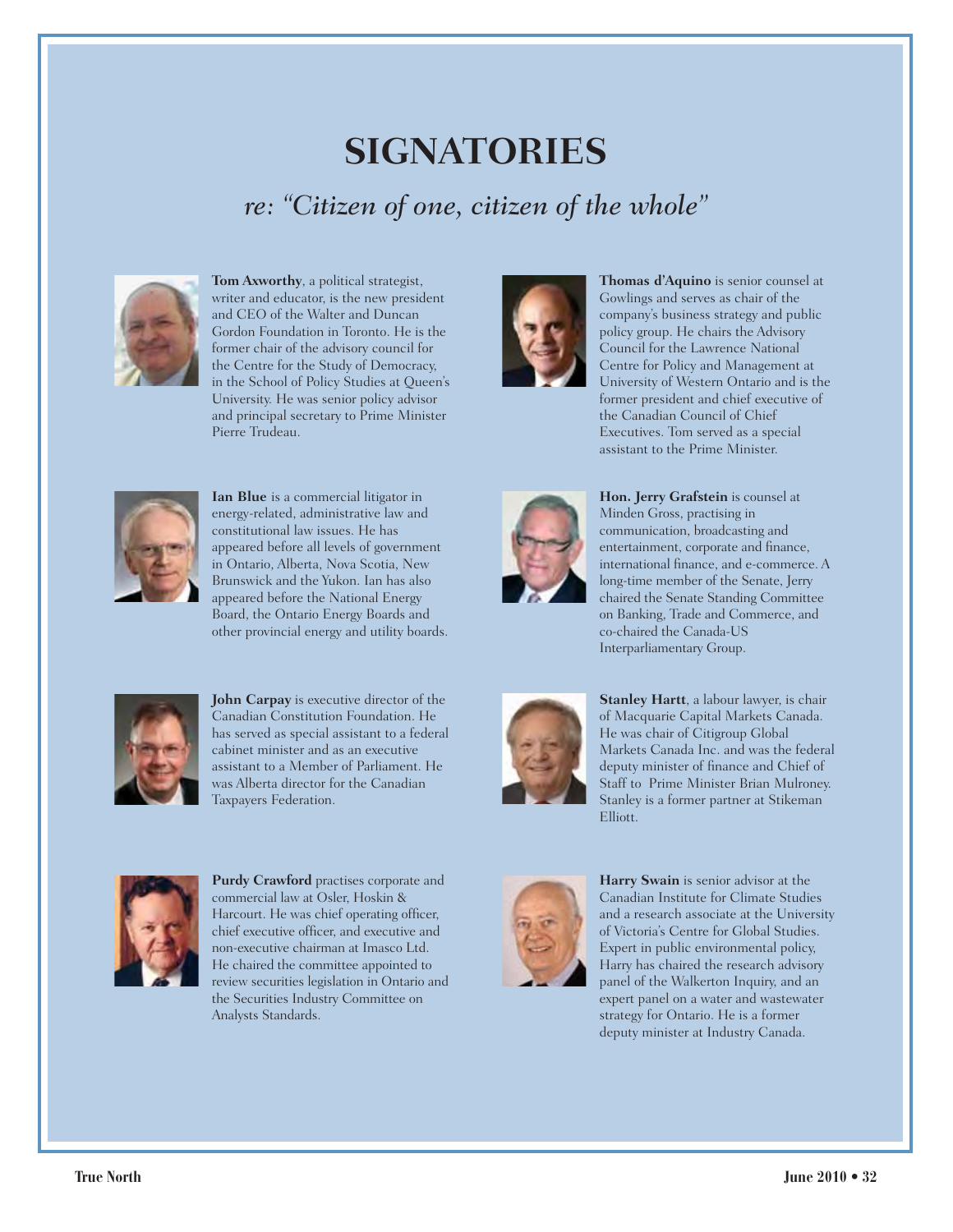# **Relevant sections of the constitution act, 1867**

#### VI. DISTRIBUTION OF LEGISLATIVE POWERS

#### *Powers of the Parliament*

**91.** It shall be lawful for the Queen, by and with the Advice and Consent of the Senate and House of Commons, to make laws for the Peace, Order, and good Government of Canada, in relation to all Matters not coming within the Classes of Subjects by this Act assigned exclusively to the Legislatures of the Provinces; and for greater Certainty, but not so as to restrict the Generality of the foregoing Terms of this Section, it is hereby declared that (notwithstanding anything in this Act) the exclusive Legislative Authority of the Parliament of Canada extends to all Matters coming within the Classes of Subjects next hereinafter enumerated; that is to say,--

1. Repealed.

1A. The Public Debt and Property.

2. The Regulation of Trade and Commerce.

2A. Unemployment insurance.

3. The raising of Money by any Mode or System of Taxation.

4. The borrowing of Money on the Public Credit.

5. Postal Service.

6. The Census and Statistics.

7. Militia, Military and Naval Service, and Defence.

8. The fixing of and providing for the Salaries and Allowances of Civil and other Officers of the Government of Canada.

9. Beacons, Buoys, Lighthouses, and Sable Island.

10. Navigation and Shipping.

11. Quarantine and the Establishment and Maintenance of Marine Hospitals.

12. Sea Coast and Inland Fisheries.

13. Ferries between a Province and any British or Foreign Country or between Two Provinces.

14. Currency and Coinage.

15. Banking, Incorporation of Banks, and the Issue of Paper Money.

16. Savings Banks.

17. Weights and Measures.

18. Bills of Exchange and Promissory Notes.

19. Interest.

20. Legal Tender.

21. Bankruptcy and Insolvency.

22. Patents of Invention and Discovery.

23. Copyrights.

24. Indians, and Lands reserved for the Indians.

25. Naturalization and Aliens.

26. Marriage and Divorce.

27. The Criminal Law, except the Constitution of Courts of Criminal Jurisdiction, but including the Procedure in Criminal Matters.

28. The Establishment, Maintenance, and Management of Penitentiaries.

29. Such Classes of Subjects as are expressly excepted in the Enumeration of the Classes of Subjects by this Act assigned exclusively to the Legislatures of the Provinces.

And any Matter coming within any of the Classes of Subjects enumerated in this section shall not be deemed to come within the Class of Matters of a local or private Nature comprised in the Enumeration of the Classes of Subjects by this Act assigned exclusively to the Legislatures of the Provinces.

#### *Exclusive Powers of Provincial Legislatures.*

**92.** In each Province the Legislature may exclusively make Laws in relation to Matters coming within the Classes of Subject next hereinafter enumerated; that is to say,--

1. Repealed.

2. Direct Taxation within the Province in order to the raising of a Revenue for Provincial Purposes.

3. The borrowing of Money on the sole Credit of the Province.

4. The Establishment and Tenure of Provincial Offices and the Appointment and Payment of Provincial Officers.

5. The Management and Sale of the Public Lands belonging to the Province and of the Timber and Wood thereon.

6. The Establishment, Maintenance, and Management of Public and Reformatory Prisons in and for the Province.

7. The Establishment, Maintenance, and Management of Hospitals, Asylums, Charities, and Eleemosynary Institutions in and for the Province, other than Marine Hospitals.

8. Municipal Institutions in the Province.

9. Shop, Saloon, Tavern, Auctioneer, and other Licences in order to the raising of a Revenue for Provincial, Local, or Municipal Purposes.

10. Local Works and Undertakings other than such as are of the following Classes:--

> (*a*) Lines of Steam or other Ships, Railways, Canals, and other Works and Undertakings connecting the Province with any other or others of the Provinces, or extending beyond the Limits of the Province;

> (*b*) Lines of Steam Ships between the Province and any British or Foreign Country;

> (*c*) Such Works as, although wholly situate within the Province, are before or after the Execution declared by the Parliament of Canada to be for the general Advantage of Canada or for the Advantage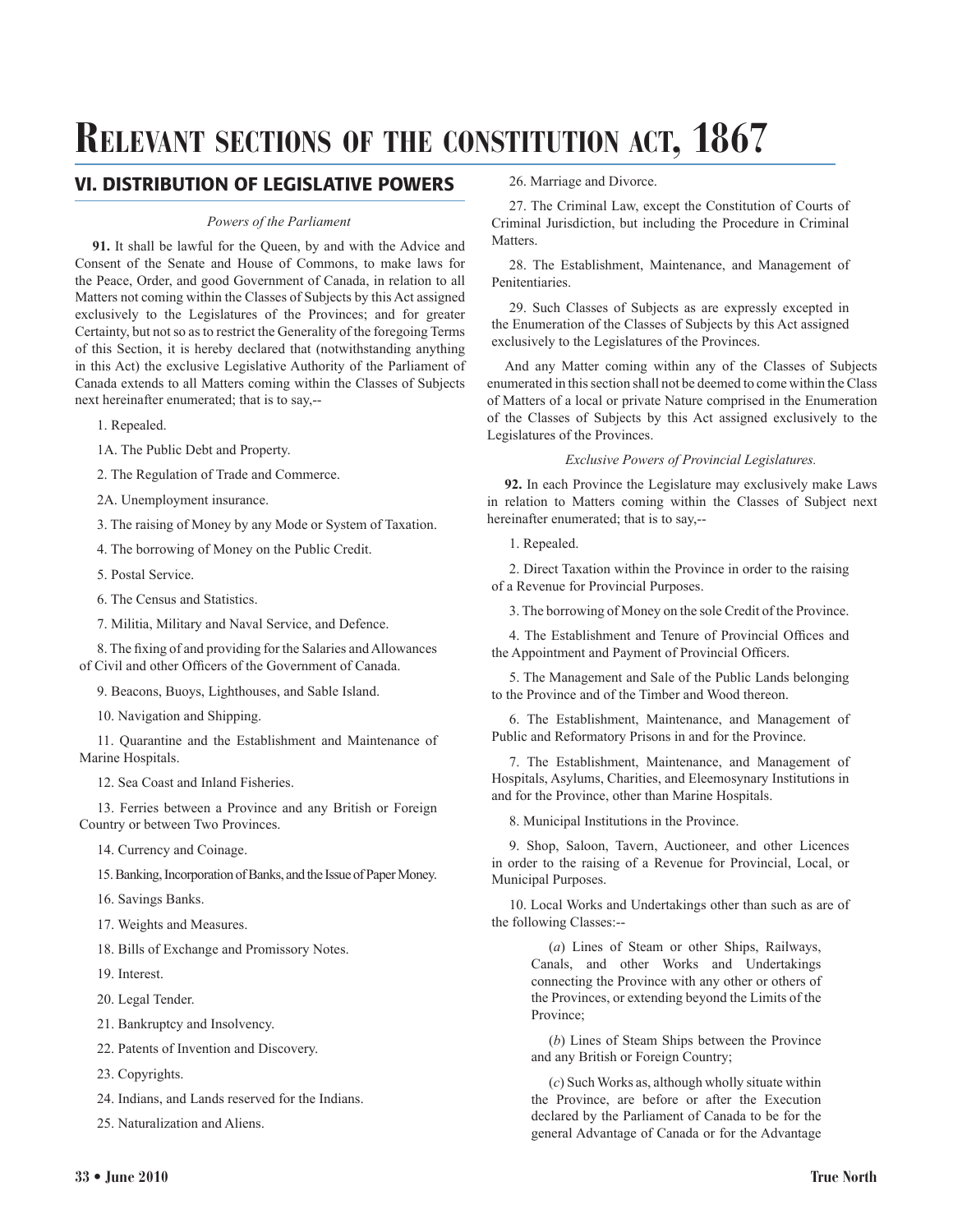of Two or more of the Provinces.

11. The Incorporation of Companies with Provincial Objects.

12. The Solemnization of Marriage in the Province.

13. Property and Civil Rights in the Province.

14. The Administration of Justice in the Province, including the Constitution, Maintenance, and Organization of Provincial Courts, both of Civil and of Criminal Jurisdiction, and including Procedure in Civil Matters in those Courts.

15. The Imposition of Punishment by Fine, Penalty, or Imprisonment for enforcing any Law of the Province made in relation to any Matter coming within any of the Classes of Subjects enumerated in this Section.

16. Generally all Matters of a merely local or private Nature in the Province.

> *Non-Renewable Natural Resources, Forestry Resources and Electrical Energy.*

**92A.** (1) In each province, the legislature may exclusively make laws in relation to

(*a*) exploration for non-renewable natural resources in the province;

(*b*) development, conservation and management of non-renewable resources natural resources and forestry resources in the province, including laws in relation to the rate of primary production therefrom; and

(*c*) development, conservation and management of sites and facilities in the province for the generation and production of electrical energy.

(2) In each province, the legislature may make laws in relation to the export from the province to another part of Canada of the primary production from non-renewable natural resources and forestry resources in the province and the production from facilities in the province for the generation of electrical energy, but such laws may not authorize or provide for discrimination in prices or in supplies exported to another part of Canada.

(3) Nothing in subsection (2) derogates from the authority of Parliament to enact laws in relation to the matters referred to in that subsection and, where such a law of Parliament and a law of a province conflict, the law of Parliament prevails to the extent of the conflict.

(4) In each province, the legislature may make laws in relation to the raising of money by any mode or system of taxation in respect of

(*a*) non-renewable natural resources and forestry resources in the province and the primary production therefrom, and

(*b*) sites and facilities in the province for the generation of electrical energy and the production therefrom, whether or not such production is exported in whole or in part from the province, but such laws may not authorize or provide for taxation that differentiates between production exported to another part of Canada and production not exported from the province.

(5) The expression "primary production" has the meaning assigned by the Sixth Schedule.

(6) Nothing in subsections (1) to (5) derogates from any power or rights that a legislature or government of a province had immediately before the coming into force of this section.

#### VIII. REVENUES; DEBTS; ASSETS; TAXATION

…. **121.** All Articles of the Growth, Produce, or Manufacture of any one of the Provinces shall, from and after the Union, be admitted free into each of the other Provinces.

# **Relevant sections of the Constitution Act, 1982**

#### *Mobility Rights*

**6.** (1) Every citizen of Canada has the right to enter, remain in, and leave Canada.

(2) Every citizen of Canada and every person who has the status of a permanent resident of Canada has the right

- (*a*) to move to and take up residence in any province; and
- (*b*) to pursue the gaining of livelihood in any province.
- (3) The rights specified in subsection (2) are subject to

(*a*) any laws or practices of general application in force in a province other than those that discriminate among persons primarily on the basis of present or previous residence; and

(*b*) any laws providing for reasonable residency requirements as a qualification for the receipt of publicly provided social services.

(4) Subsections (2) and (3) do not preclude any law, program or activity that has as its object the amelioration in a province of conditions of individuals in that province who are socially or economically disadvantaged if the rate of employment in that province is below the rate of employment in Canada.

#### *Legal Rights*

**7.** Everyone has the right to life, liberty and security of the person and the right not to be deprived thereof except in accordance with the principles of fundamental justice.

#### *Equality Rights*

**15.** (1) Every individual is equal before the and under the law and has the right to the equal protection and equal benefit of the law without discrimination and, in particular, without discrimination based on race, national or ethnic origin, colour, religion, sex, age, or mental or physical disability.

#### EQUALIZATION AND REGIONAL DISPARITIES

**36.** (1) Without altering the legislative authority of Parliament or of the provincial legislatures, or the rights of any of them with respect to the exercise of their legislative authority, Parliament and the legislatures, together with the government of Canada and the provincial governments, are committed to

(*a*) promoting equal opportunities for the well-being of Canadians; •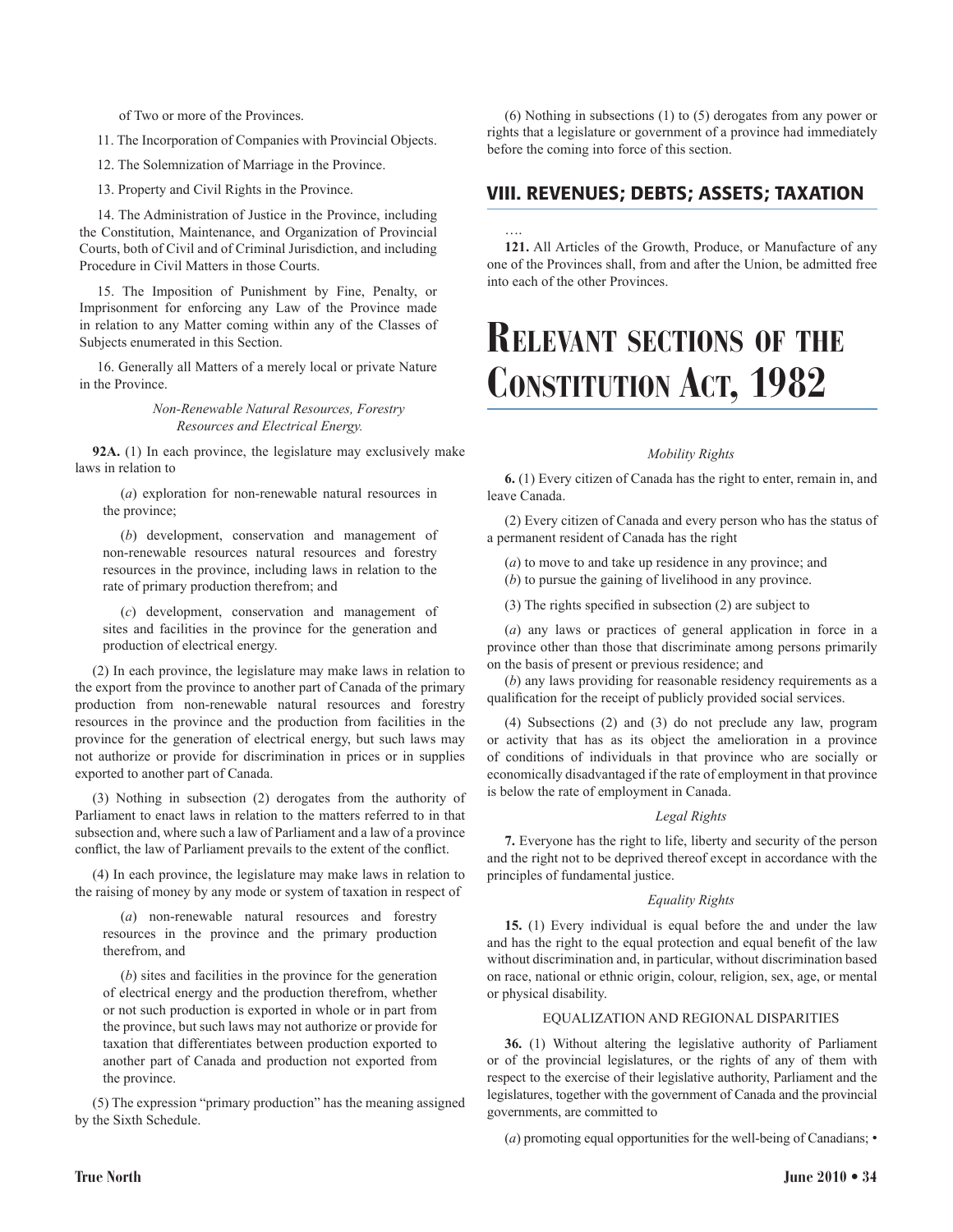# "True North in Canadian Public Policy"

The Macdonald-Laurier Institute for Public Policy exists to make poor quality public policy in Ottawa unacceptable to Canadians and their political and opinion leaders, by proposing thoughtful alternatives through non-partisan and independent research and commentary.

The Macdonald-Laurier Institute is an independent, non-partisan registered charity for educational purposes in Canada and the United States. We are grateful for support from a variety of foundations, corporations and individual donors. Without the support of people across Canada and the United States for our publications on policy issues from aboriginal affairs to democratic institutions; support for our events featuring thought and opinion leaders; and support for our other activities, the Institute would not be able to continue making a difference for Canadians. For information on supporting the work of the Macdonald-Laurier Institute by making a charitable donation, please visit our website at www.macdonaldlaurier.ca/supportMLI.

*Allan Gotlieb, former Deputy Minister of External Affairs and Ambassador to Washington*

To surmount the enormous challenges of getting Canada's place in the world right and taking advantage of changing opportunities, we need more ideas, more input, discussion and debate in Ottawa-this is where the crucial decisions about our future are made. That's why MLI is so vital to Canada today.

*Hon. James S. Peterson, former Minister of International Trade and Member of Parliament for 23 years*

MLI has been registered by the IRS and CRA as a charitable organisation for educational purposes.

The notion that a new think-tank in Ottawa is unnecessary because it would duplicate existing institutions is completely mistaken. The truth is there is a dearth of independant think-tanks in our nation's capital.